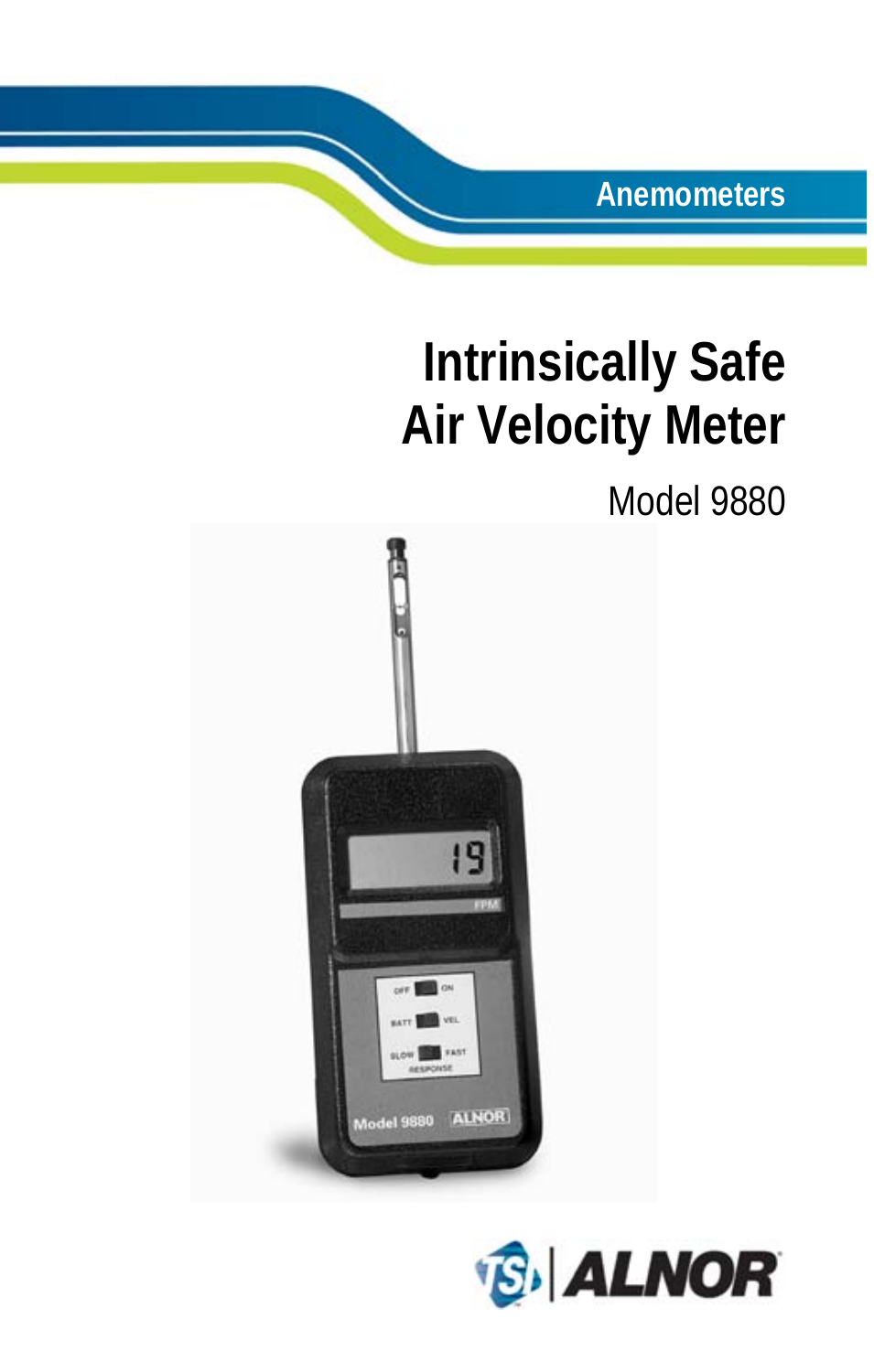#### **LIMITATION OF WARRANTY AND LIABILITY**

Seller warrants the goods sold hereunder, under normal use and service as described in the operator's manual, shall be free from defects in workmanship and material for twenty-four (24) months, or the length of time specified in the operator's manual, from the date of shipment to the customer. This warranty period is inclusive of any statutory warranty. This limited warranty is subject to the following exclusions:

- a. Hot-wire or hot-film sensors used with research anemometers, and certain other components when indicated in specifications, are warranted for 90 days from the date of shipment.
- b. Parts repaired or replaced as a result of repair services are warranted to be free from defects in workmanship and material, under normal use, for 90 days from the date of shipment.
- c. Seller does not provide any warranty on finished goods manufactured by others or on any fuses, batteries or other consumable materials. Only the original manufacturer's warranty applies.
- d. Unless specifically authorized in a separate writing by Seller, Seller makes no warranty with respect to, and shall have no liability in connection with, goods which are incorporated into other products or equipment, or which are modified by any person other than Seller.

#### The foregoing is IN LIEU OF all other warranties and is subject to the LIMITATIONS stated herein. **NO OTHER EXPRESS OR IMPLIED WARRANTY OF FITNESS FOR PARTICULAR PURPOSE OR MERCHANTABILITY IS MADE**.

TO THE EXTENT PERMITTED BY LAW, THE EXCLUSIVE REMEDY OF THE USER OR BUYER, AND THE LIMIT OF SELLER'S LIABILITY FOR ANY AND ALL LOSSES, INJURIES, OR DAMAGES CONCERNING THE GOODS (INCLUDING CLAIMS BASED ON CONTRACT, NEGLIGENCE, TORT, STRICT LIABILITY OR OTHERWISE) SHALL BE THE RETURN OF GOODS TO SELLER AND THE REFUND OF THE PURCHASE PRICE, OR, AT THE OPTION OF SELLER, THE REPAIR OR REPLACEMENT OF THE GOODS. IN NO EVENT SHALL SELLER BE LIABLE FOR ANY SPECIAL, CONSEQUENTIAL OR INCIDENTAL DAMAGES. SELLER SHALL NOT BE RESPONSIBLE FOR INSTALLATION, DISMANTLING OR REINSTALLATION COSTS OR CHARGES. No Action, regardless of form, may be brought against Seller more than 12 months after a cause of action has accrued. The goods returned under warranty to Seller's factory shall be at Buyer's risk of loss, and will be returned, if at all, at Seller's risk of loss.

Buyer and all users are deemed to have accepted this LIMITATION OF WARRANTY AND LIABILITY, which contains the complete and exclusive limited warranty of Seller. This LIMITATION OF WARRANTY AND LIABILITY may not be amended. modified or its terms waived, except by writing signed by an Officer of Seller.

#### **Service Policy**

Knowing that inoperative or defective instruments are as detrimental to TSI as they are to our customers, our service policy is designed to give prompt attention to any problems. If any malfunction is discovered, please contact your nearest sales office or representative, or call Customer Service department at (800) 874-2811 (USA) and (1) 651-490-2811 (International).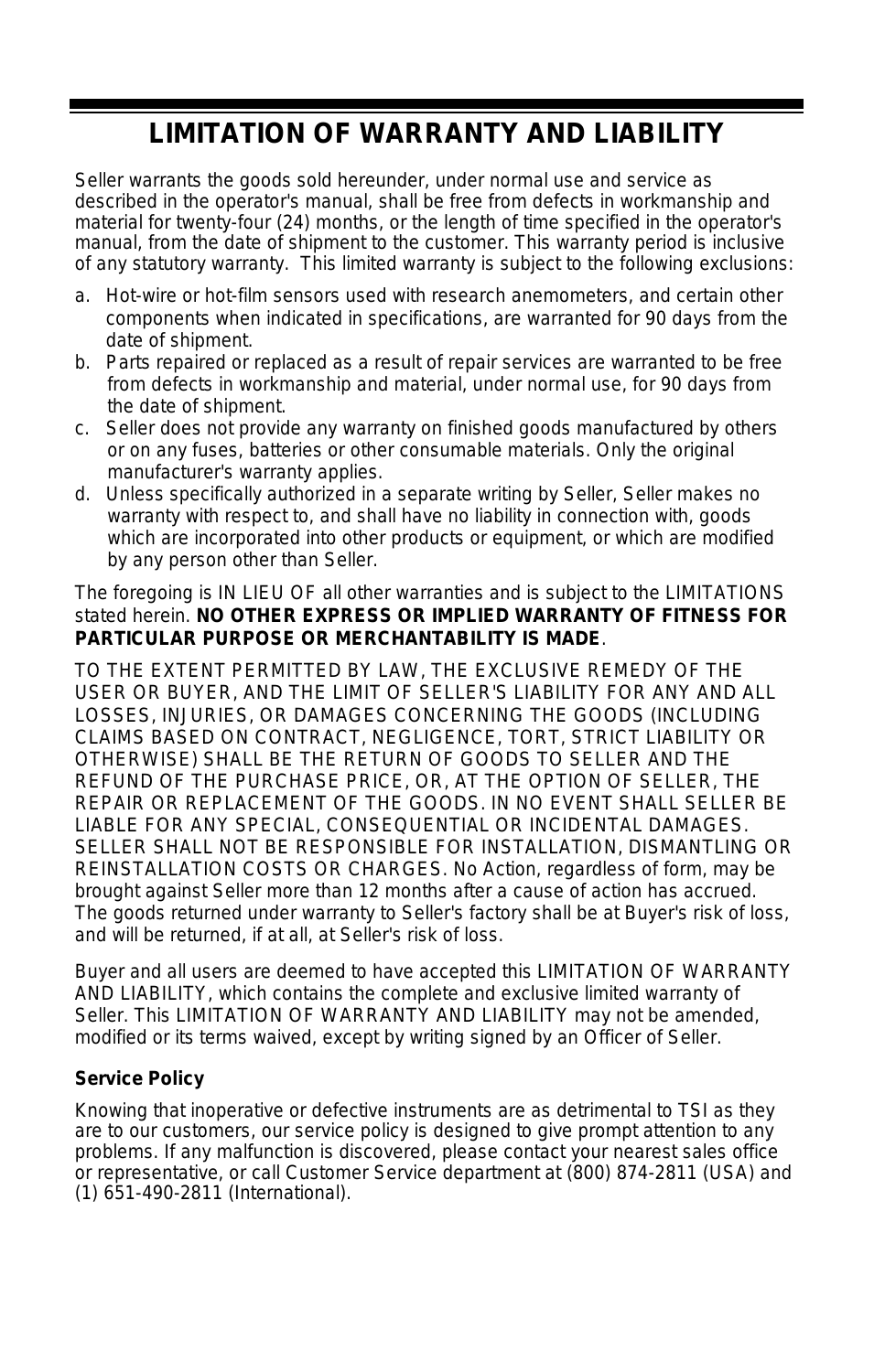# **Table of Contents**

| Selecting Battery Life / Velocity Display 7    |  |
|------------------------------------------------|--|
| Selecting The Sensor Response7                 |  |
|                                                |  |
| CHAPTER THREE Maintenance 11                   |  |
|                                                |  |
|                                                |  |
|                                                |  |
|                                                |  |
|                                                |  |
| CHAPTER FOUR Troubleshooting  13               |  |
| <b>APPENDIX A Standard Velocity vs. Actual</b> |  |
|                                                |  |
| APPENDIX B Specifications 21                   |  |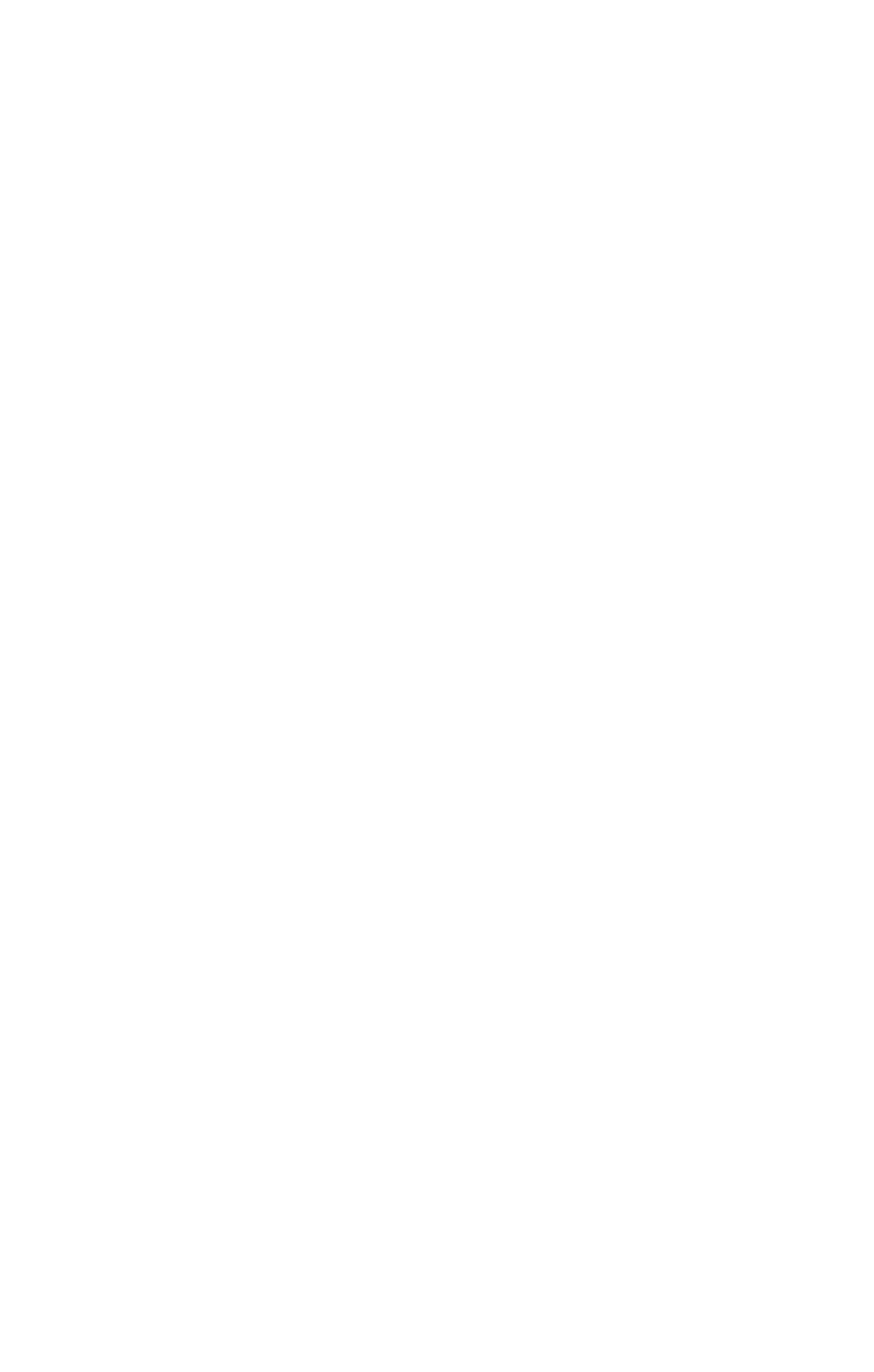## **CHAPTER ONE Setup**

This chapter guides you through unpacking and installing batteries in your Model 9880. See chapter two for a detailed description of the operating functions.

## **Unpacking**

Carefully unpack the instrument and accessories from the shipping container. Check the individual parts against the list of components in Table 1; if any are missing or damaged, notify TSI immediately.

**Table 1: List of Components**

| Item                                |
|-------------------------------------|
| <b>Model 9880</b>                   |
| Carrying Case                       |
| AA Alkaline batteries               |
| <b>Operation and Service Manual</b> |

## **Installing the Batteries**

Install batteries by loosening the screw in the battery access cover located on the back of the instrument. Insert four AA-size alkaline batteries in the battery tubes according to the polarity under the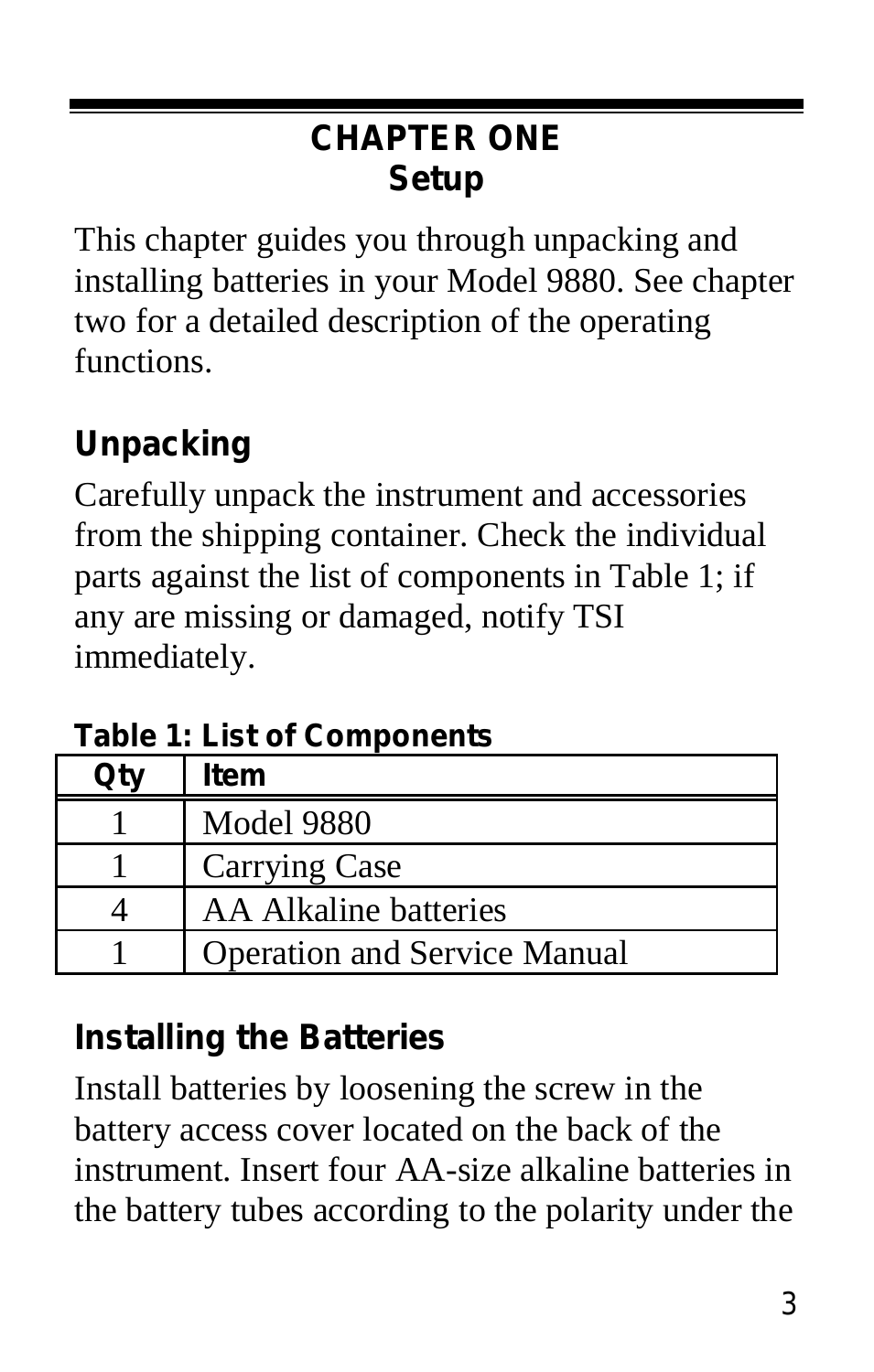battery access cover. Replace the battery access cover and tighten the screw.

If the batteries are installed incorrectly, damage to the Model 9880 will not occur, but the instrument will not function.

## **WARNING**

The Model 9880 is only listed for intrinsic safety when operating with four AA-size alkaline batteries. Batteries of other types (NiCd, carbon-zinc, etc.) are NOT acceptable for use in a hazardous environment.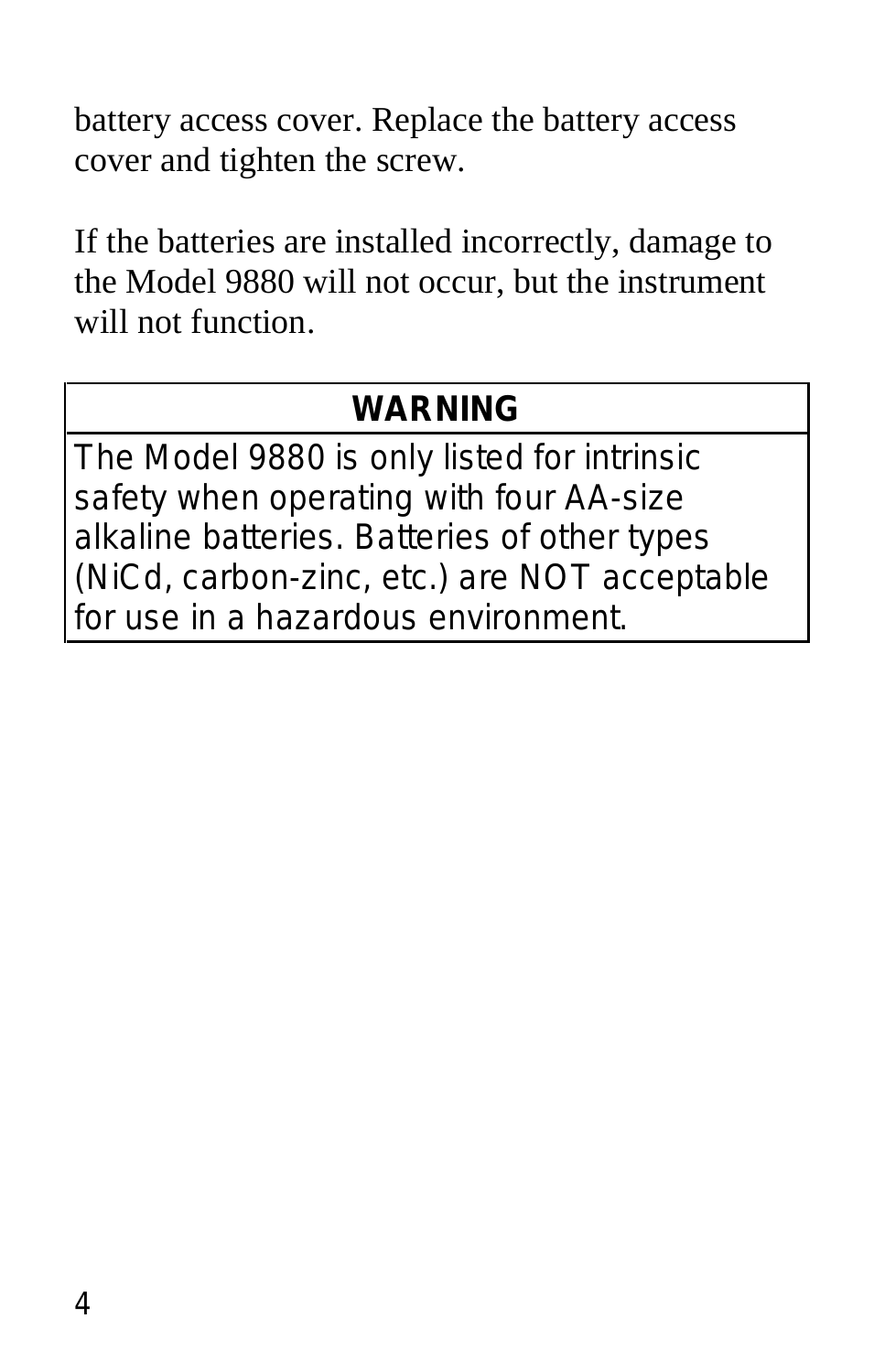## **CHAPTER TWO Operation**

This chapter thoroughly explains how to operate the Model 9880.

## **Extending The Probe**

The Model 9880 contains a retractable velocity probe which is shipped in its retracted position. To expose the probe to the flow for air velocity measurements, grasp the black tip of the probe which is visible in the center of the top of the instrument. Pull firmly straight up on the probe. Once fully extended to its three-inch length the probe can rotate 90° to facilitate measuring air from many directions.

To retract the probe, align the sensor window so that you can view straight through the window from the front of the instrument. Once the window is aligned to the front, grasp the probe tip and push firmly straight into the instrument case. Always store the probe in its retracted position when not in use in order to protect the sensor.

The Model 9880 is designed to stand either upright or on its sides in air velocities of up to several hundred feet per minute. This can be useful for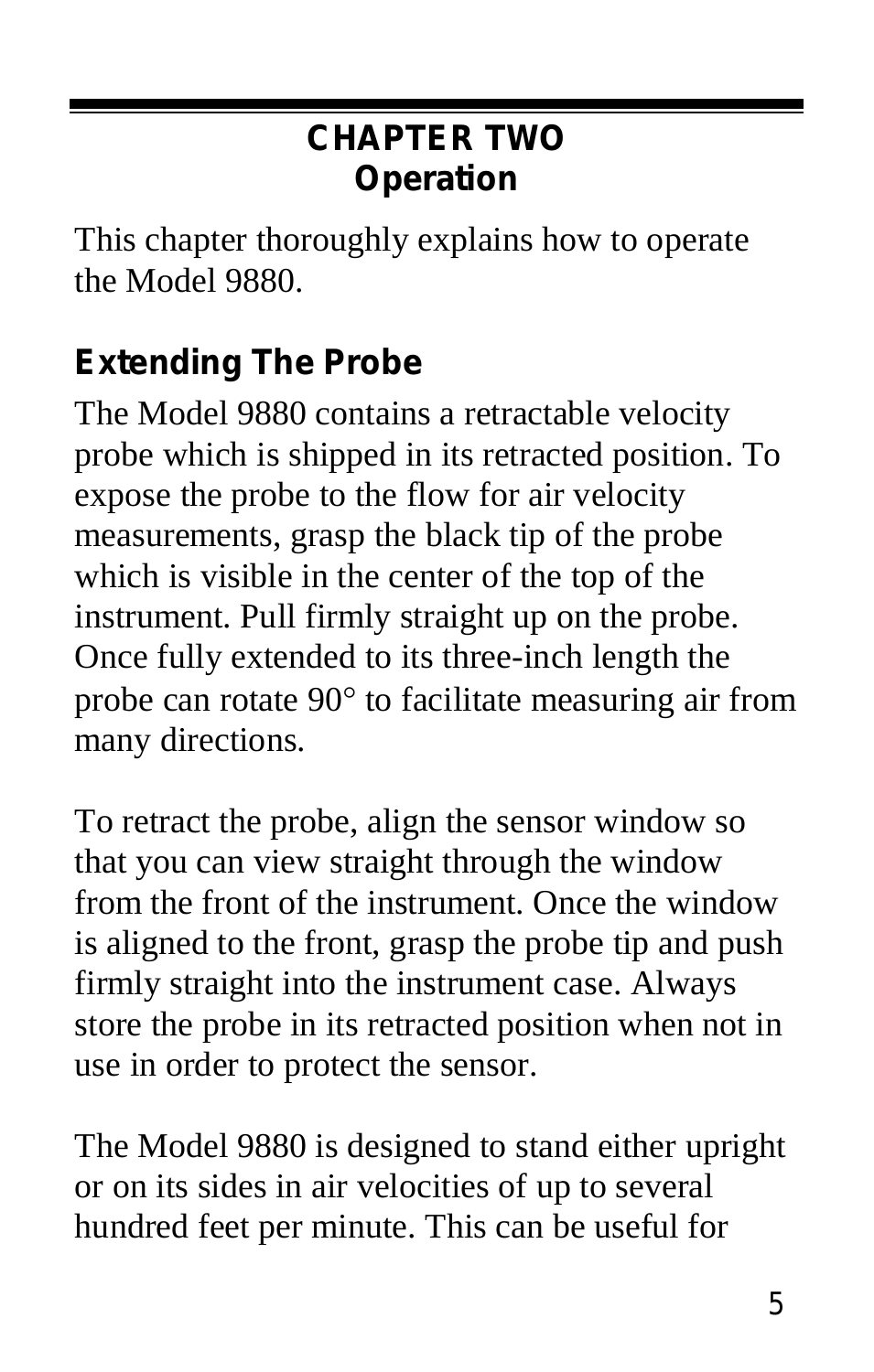making face velocity measurements in a cleanroom bench or a fume hood.

As you handle the probe, take care not to bump it against duct walls or other objects. The probe has been made as rugged as possible, but can be damaged by careless handling.

## **Measuring Velocity**

For highest accuracy, it is important with the Model 9880 to properly align the probe to the flow. Orient the probe so that the air being measured flows straight through the sensor window in the direction indicated by the arrow at the tip of the probe. The arrow at the tip of the probe should point downstream.

## **Switching On The Power**

Turn on the Model 9880 using the ON/OFF switch. The Model 9880 will display battery life for the first five seconds. This number represents the approximate battery life remaining, and will range from less than 0% for low batteries to something over 100% for a short time while the "surface charge" of new batteries burn off.

After five seconds the Model 9880 will display velocity in the selected units. Units available for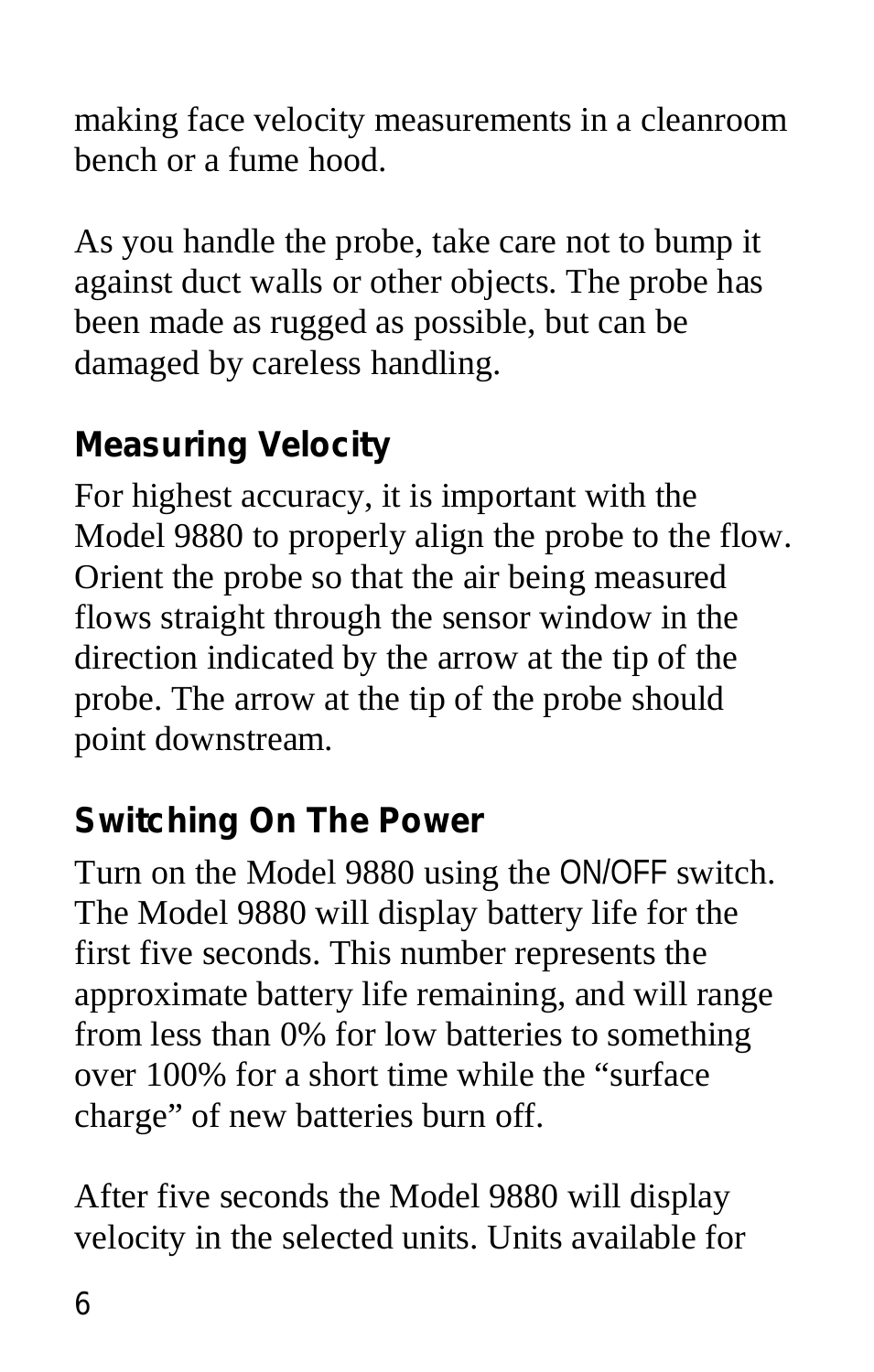display are standard feet per minute (S fpm) and standard meters per second (S m/s), depending on what units were ordered when the meter was purchased. The units of measure cannot be changed in the field.

## **Selecting Battery Life / Velocity Display**

The BATT/VEL switch on the instrument allows you to determine remaining battery life without turning the unit off. With the unit on, slide the switch to BATT to read the approximate percentage of battery life remaining. Slide the switch to the VEL position to read the current velocity.

### **Selecting The Sensor Response**

The Model 9880 has a FAST/SLOW RESPONSE switch for setting the display averaging time. In the slow response mode, the Model 9880 displays the average velocity measured during the past 12 seconds. This is a running average, so the display is still updated once per second. In the fast response mode, the meter displays the average velocity measured during the past 3 seconds. The way the Model 9880 averages velocity is by saving the velocity measured each second into separate locations in memory. Every second, a new reading is taken and the oldest is thrown out. Depending on the position of the sensor response switch, either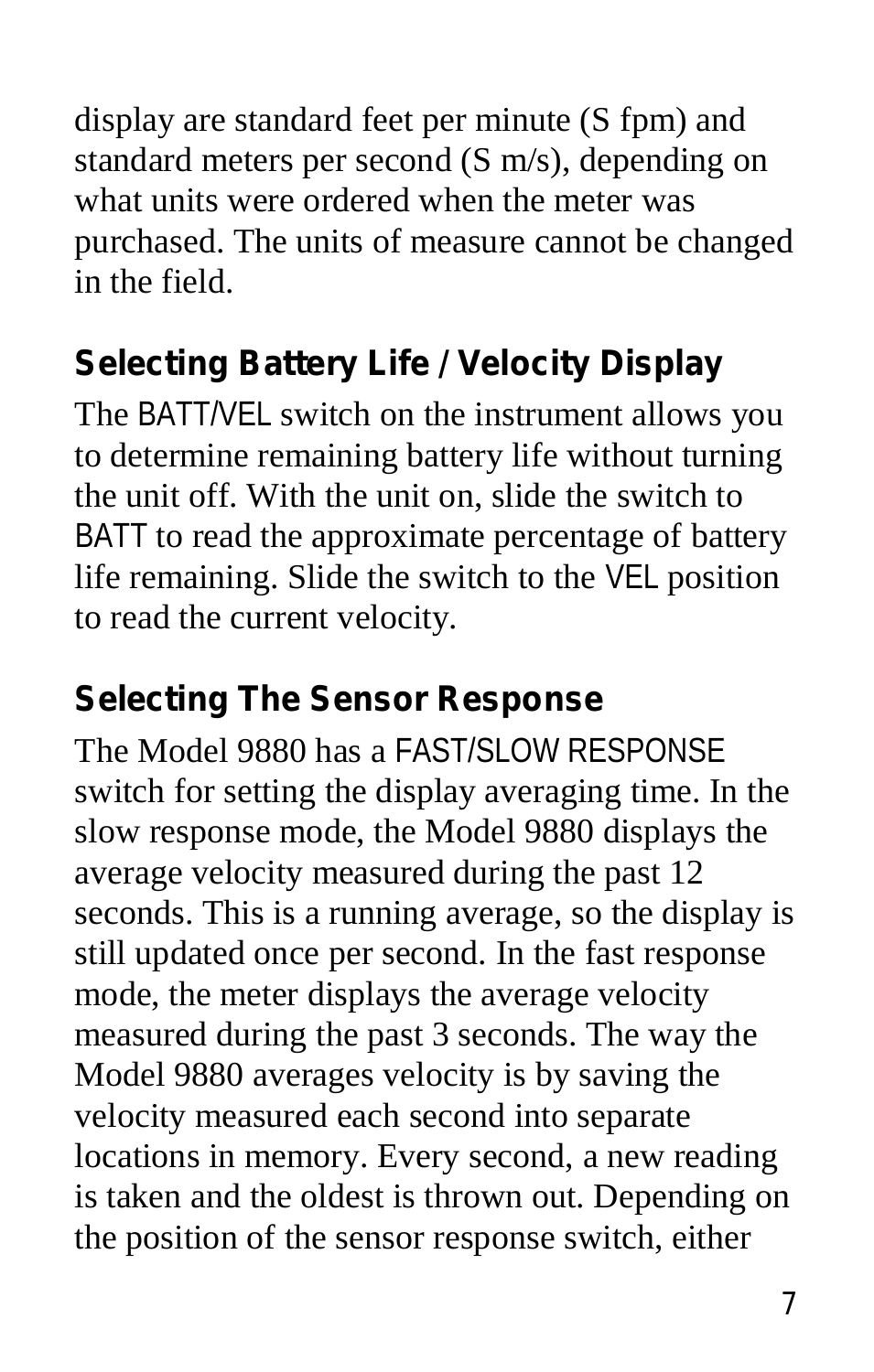the last 3 readings or all 12 readings will be averaged for display purposes.

#### **Batteries**

The Model 9880 continuously monitors its battery supply voltage. When the battery life falls below 15%, the battery indicator (BAT) in the upper left corner of the display will blink on and off. This indicates a low battery condition and means you should install fresh batteries. Battery life for a fresh set of alkaline batteries is approximately 25 hours.

Once the BAT indicator begins to blink, you still have a few minutes to complete the measurement you are making. While the indicator is blinking, the meter operates normally.

If the battery voltage falls below 5.0 VDC, the display will read "LO" and the BAT indicator will be on continuously. Batteries must then be replaced before velocity readings can be taken.

If you do not install fresh batteries and the voltage falls below 2 VDC, the display will go blank.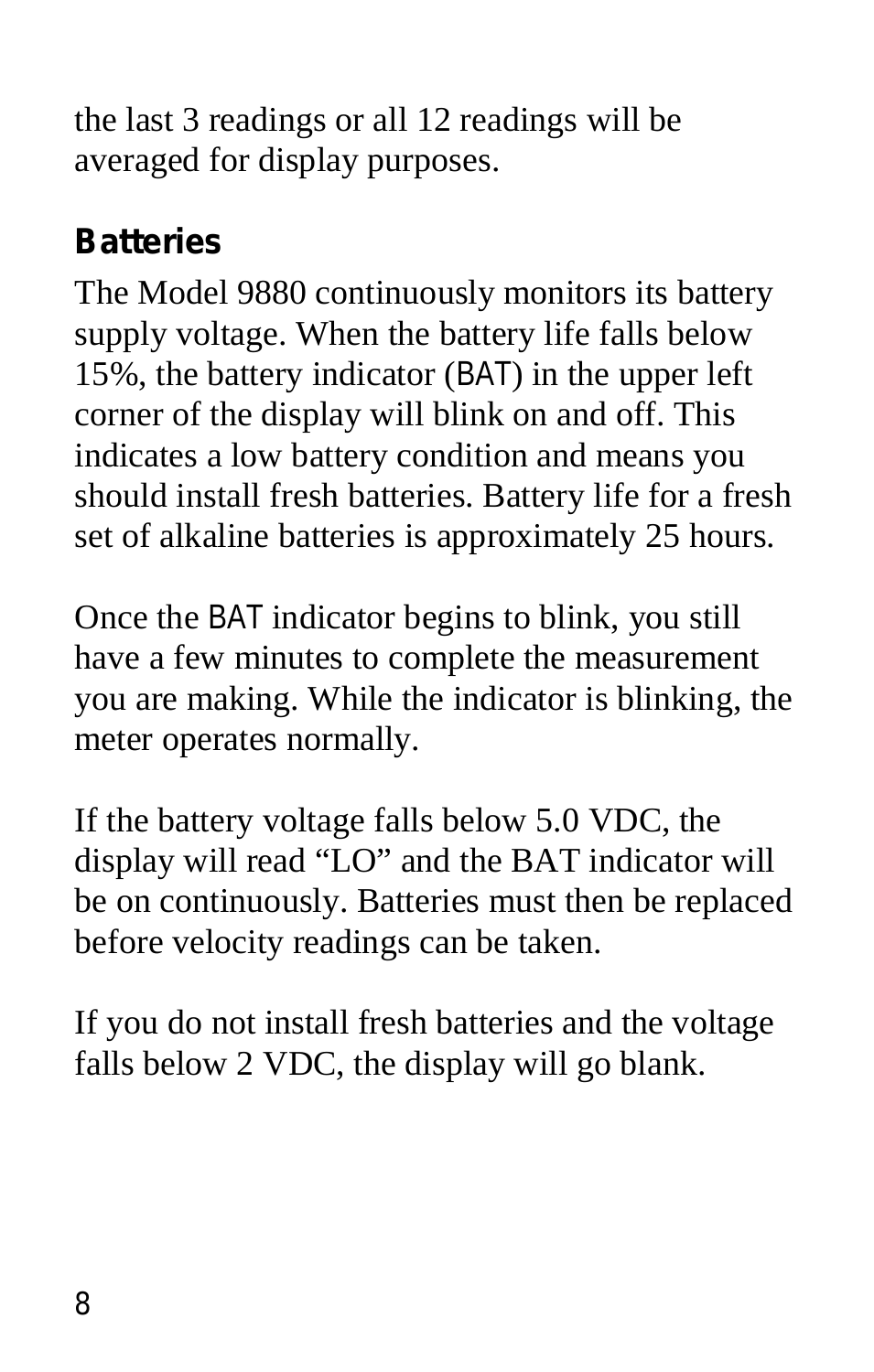## **WARNING**

Alkaline batteries are the only batteries approved for the Model 9880. Substitutions of other types will nullify the intrinsic safety rating of the meter.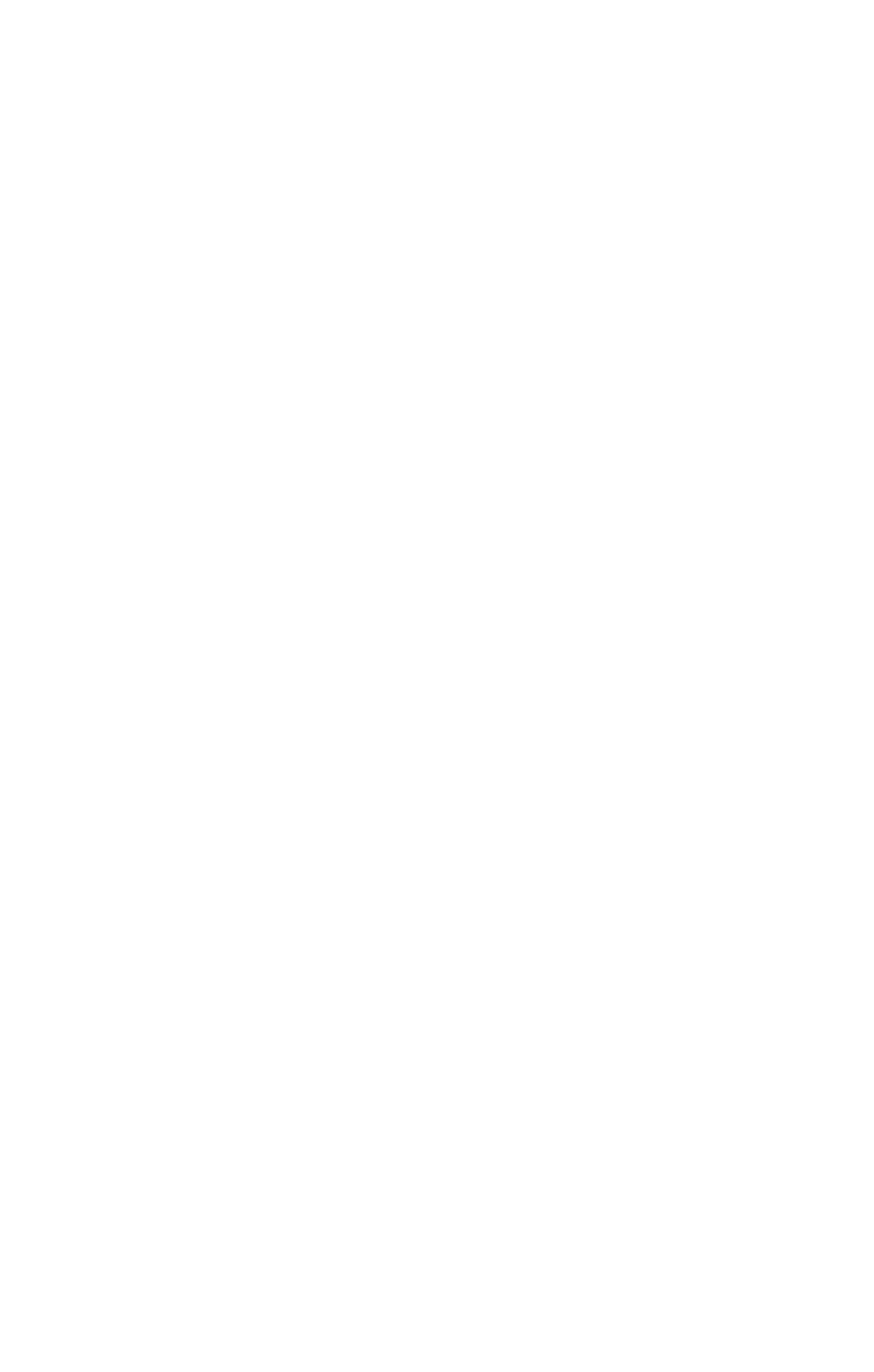### **CHAPTER THREE Maintenance**

The Model 9880 requires very little maintenance to keep it performing well.

## **Probe Tip**

Periodically inspect the probe tip to ensure that it is clean. Dust and oil deposits on the tip and sensor decrease the accuracy of the Model 9880.

## **CAUTION**

The meter must be switched OFF for cleaning. Do not use high-pressure air, strong solvents, or brushes to clean the sensor tip; damage to the sensor could result.

To remove dust, blow it off with a gentle stream of air or rinse it off with a gentle stream of water. To remove a combination of dust and oil, rinse the probe tip in isopropyl alcohol and them blow it off with a gentle stream of air. (Do **not** use isopropyl alcohol which contains Lanolin.) **Never** use heat to dry the probe.

Touching the probe with any object is not recommended. Allow the sensor to dry thoroughly before use.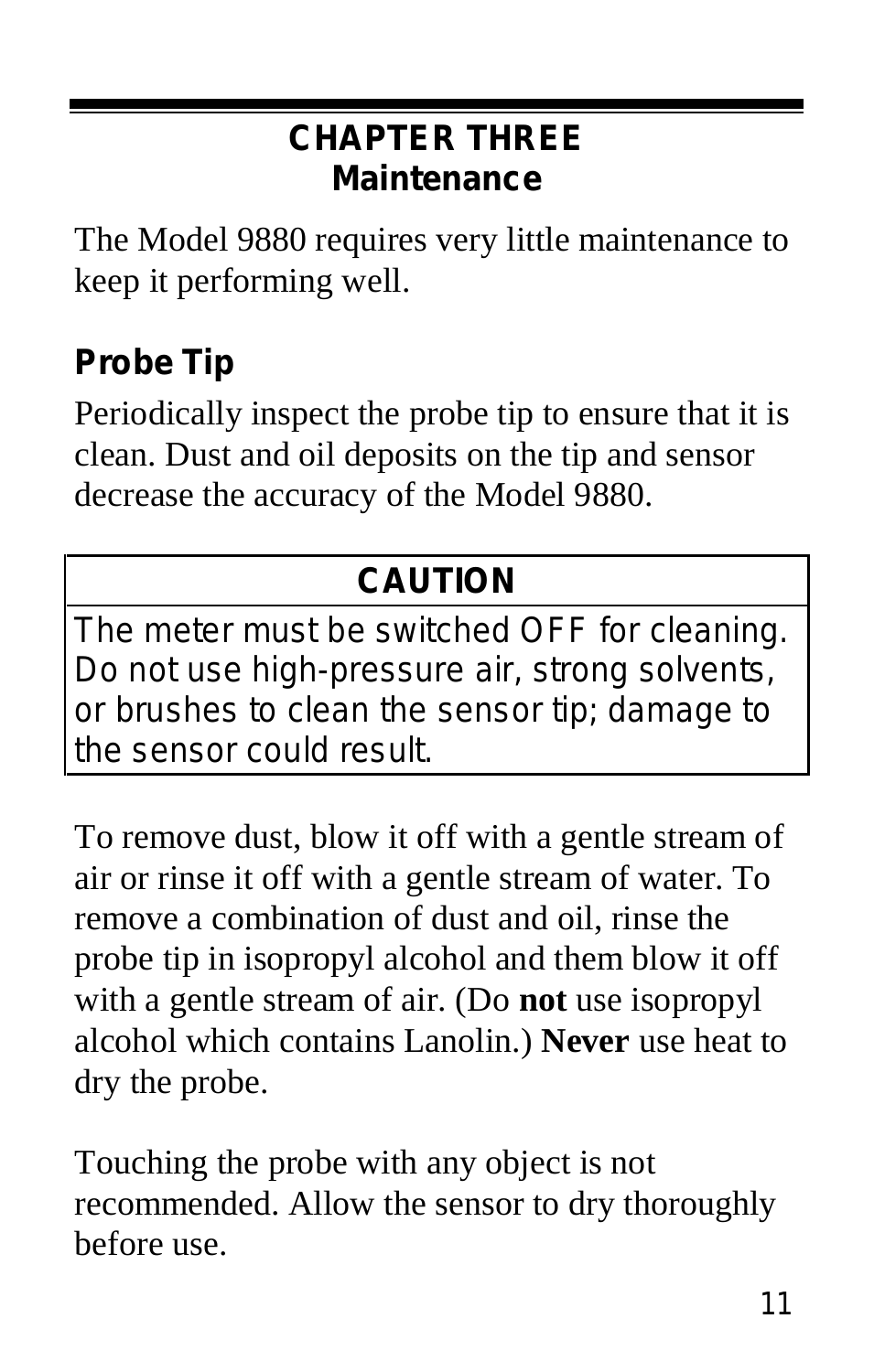## **Cases**

If the instrument case or storage case needs cleaning, wipe it off with a soft cloth and isopropyl alcohol or a mild detergent. Never submerse the Model 9880.

## **Storage**

When storing the Model 9880 for more than a month, it is recommended that you remove the batteries to prevent damage due to leaking batteries.

## **Calibration**

To maintain a high degree of accuracy in your velocity measurements, TSI recommends that you return your instrument to the factory for annual calibration. For a nominal fee, we will calibrate the unit and return it to you with a certificate of NIST traceability. This annual checkup assures you of consistently accurate readings; it is especially important in applications where strict calibration records must be maintained.

## **Probe Replacement**

If your probe becomes damaged, the Model 9880 should be returned to TSI Incorporated. Please call Customer Service to obtain an RMA number and return instructions.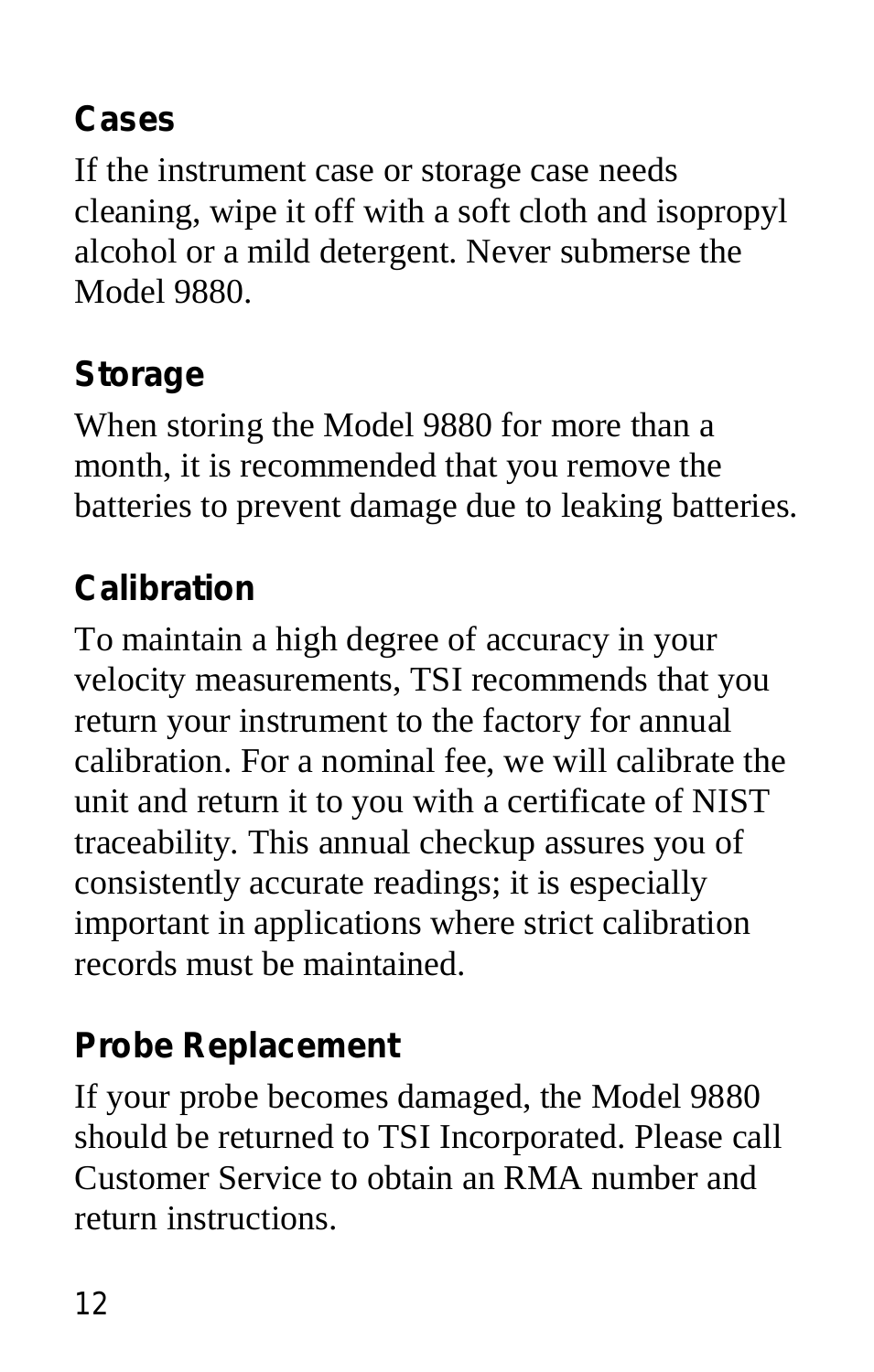## **CHAPTER FOUR Troubleshooting**

Table 2 lists the symptoms, possible causes, and recommended solutions for common problems encountered with the meter. If your symptom is not listed, or if none of the solutions solve your problem, please contact TSI.

## **WARNING**

There is a five-pin connector on the Model 9880 which is visible when the battery cover is removed. This connector is meant for factory calibration purposes only and must not be used in a hazardous environment.

|  | <b>Table 2: Troubleshooting</b> |  |
|--|---------------------------------|--|
|--|---------------------------------|--|

| <b>Symptom</b> | <b>Possible</b><br><b>Causes</b> | <b>Corrective</b><br><b>Action</b> |
|----------------|----------------------------------|------------------------------------|
|                |                                  |                                    |
| No display     | Unit not                         | Switch unit on                     |
|                | switched on                      |                                    |
|                | Low or dead                      | Replace                            |
|                | batteries                        | batteries                          |
|                | Dirty battery                    | Clean battery                      |
|                | contacts                         | contacts                           |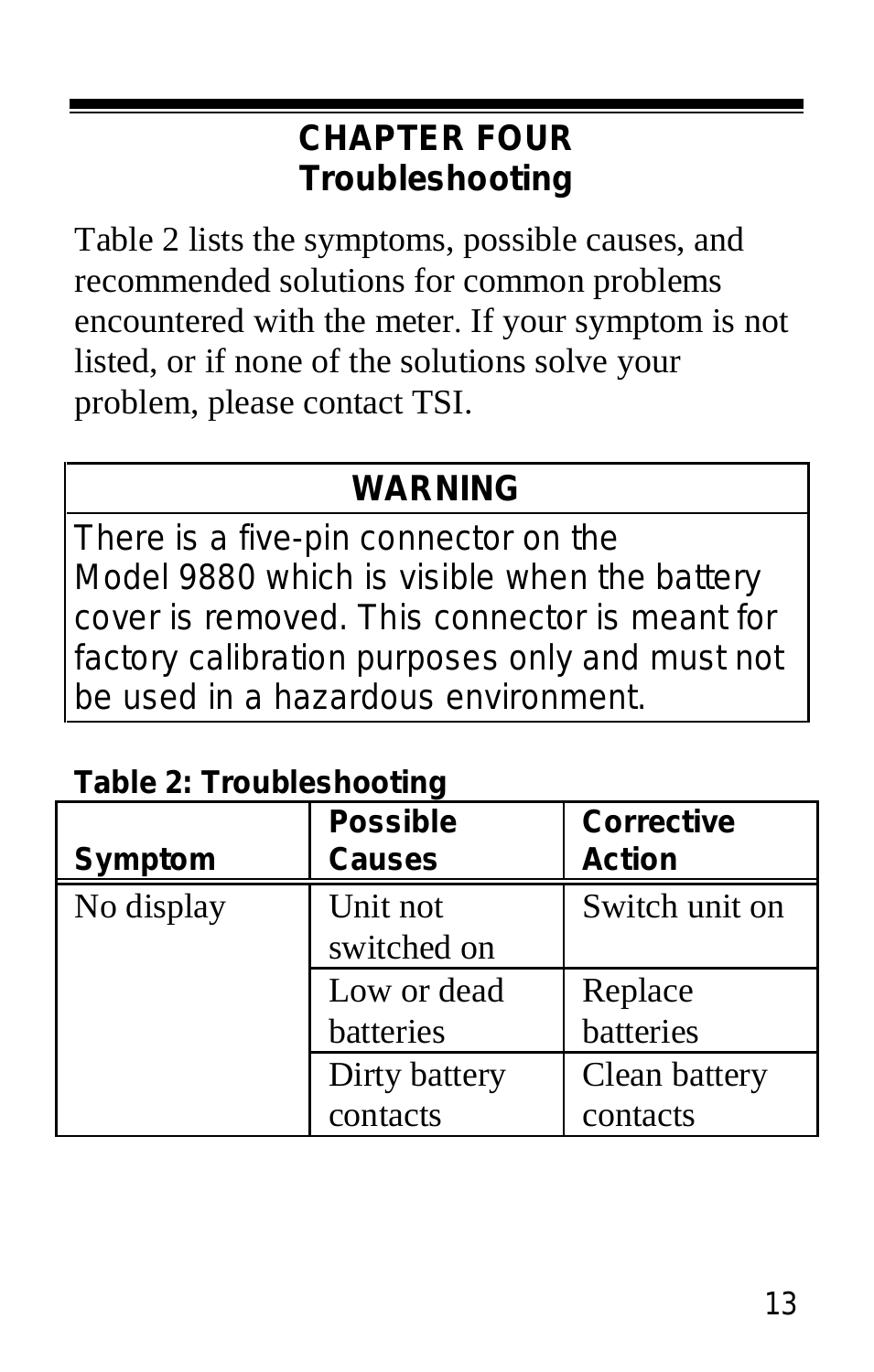| Symptom              | <b>Possible</b><br>Causes | <b>Corrective</b><br><b>Action</b> |
|----------------------|---------------------------|------------------------------------|
| No display           | <b>Batteries</b>          | Check battery                      |
|                      | installed                 | alignment                          |
|                      | incorrectly               | against                            |
|                      |                           | illustration                       |
|                      |                           | inside battery                     |
|                      |                           | cover                              |
| BAT is blinking      | Batteries are             | Replace                            |
|                      | getting low               | batteries                          |
| Display reads        | <b>Batteries</b> are      | Replace the                        |
| " $LO$ " and the     | low                       | batteries                          |
| <b>BAT</b> indicator |                           |                                    |
| is on                |                           |                                    |
|                      | Dirty battery             | Clean the battery                  |
|                      | contacts                  | contacts                           |
| Velocity             | The flow is               | Reposition the                     |
| reading              | fluctuating               | probe in a less                    |
| fluctuates           |                           | turbulent section                  |
| badly                |                           | of the flow or                     |
|                      |                           | set the                            |
|                      |                           | <b>RESPONSE</b>                    |
|                      |                           | switch to SLOW                     |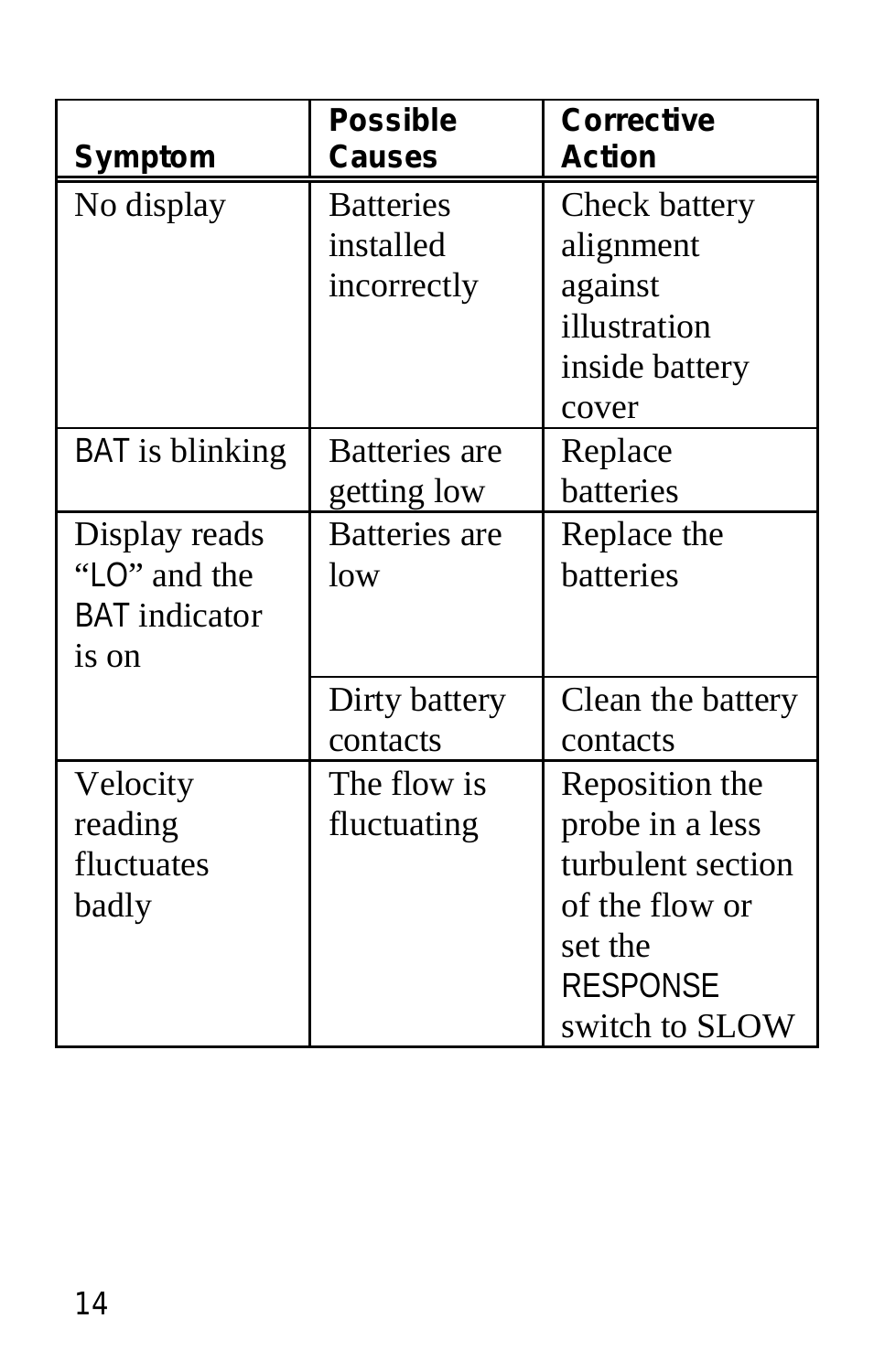|                         | <b>Possible</b>     | <b>Corrective</b>  |
|-------------------------|---------------------|--------------------|
| Symptom                 | Causes              | <b>Action</b>      |
| Velocity                | The velocity        | Use an             |
| reading blinks          | exceeds 2000        | alternative        |
| $2000$ fpm or           | fpm or              | method to          |
| $10.16 \text{ m/s}$     | $10.16 \text{ m/s}$ | measure the        |
|                         |                     | velocity           |
|                         | Sensor may be       | <b>Contact TSI</b> |
|                         | damaged             |                    |
| Display                 | Sensor may be       | <b>Contact TSI</b> |
| indicates greater       | damaged             |                    |
| than 10 fpm             |                     |                    |
| $(0.05 \text{ m/s})$ in |                     |                    |
| zero flow               |                     |                    |
| condition               |                     |                    |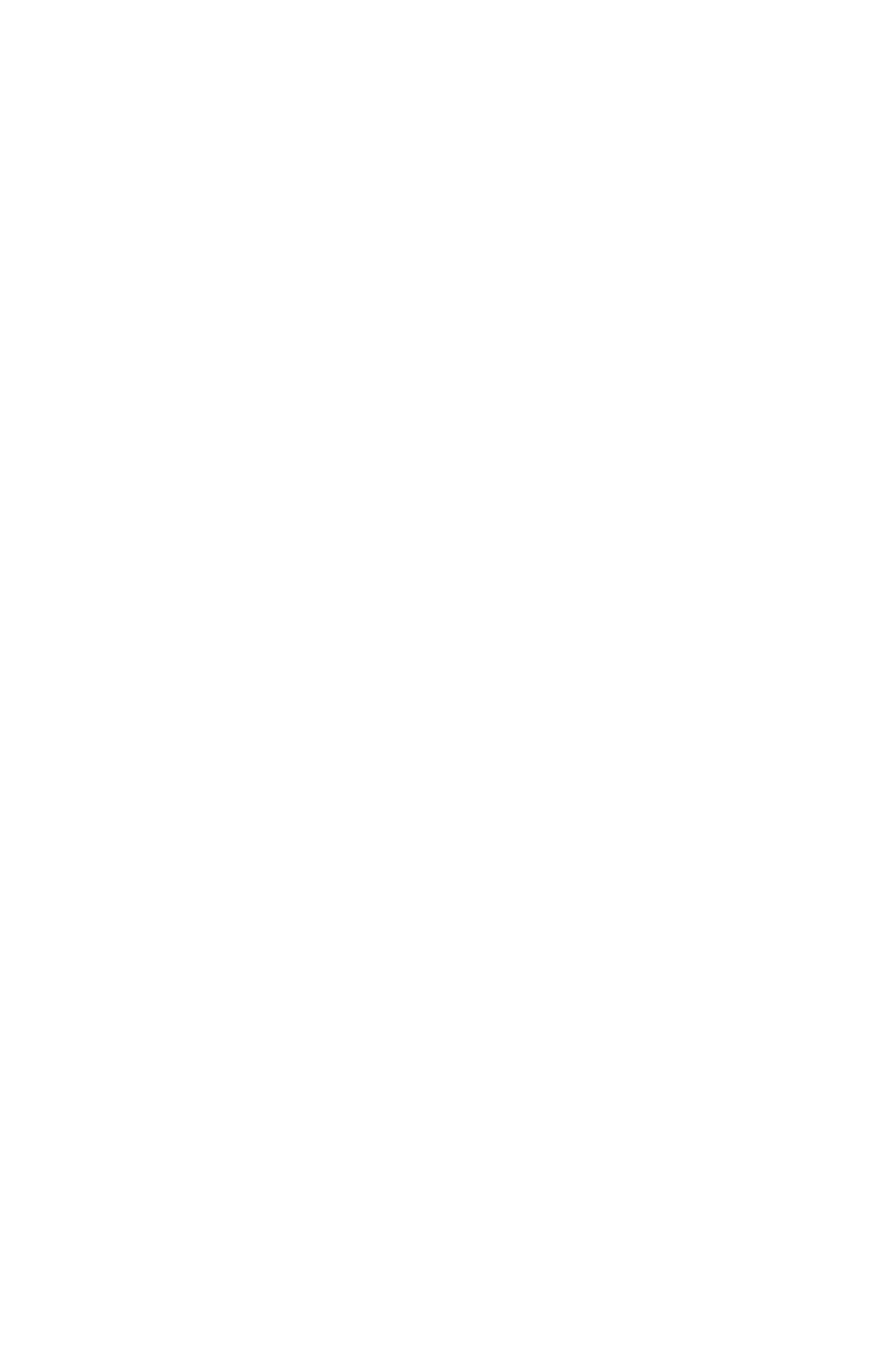## **APPENDIX A Standard Velocity vs. Actual Velocity**

Since thermal sensors are sensitive to changes in air density and air velocity, all thermal-anemometers indicate velocities with reference to a set of standard conditions. For TSI instruments, standard conditions are defined as 70°F (21.1°C) and 14.7 psia (101.4 kPa). Other manufacturers may use different values.

Standard velocity is the velocity the air would be moving if the temperature and pressure were at standard conditions. It is usually the most useful measure of air flow because it defines the heatcarrying capacity of the air.

Actual velocity is the velocity at which a microscopic particle of dust would be traveling if it were in the airstream.

Because actual air density is rarely equal to air density at standard conditions, actual velocity usually differs from standard velocity.

In some instances, actual air velocity rather than standard velocity may be of interest. To obtain the value for actual velocity, multiply your standard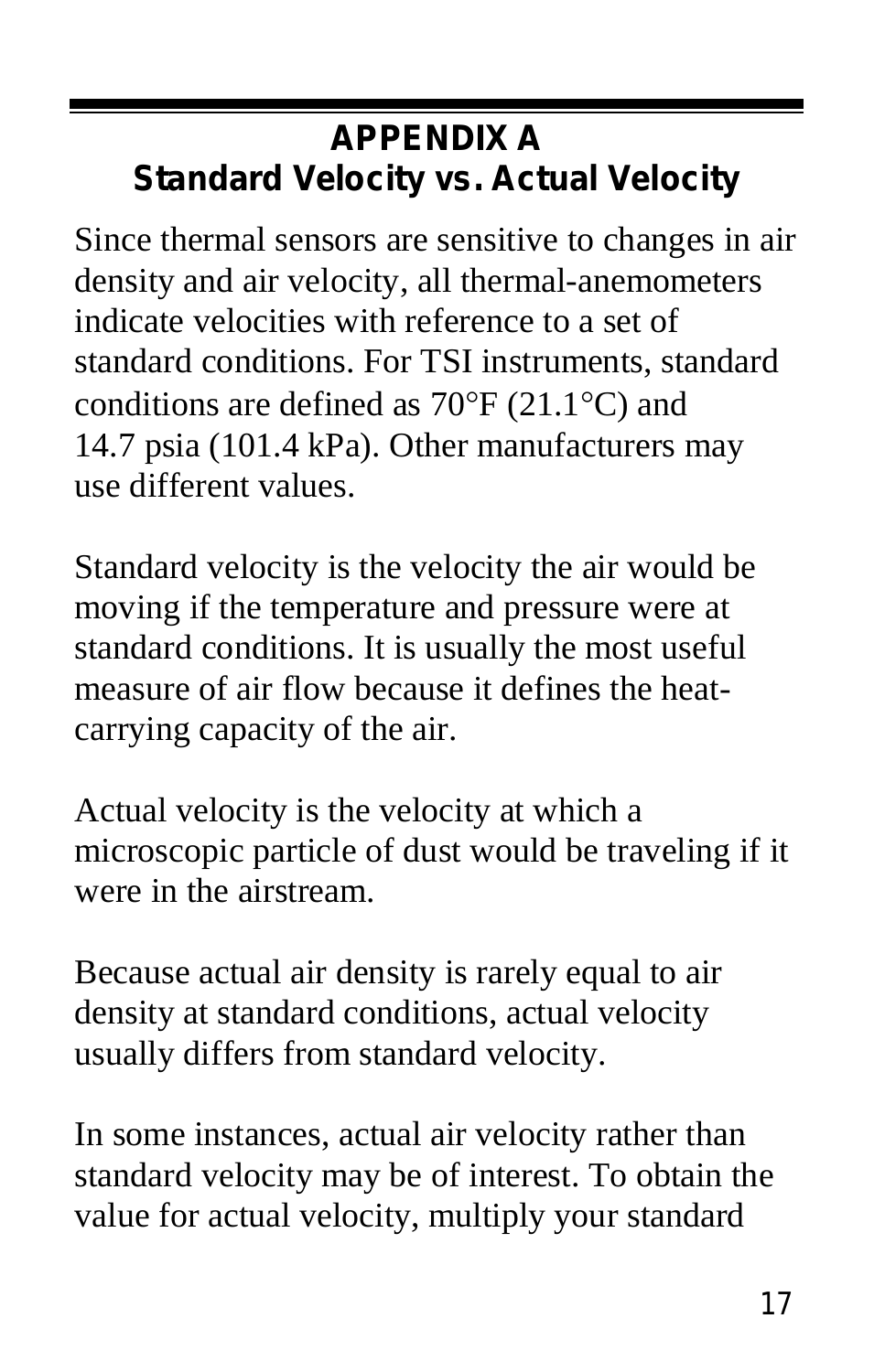velocity readings (as indicated by the meter) by the following density correction factor:

$$
Act. Vel. = Std. Vel. \left[ \frac{460 + T}{460 + 70} \right] \frac{14.7}{P}
$$

Where

 $T =$  Ambient temperature in  $\mathrm{P}F$  $P =$  Ambient pressure in psia

If you use metric units, the equation becomes:

$$
Act. Vel. = Std. Vel. \left[ \frac{273 + T_m}{273 + 21.1} \right] \frac{101.4}{P_m}
$$

Where

 $T_m =$  Ambient temperature in  ${}^{\circ}C$  $P_m =$  Ambient pressure in  $kPa$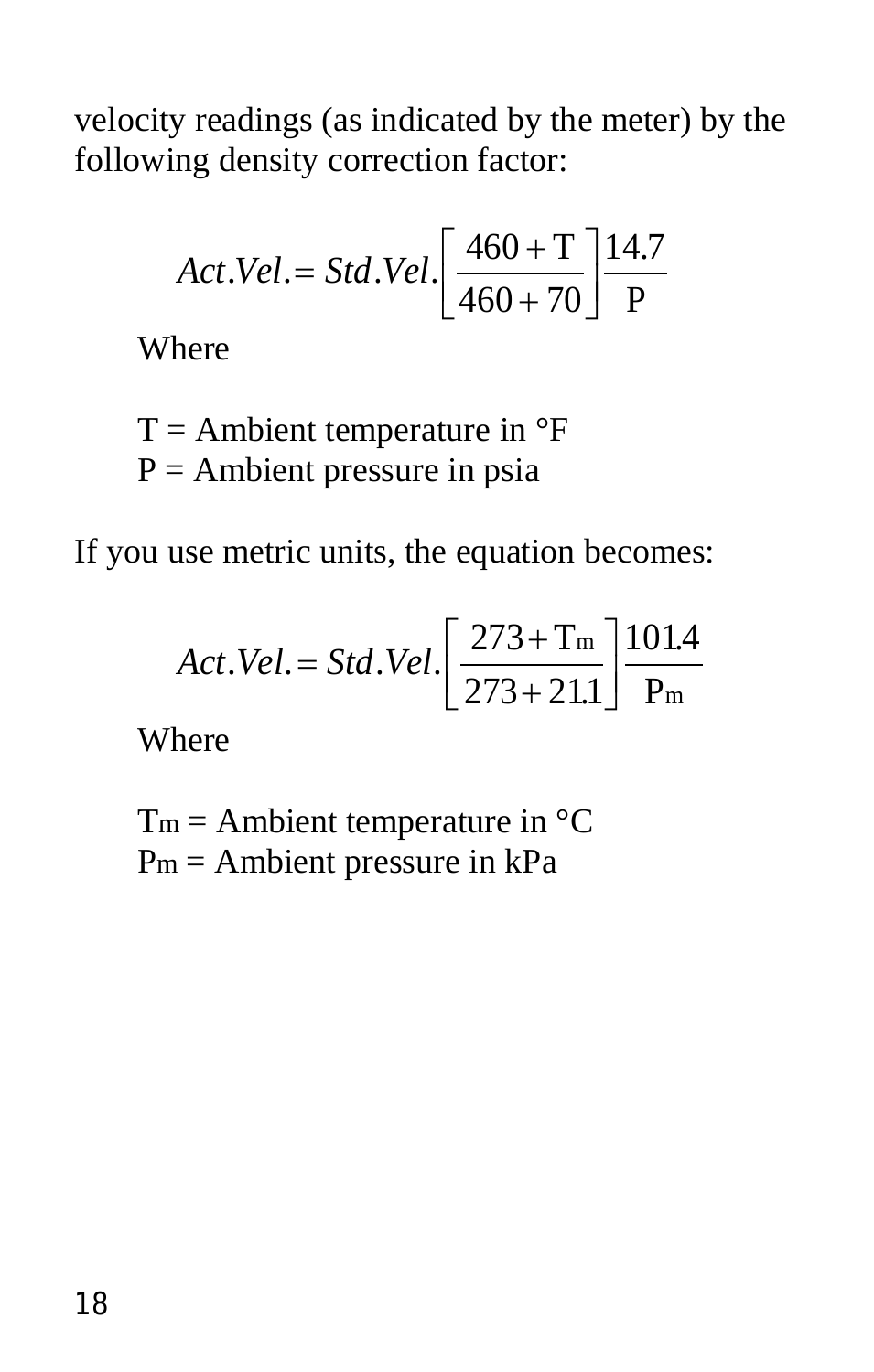#### **Example No. 1**

You want to measure the actual velocity in a duct. The air temperature in the duct is 55°F and the pressure is 14.24 psia. You take a measurement and the display reads 1200 fpm.

$$
Act. Vel. = 1200 \left[ \frac{460 + 55}{460 + 70} \right] \frac{14.7}{14.24} = 1203.7 \, ft / \, \text{min}
$$

#### **Example No. 2**

You need to measure the actual velocity in a plenum. The air pressure is 99.4 kPa and the temperature is 27°C. The display reading on the Model 9880 is 2.30 m/s.

$$
Act. Vel. = 2.30 \left[ \frac{273 + 27}{273 + 211} \right] \frac{101.4}{99.4} = 2.39 m/s
$$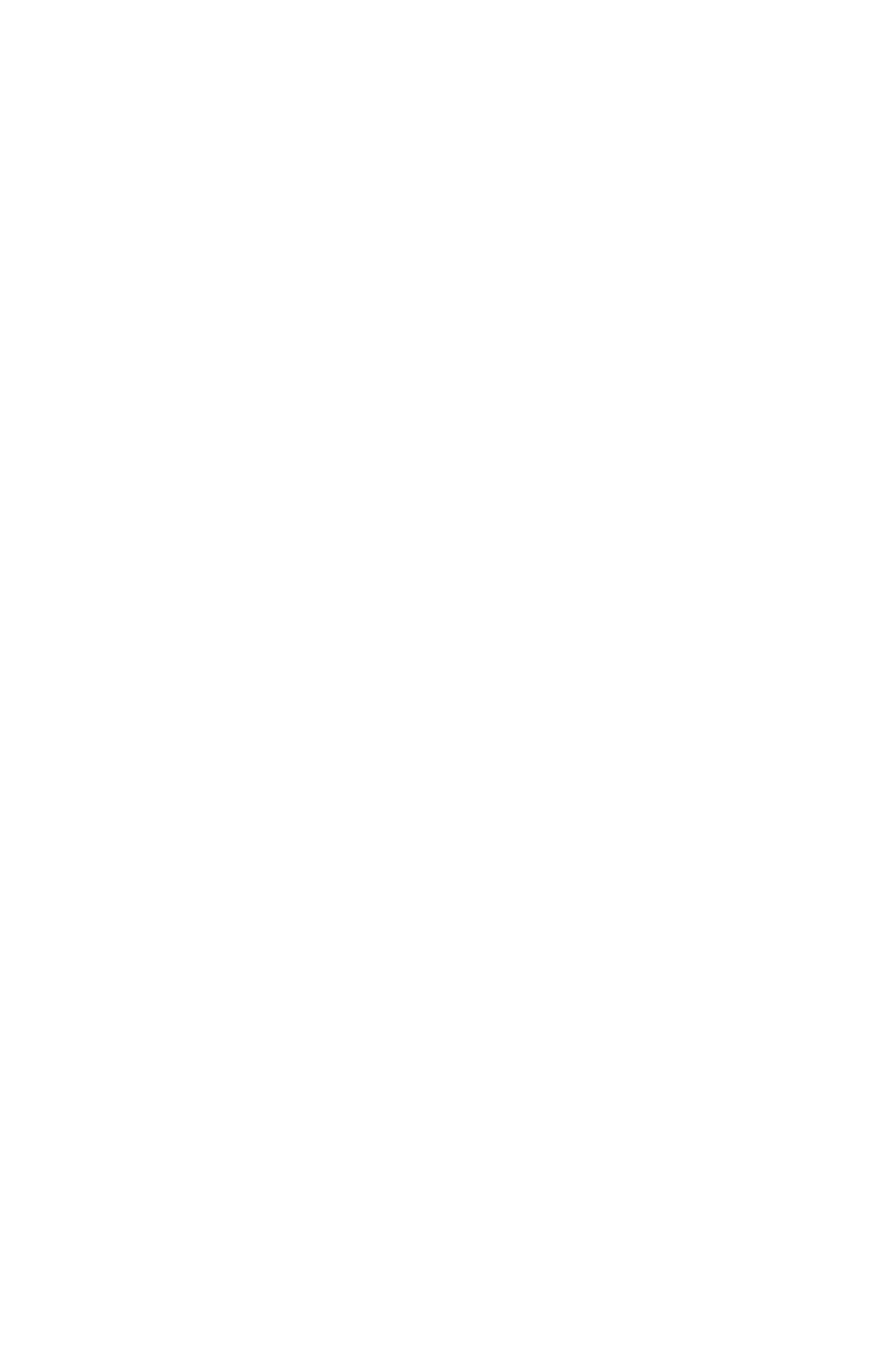| <b>APPENDIX B</b><br><b>Specifications</b> |                                                 |
|--------------------------------------------|-------------------------------------------------|
| Display:                                   | 4-digit LCD display<br>0.4 in. character height |
| <b>Operating Temperature Range</b>         |                                                 |
| <b>Instrument:</b>                         | 32°F to 122°F                                   |
|                                            | $(0^{\circ}C \text{ to } 50^{\circ}C)$          |
| <b>Probe:</b>                              | 32°F to 122°F                                   |
|                                            | $(0^{\circ}C \text{ to } 50^{\circ}C)$          |
| Range:                                     | 25 to 2000 fpm                                  |
|                                            | $(0.13 \text{ to } 10.16 \text{ m/s})$          |
| <b>Accuracy:</b>                           | $\pm$ 5% of reading or $\pm$ 5 fpm              |
|                                            | $(0.03 \text{ m/s})$ , whichever is greater     |
| <b>Resolution:</b>                         | 1 fpm $(0.01 \text{ m/s})$                      |
| <b>Batteries:</b>                          | Four (4) AA-size alkaline only                  |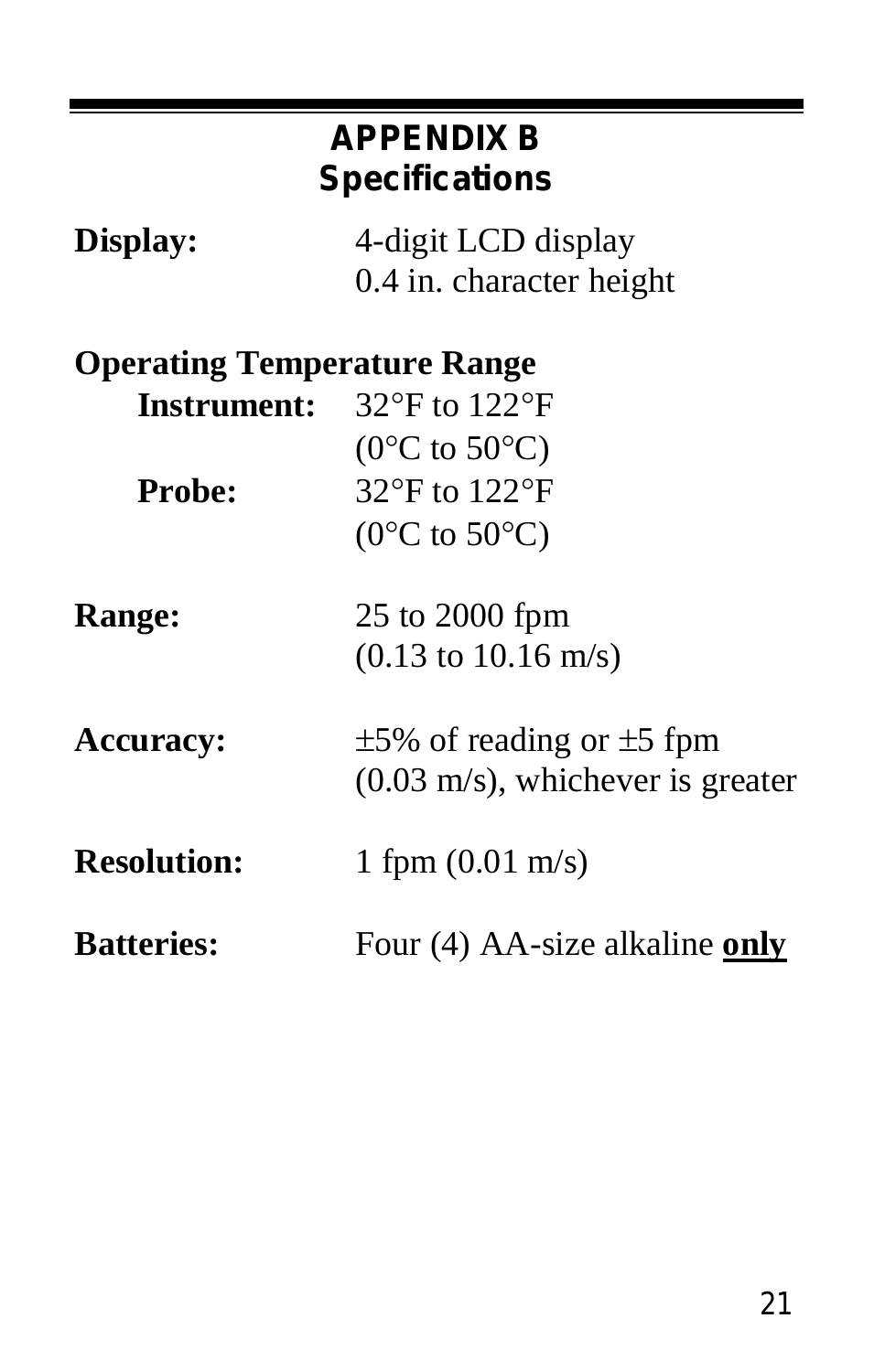| <b>Instrument</b>  | $2.75$ in. $\times$ 1.3 in. $\times$ 5.2 in.                 |  |
|--------------------|--------------------------------------------------------------|--|
| <b>Dimensions:</b> | $(70 \text{ mm} \times 33 \text{ mm} \times 132 \text{ mm})$ |  |
| Probe              | $0.25$ in. diameter $(6.4$ mm)                               |  |
| <b>Dimensions:</b> | $3.1$ in. length $(79 \text{ mm})$                           |  |

**Weight** (with batteries): 9 oz.

#### **Safety Rating:**

UL Listed Intrinsically safe for use in hazardous locations for Class I Groups C and D, Class II Groups E, F, and G, and Class III, only when used with four AA-size alkaline batteries.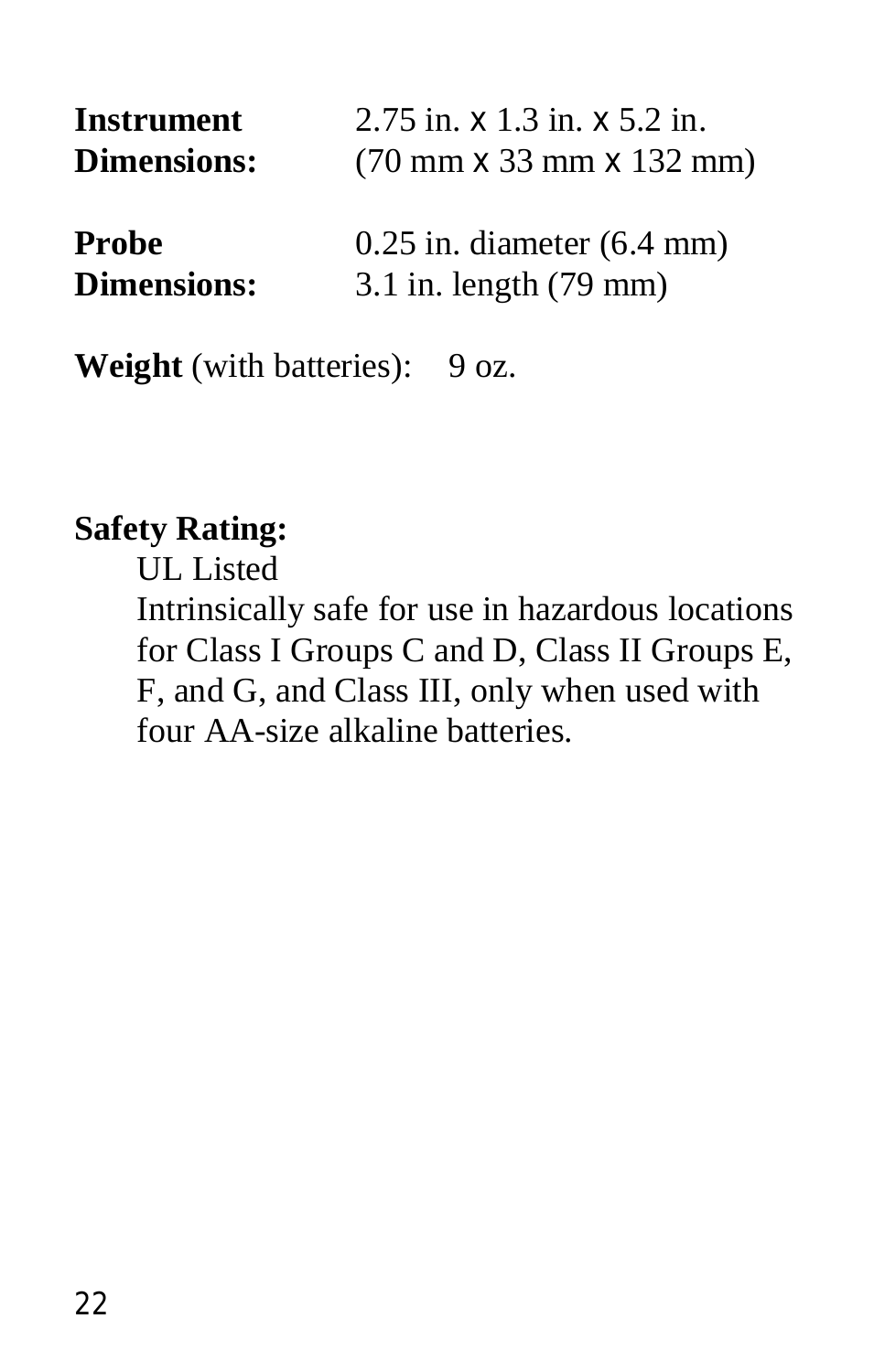# **TABLE DES MATIÈRES**

| <b>CHAPITRE 2 Fonctionnement5</b>                  |  |
|----------------------------------------------------|--|
|                                                    |  |
|                                                    |  |
|                                                    |  |
| Sélection de l'affichage Longévité piles/Vitesse.7 |  |
| Sélection du temps de réponse du capteur 7         |  |
|                                                    |  |
|                                                    |  |
|                                                    |  |
|                                                    |  |
|                                                    |  |
|                                                    |  |
|                                                    |  |
| Remplacement de la sonde 13                        |  |
|                                                    |  |
| ANNEXE A Vitesse normale/Vitesse réelle 19         |  |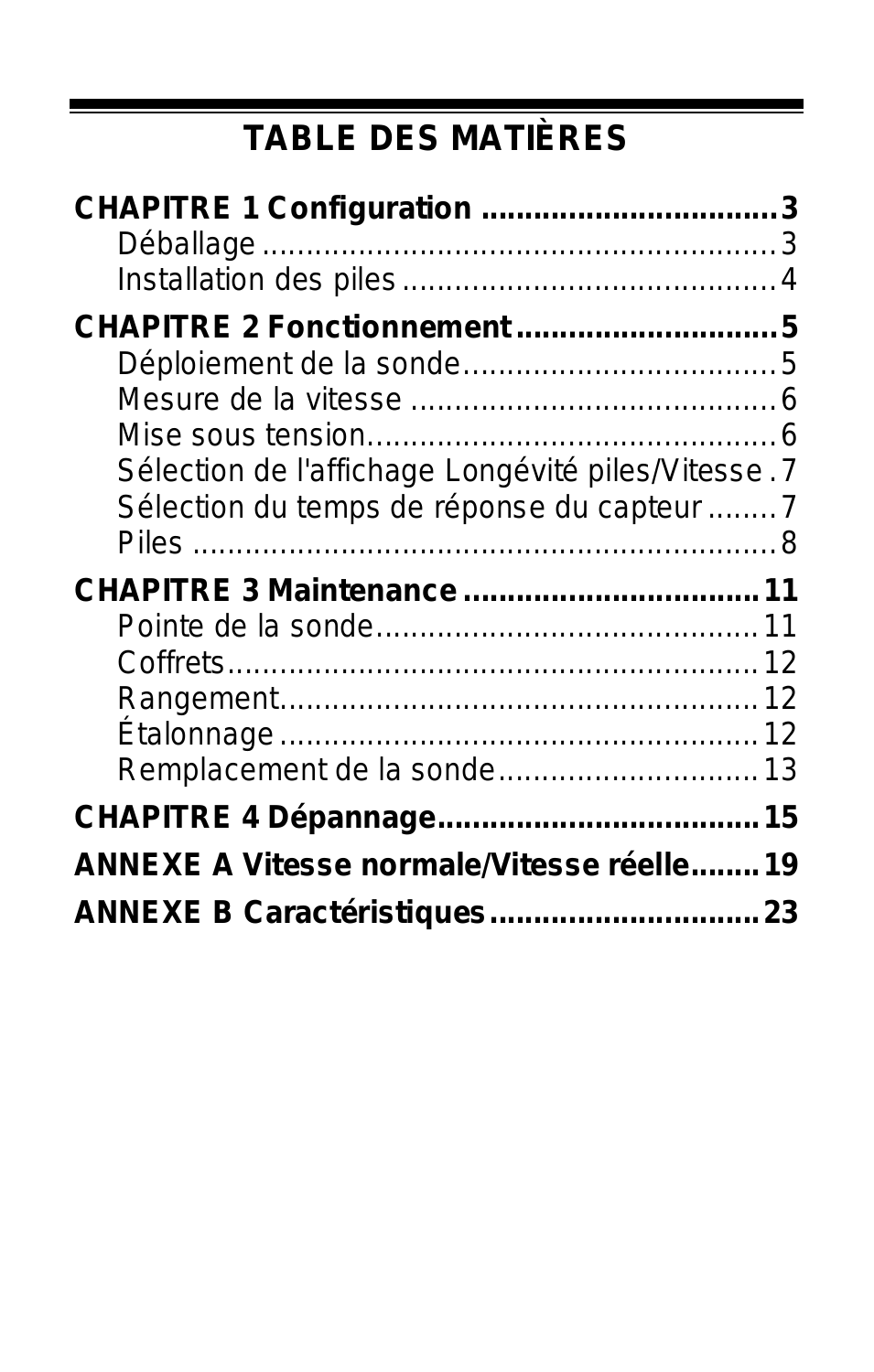#### **LIMITATION DE GARANTIE ET DE RESPONSABILITÉ**

Le vendeur garantit les marchandises vendues ci-dessous, dans l'utilisation normale et le service comme il est décrit dans le manuel de l'opérateur, sera exempt de défauts de fabrication et de matériel pendant (24) mois, soit la durée indiquée dans le manuel de l'opérateur, à compter de la date de l'expédition vers le client. Cette période de garantie comprend toute garantie légale. Cette garantie limitée est soumise aux exclusions suivantes:

- a. Les pièces réparées ou remplacées suite aux services de réparation sont garanties sans défauts de fabrication ou de matériel, dans une utilisation normale, pendant 90 jours à compter de la date de l'expédition.
- b. Le vendeur n'offre pas de garantie sur les marchandises finies fabriquées par des tiers ou sur les fusibles, batteries ou autres matériels consommables. Seule la garantie du fabricant d'origine s'applique.
- c. À défaut d'autorisation spécifique et par écrit du Vendeur, le Vendeur n'offre aucune garantie et n'aura aucune responsabilité en ce qui concerne et en rapport avec les éléments qui sont incorporés dans d'autres produits ou équipements ou qui sont modifiés par une personne autre que le Vendeur.

Ce qui précède ANNULE ET REMPLACE toutes les autres garanties et est soumis aux LIMITATIONS exposées ici. AUCUNE AUTRE GARANTIE EXPRESSE OU IMPLICITE D'APTITUDE A UN EMPLOI PARTICULIER OU A UNE QUELCONQUE QUALITE MARCHANDE N'EST FAITE.

DANS LA MESURE PERMISE PAR LA LOI, LE SEUL RECOURS DE L'UTILISATEUR OU DE L'ACHETEUR, ET LA LIMITE DE RESPONSABILITÉ DU VENDEUR POUR TOUTE PERTE, BLESSURE OU DOMMAGE CONCERNANT LES MARCHANDISES (Y COMPRIS LES REVENDICATIONS FONDEES SUR LE CONTRAT, LA NÉGLIGENCE, LA RESPONSABILITE CIVILE, LA RESPONSABILITÉ PRESUMEE OU AUTRE) SERA LE RETOUR DE MARCHANDISES AU VENDEUR ET LE REMBOURSEMENT DU PRIX D'ACHAT, OU AU CHOIX DU VENDEUR, LA RÉPARATION OU LE REMPLACEMENT DES MARCHANDISES. EN AUCUN CAS LE VENDEUR NE SERA TENU RESPONSABLE D'UN DOMMAGE PARTICULIER, INDIRECT OU FORTUIT. LE VENDEUR NE SERA PAS RESPONSABLE DES COÛTS ET DEPENSES D'INSTALLATION, DE DÉMONTAGE OU DE REINSTALLATION. Aucune action, quelle qu'en soit la forme, ne sera engagée à l'encontre du vendeur plus de 12 mois après que le motif de l'action ne soit constaté. Les marchandises sous garantie seront renvoyées à l'usine du Vendeur aux risques de l'Acheteur en cas de perte et seront retournées, le cas échéant, aux risques du Vendeur en cas de perte.

L'acheteur et tous les utilisateurs sont réputés avoir accepté cette LIMITATION DE GARANTIE ET DE RESPONSABILITÉ, qui constitue la garantie limitée complète et exclusive du Vendeur. Cette LIMITATION DE GARANTIE ET DE RESPONSABILITÉ ne peut pas être amendée, modifiée et on ne peut renoncer à l'une de ses clauses, sauf par écrit signé par un memebre de la direction du Vendeur.

#### **Service après-vente**

Attendu que des appareils défectueux portent autant préjudice à TSI qu'à nos clients, notre service après-vente est conçu pour répondre rapidement à tout problème. En cas de problème de fonctionnement, appeler le Service après-vente de TSI au (800) 874-2811 (aux États-Unis) ou au (1) 651-490-2811 (international).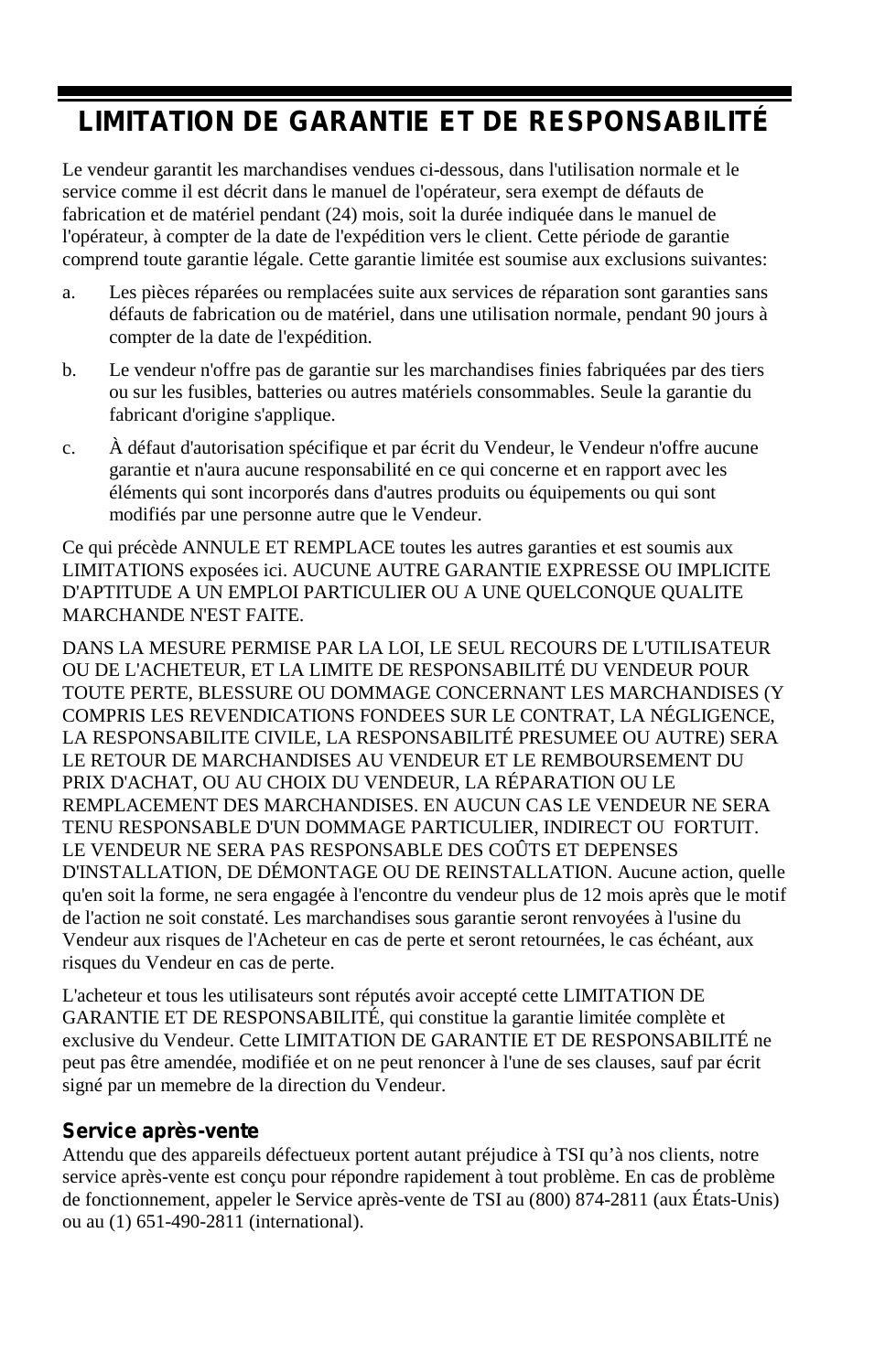## **CHAPITRE 1 Configuration**

Ce chapitre vous servira de guide pour le déballage et l'installation des piles de votre Modèle 9880. Consultez le chapitre 2 pour une description détaillée des modes de fonctionnement du Modèle 9880.

## **Déballage**

Dégagez soigneusement l'appareil et ses accessoires de leur emballage. Vérifiez que vous avez toutes les pièces indiquées dans le Tableau 1. S'il en manque ou si certaines sont endommagées, avertissez immédiatement TSI.

| Oté | <b>Article</b>                 |
|-----|--------------------------------|
|     | Modèle 9880                    |
|     | Coffret de transport           |
|     | Piles alcalines AA             |
|     | Manuel de fonctionnement et de |
|     | services                       |

**Tableau 1: Liste des pièces composantes**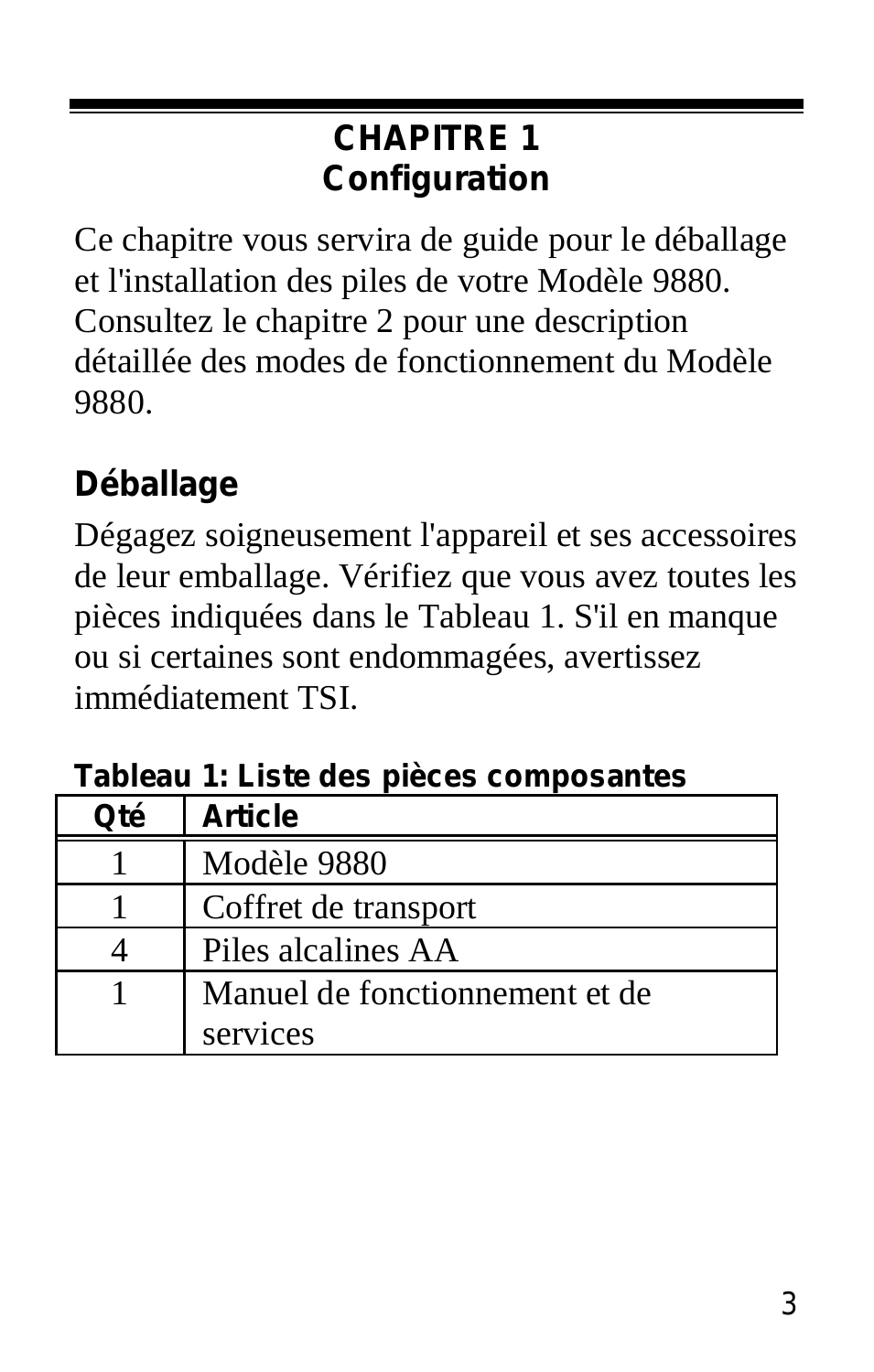## **Installation des piles**

Installez les piles en desserrant la vis du capot de protection des piles qui se trouve à l'arrière de l'appareil. Insérez quatre piles AA dans les tubes en respectant la polarité indiquée sur le boîtier de l'appareil. Remontez le capot de protection des piles et resserrez la vis.

Si les piles ne sont pas installées correctement, le Modèle 9880 ne sera pas endommagé, mais il ne fonctionnera pas.

### **ATTENTION**

Le Modèle 9880 ne répond aux normes de sécurité que lorsqu'il est utilisé avec quatre piles alcalines type AA. Les piles d'un autre type (CadNi, zinc-carbone, etc.) NE doivent PAS être utilisées dans un environnement dangereux.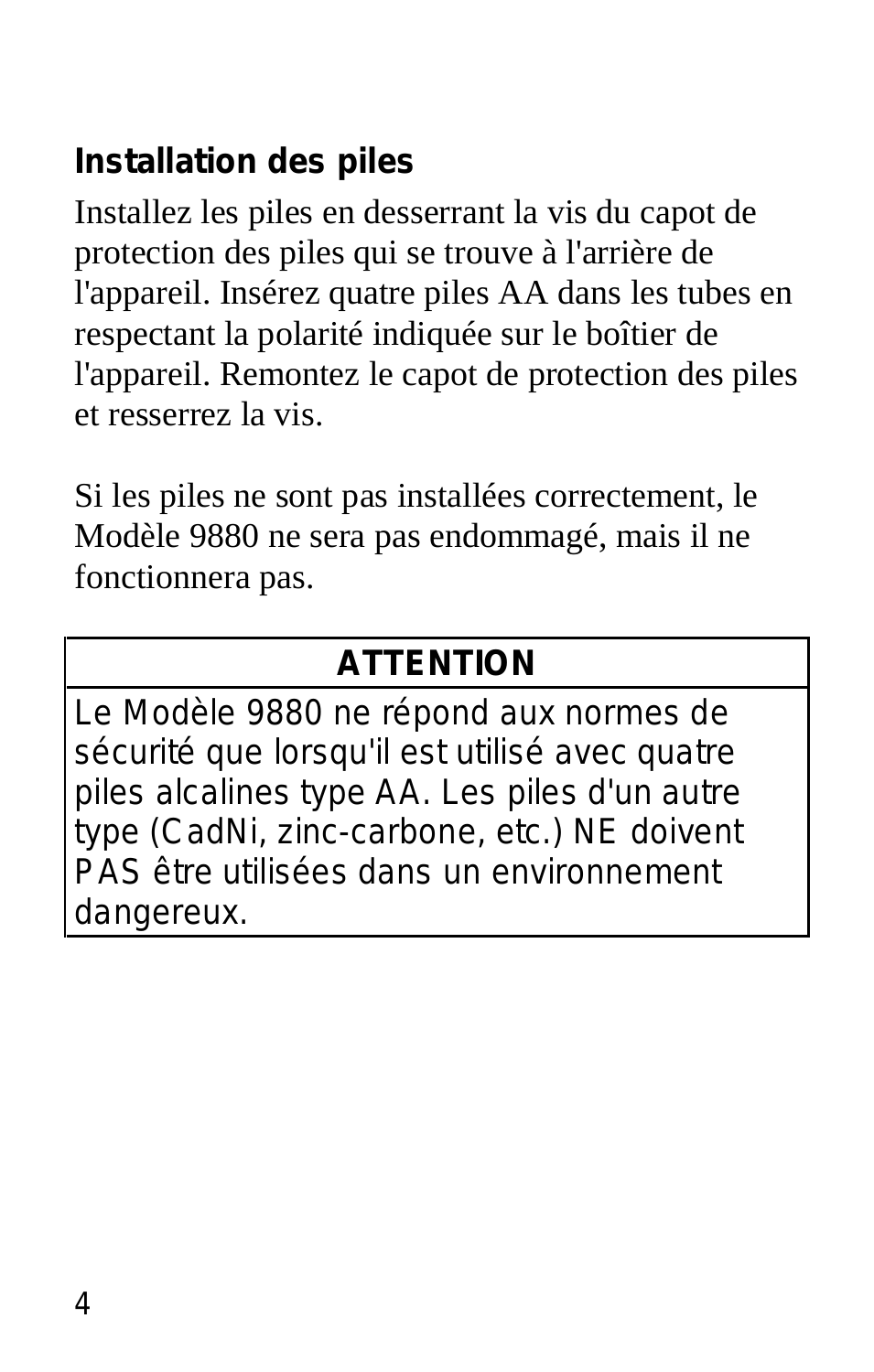### **CHAPITRE 2 Fonctionnement**

Ce chapitre vous explique en détail le fonctionnement du Modèle 9880.

## **Déploiement de la sonde**

Le Modèle 9880 est équipé d'une sonde de mesure de vitesse rétractable qui est repliée pour le transport. Pour déplier la sonde de manière à effectuer des mesures de vitesse, saisissez la pointe noire de la sonde. Tirez fermement et dans l'axe sur la sonde. Lorsqu'elle est complètement dépliée, la sonde peut être orientée de 90° vers la droite ou la gauche pour faciliter la mesure dans différentes directions.

Pour replier la sonde, alignez la fenêtre du capteur de manière à pouvoir voir à travers la fenêtre lorsque vous faites face à l'instrument. Lorsque la fenêtre est alignée, saisissez la pointe de la sonde et renfoncez-la droit dans le boîtier de l'appareil. Rangez toujours l'appareil avec la sonde repliée pour éviter d'endommager le capteur.

Le Modèle 9880 est conçu pour tenir debout ou sur l'un de ses côtés pour mesurer des vitesses atteignant plusieurs centaines de mètres par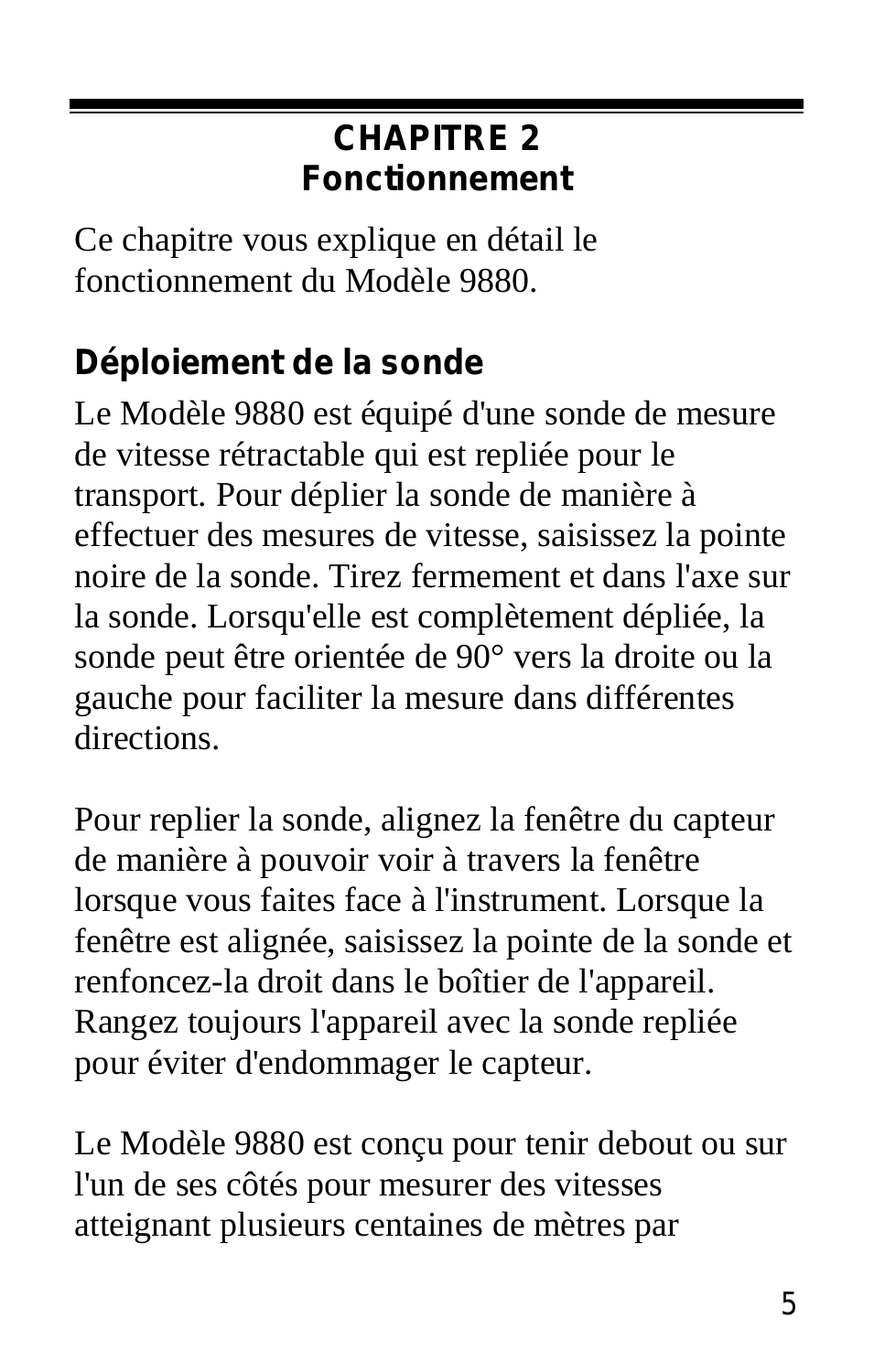seconde. Ceci peut être utile pour effectuer de face des mesures de vitesse sur un banc en salle blanche ou sur un conduit de fumée.

Lorsque vous manipulez la sonde, prenez garde de ne pas la cogner contre les parois d'un conduit ou autres objets. La sonde a été conçue aussi résistante que possible, mais elle peut être endommagée par une mauvaise manipulation.

## **Mesure de la vitesse**

Pour une précision optimale, il est important - avec le Modèle 9880 - de diriger correctement la sonde par rapport au courant. Pour obtenir des résultats précis, l'air à mesurer doit passer droit dans la fenêtre située à l'extémité de la sonde.

La flèche de la pointe de la sonde doit pointer dans le sens du débit.

#### **Mise sous tension**

Démarrez le Modèle 9880 en utilisant le commutateur MARCHE/ARRÊT. Le Modèle 9880 affichera pendant les 5 premières secondes la charge des piles. Ce nombre représente le pourcentage approximatif de la longévité restante des piles et il est compris entre moins de 0% pour des piles usées et plus de 100% pendant un court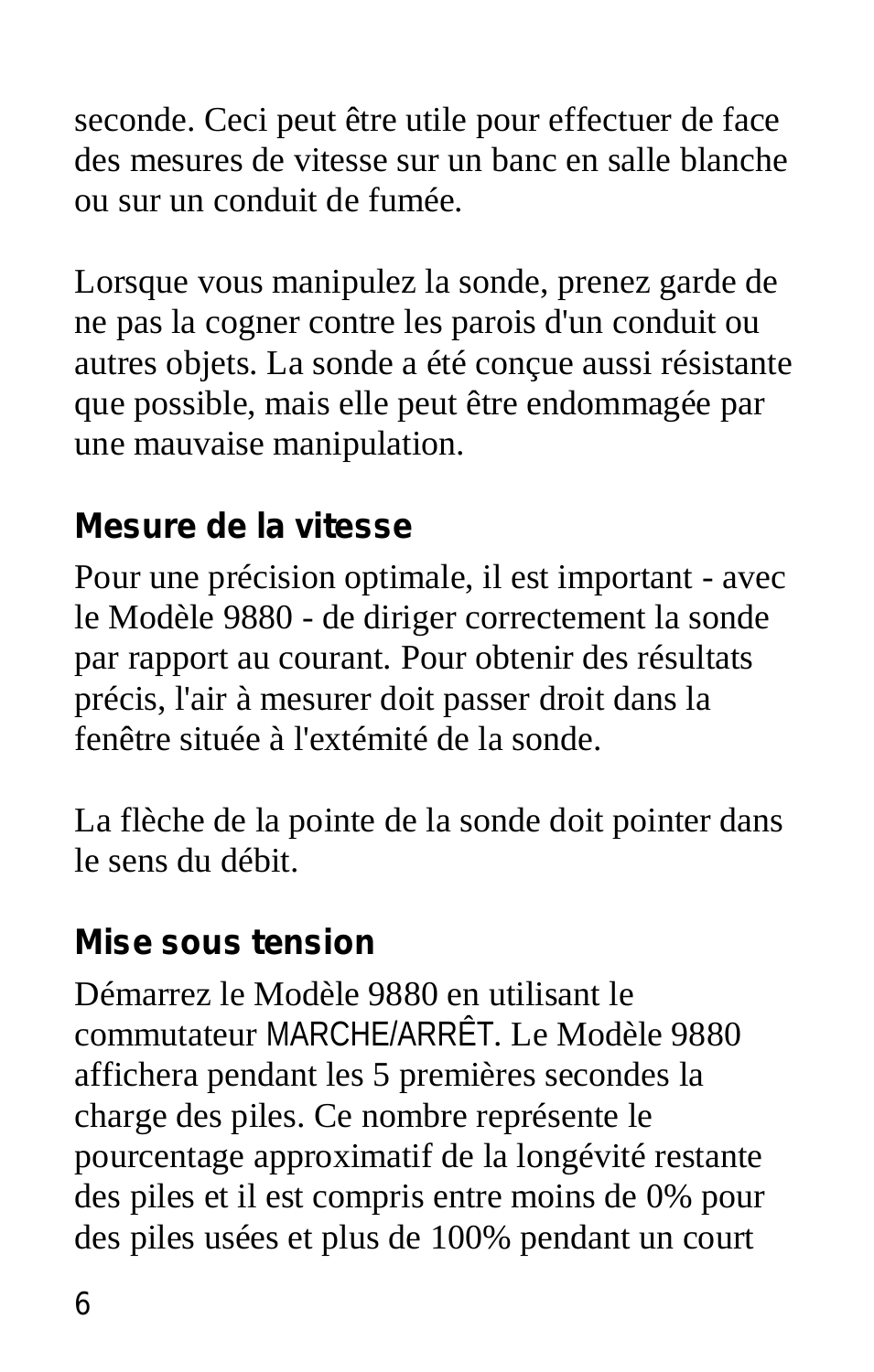laps de temps lorsque la "charge de surface" des piles neuves se dissipe.

Après 5 secondes, le Modèle 9880 commence à afficher la vitesse dans les unités sélectionnées. Les unités disponibles à l'affichage sont mètres / seconde (m/s) ou pieds / seconde, selon le type de votre appareil. Les unités de mesure ne peuvent être changées qu'en usine.

## **Sélection de l'affichage Longévité piles/Vitesse**

Le commutateur BAT/VIT vous permet d'estimer la capacité des piles sans éteindre l'appareil. Lorsque l'appareil est sous tension, faites glisser le commutateur sur la position BAT pour lire le pourcentage de charge appoximatif des piles ou sur la position VIT pour lire la vitesse.

#### **Sélection du temps de réponse du capteur**

Le Modèle 9880 dispose d'un commutateur RAPIDE/LENT déterminant le temps de réponse du capteur. En mode lent, le Modèle 9880 affiche la vitesse moyenne mesurée au cours des 12 dernières secondes. Il s'agit d'une moyenne dynamique et l'affichage est donc mis à jour une fois par seconde. En mode rapide, l'appareil affiche la vitesse moyenne mesurée au cours des 3 dernières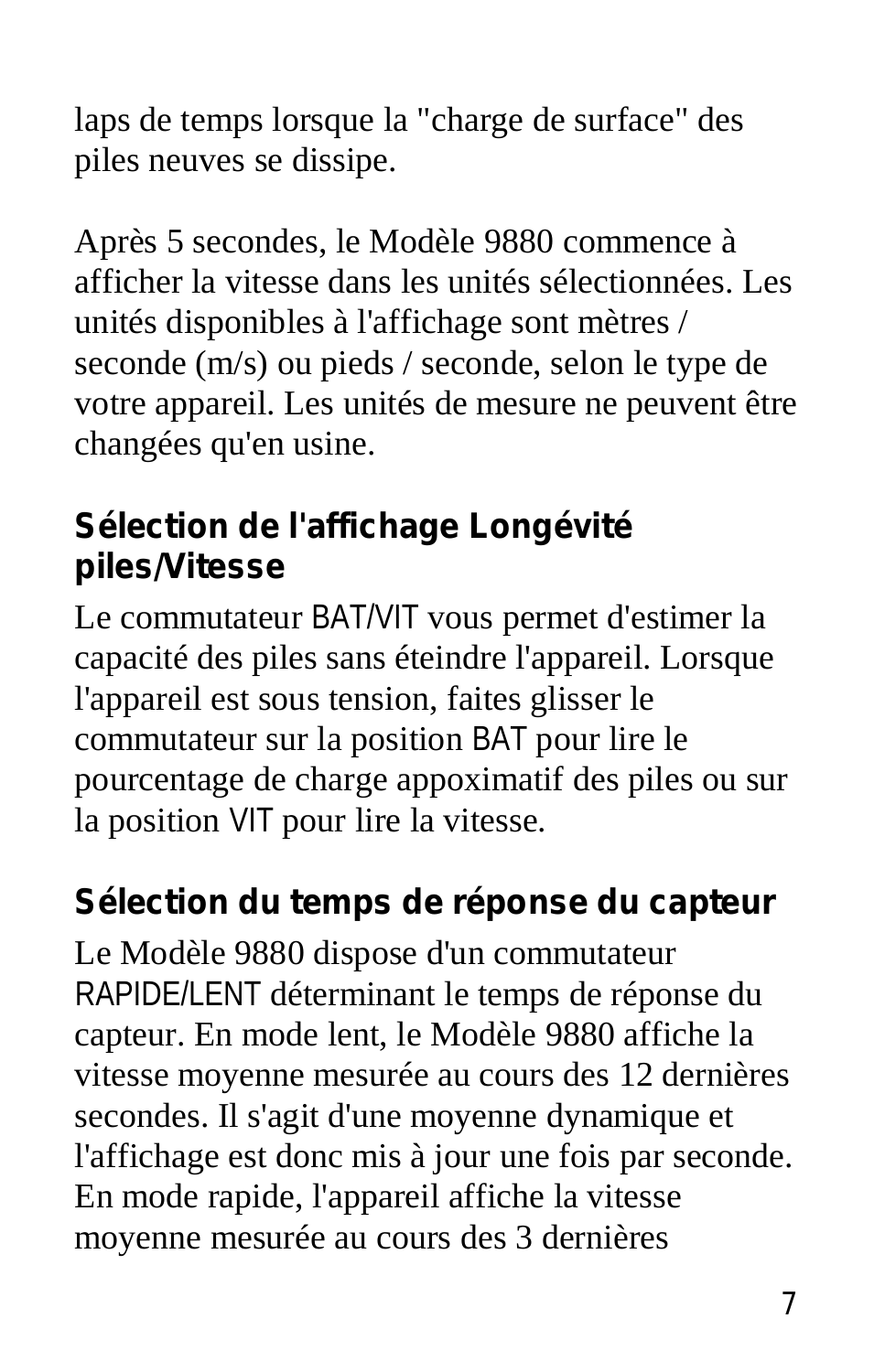secondes. Le Modèle 9880 calcule la moyenne de vitesse en sauvegardant les vitesses mesurées à chacune des 12 denières secondes dans 12 emplacements mémoire distincts. Chaque seconde, une nouvelle mesure est effectuée et chasse la plus ancienne. Suivant la position du commutateur, soit les 3 dernières, soit les 12 dernières mesures sont prises en compte pour l'affichage de la moyenne.

## **Piles**

Le Modèle 9880 contrôle en permanence la tension de ses piles. Lorsque la longévité tombe au-dessous de 15%, le témoin de charge des piles (BAT) commence à clignoter dans le coin supérieur gauche de l'affichage. Cela indique que les piles baissent et qu'elles devront bientôt être remplacées. La longévité d'un jeu de piles alcalines neuves est d'environ 25 heures.

Lorsque le témoin BAT commence à clignoter, il vous reste quelques minutes pour terminer les mesures en cours. Lorsque le témoin clignote, le Modèle 9880 continue à assurer des mesures précises.

Si la tension des piles chute au-dessous de 5,0 Vcc, l'affichage indique LO et le témoin BAT reste allumé en permanence. Les piles doivent alors être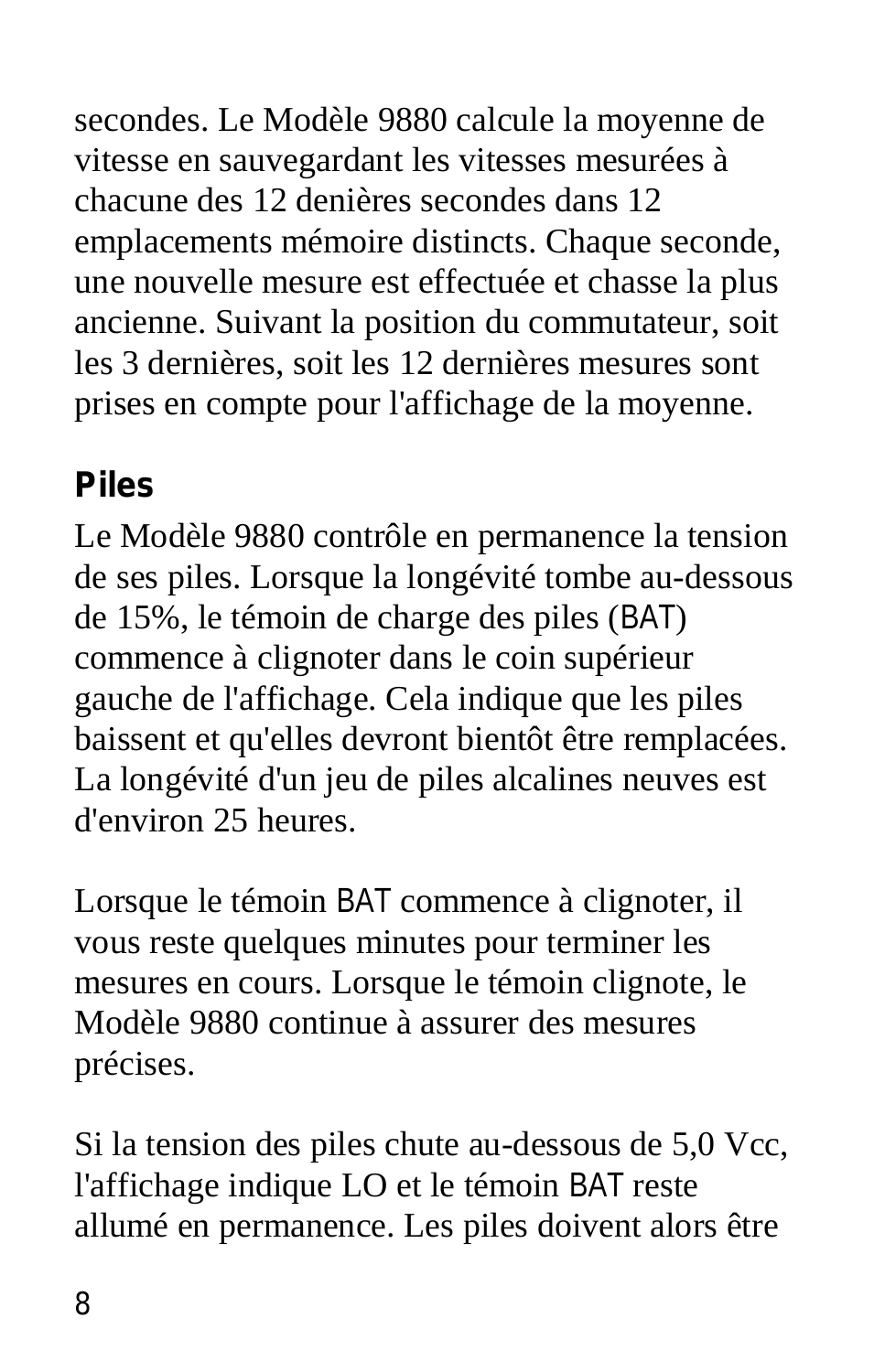remplacées avant de pouvoir effectuer de nouvelles mesures de vitesse.

Si vous ne changez pas les piles et que la tension chute à moins de 2 volts, l'affichage s'éteint.

## **ATTENTION**

Les piles alcalines sont les seules convenant au Modèle 9880. Leur remplacement par un autre type entraîne la nullité de la notion de fonctionnement de sécurité du Modèle 9880.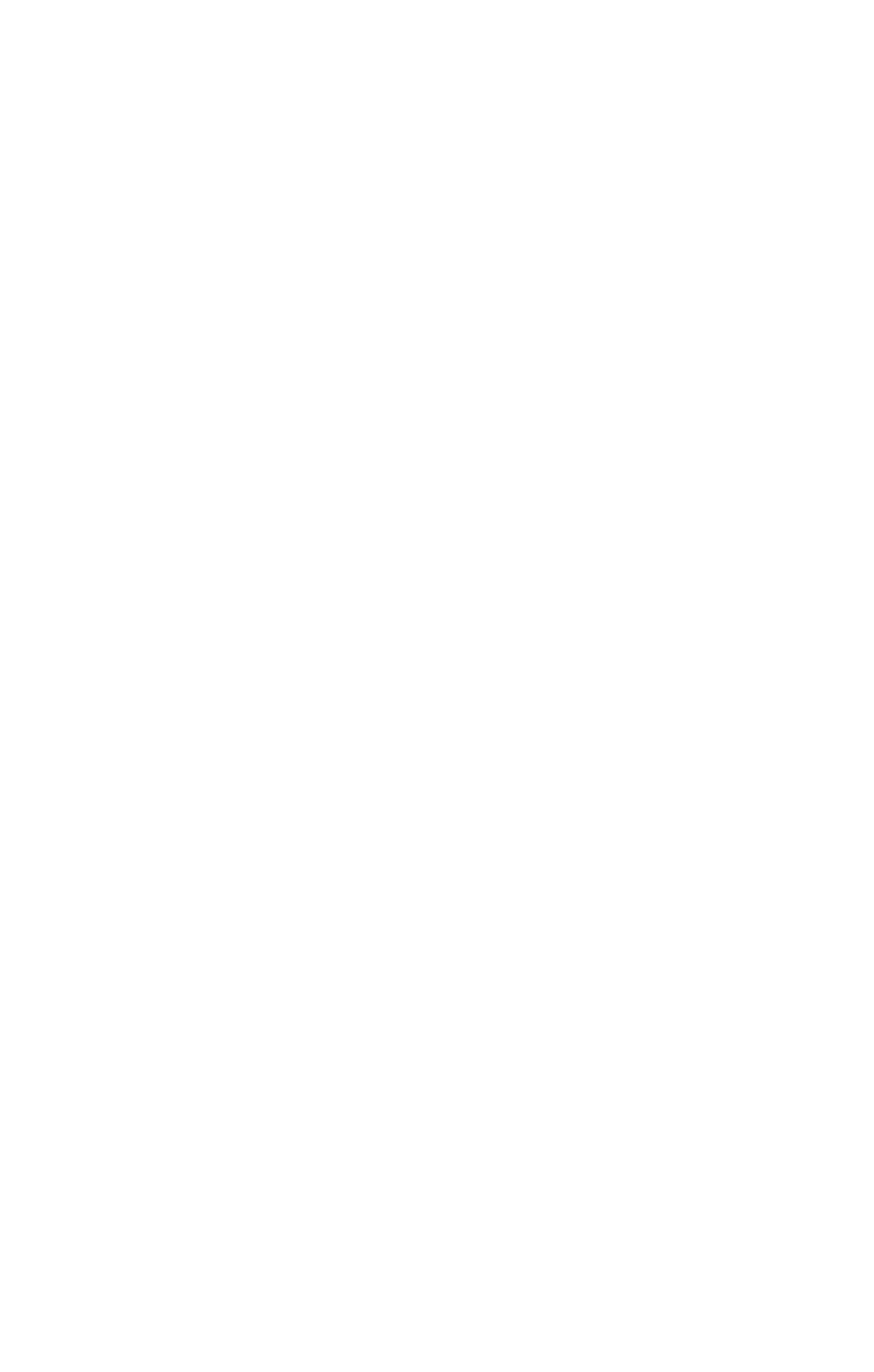### **CHAPITRE 3 Maintenance**

Le Modèle 9880 nécessite que peu de maintenance pour fonctionner correctement.

## **Pointe de la sonde**

Assurez-vous périodiquement que la pointe de la sonde est propre. La poussière et l'huile se déposent sur la pointe de la sonde et diminuent la précision du capteur du Modèle 9880.

## **ATTENTION**

Le Modèle 9880 doit être éteint pour être nettoyé. N'utilisez pas d'air comprimé, de solvants forts ou de brosse pour nettoyer la pointe du capteur. Les capteurs pourraient être endommagés.

Pour nettoyer la poussière, utilisez un léger souffle d'air ou un léger filet d'eau. Pour nettoyer un agglomérat d'huile et de poussière, rincez la pointe de la sonde à l'alcool isopropylique et séchez-la avec un léger souffle d'air. (N'utilisez pas d'alcool isopropylique contenant de la lanoline.) Ne chauffez jamais la pointe pour la sécher.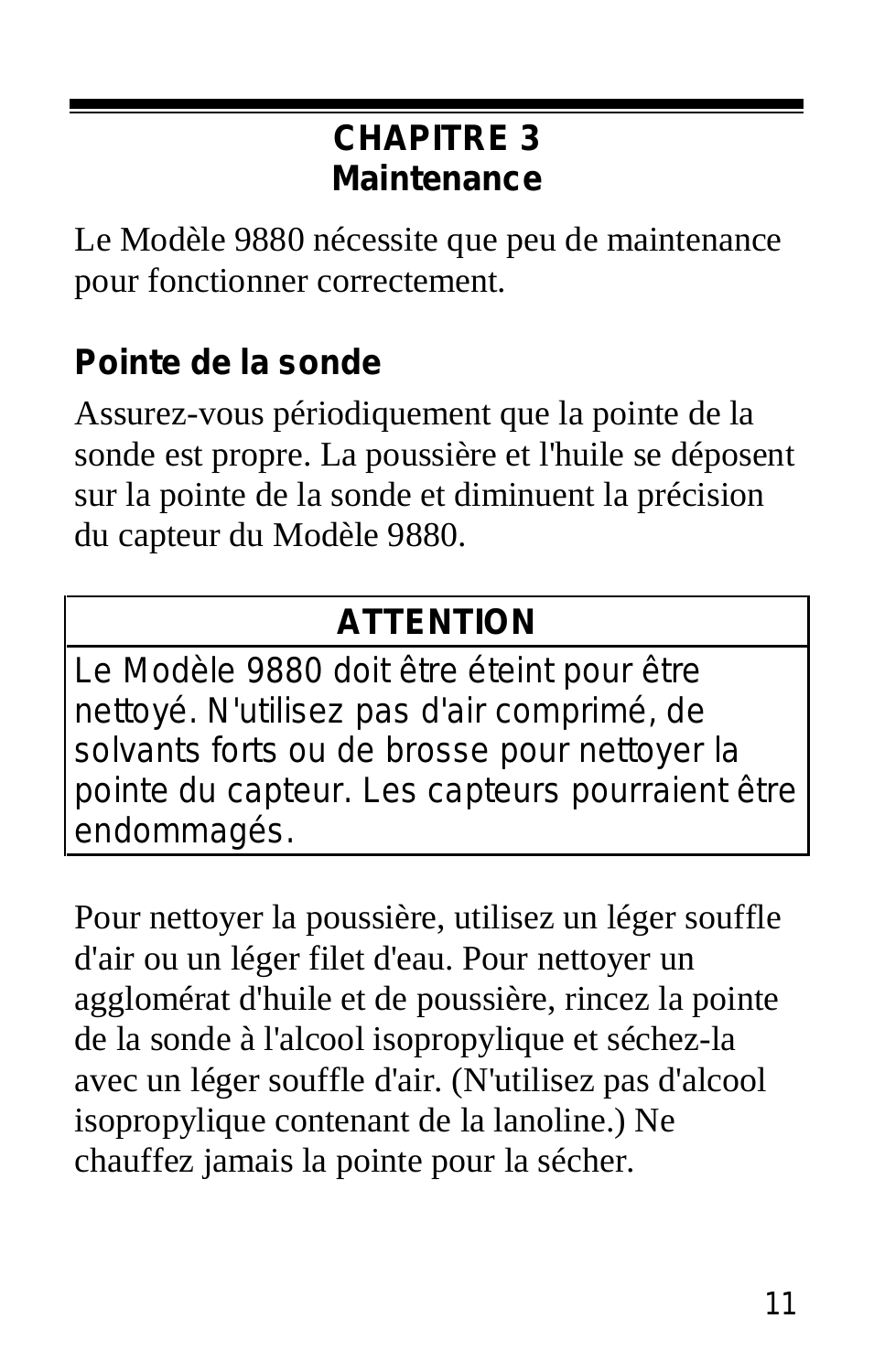Il est déconseillé de toucher la sonde avec un objet quelconque. Laisser sécher complètement le capteur avant de l'utiliser.

## **Coffrets**

Si le boîtier de l'appareil ou son coffret de transport ont besoin d'un nettoyage, frottez-les avec un chifffon doux imbibé d'alcool isopropylique ou d'un détergent doux. N'immergez jamais le Modèle 9880.

## **Rangement**

Si vous devez ranger le Modèle 9880 pour plus d'un mois, il est recommandé d'enlever les piles pour éviter les dommages dus à la fuite d'une pile.

## **Étalonnage**

Pour assurer un haut niveau de précision dans vos mesures, TSI vous recommande de renvoyer une fois par an votre appareil à l'usine pour étalonnage. Pour une somme forfaitaire, nous ré-étalonnerons l'appareil et vous le retournerons accompagné d'un certificat d'étalonnage et d'un enregistrement NIST. Cette vérification annuelle vous assure la fiabilité de mesures précises. Ceci est particulièrement important dans des applications où l'étalonnage est étroitement surveillé.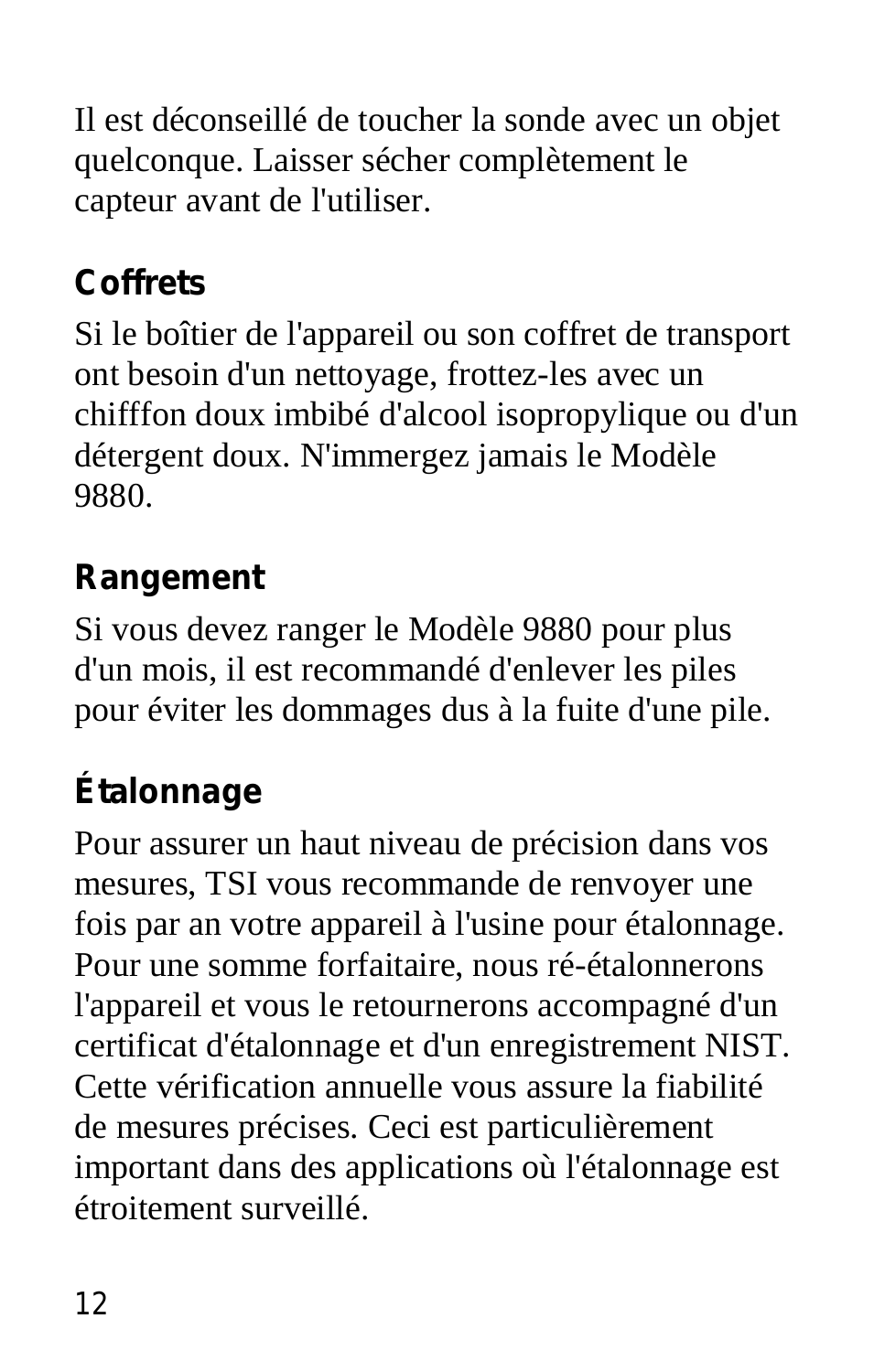### **Remplacement de la sonde**

Si votre sonde est endommagée, le Modèle 9880 doit être envoyé à un Centre de service agréé par TSI.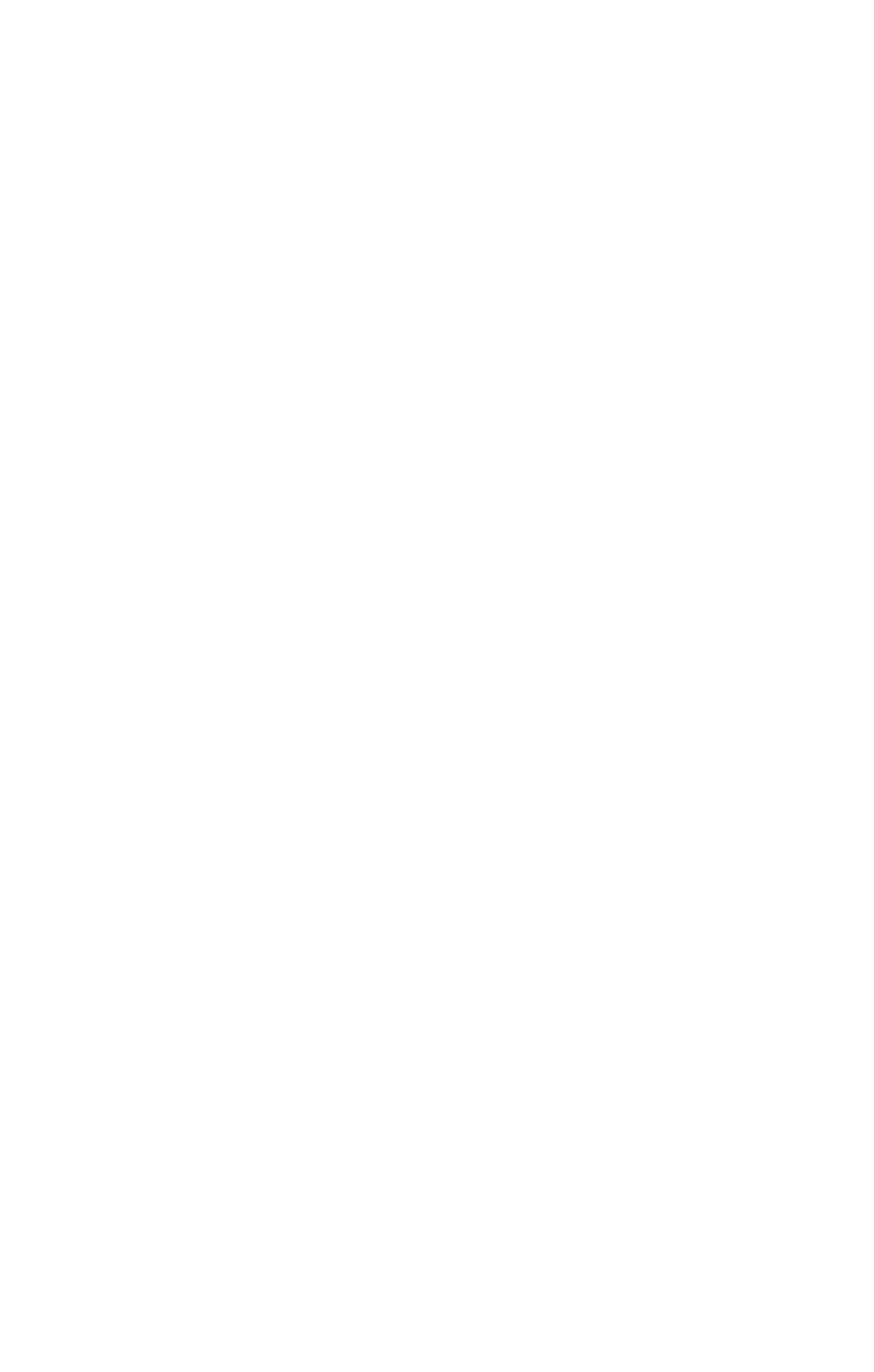### **CHAPITRE 4 Dépannage**

Le Tableau 2 donne la liste des symptômes, des causes possibles et des solutions recommandées pour la plupart des problèmes communs recontrés avec le Modèle 9880. Si le symptôme ne se trouve pas dans la liste ou si aucune des solutions ne résout votre problème, veuillez contacter TSI.

### **ATTENTION**

Il y a un connecteur cinq broches sur le Modèle 9880 qui est visible lorsque le capot des piles est démonté. Ce connecteur est uniquement destiné à l'étalonnage en usine et ne doit pas être utilisé dans un environnement à risques.

#### **Tableau 2: Dépannage**

|                 | <b>Causes</b>    | Remède        |
|-----------------|------------------|---------------|
| Symptôme        | possibles        |               |
| Pas d'affichage | L'appareil n'est | Allumez       |
|                 | pas sous tension | l'appareil    |
|                 | Piles faibles ou | Remplacez les |
|                 | vides            | piles         |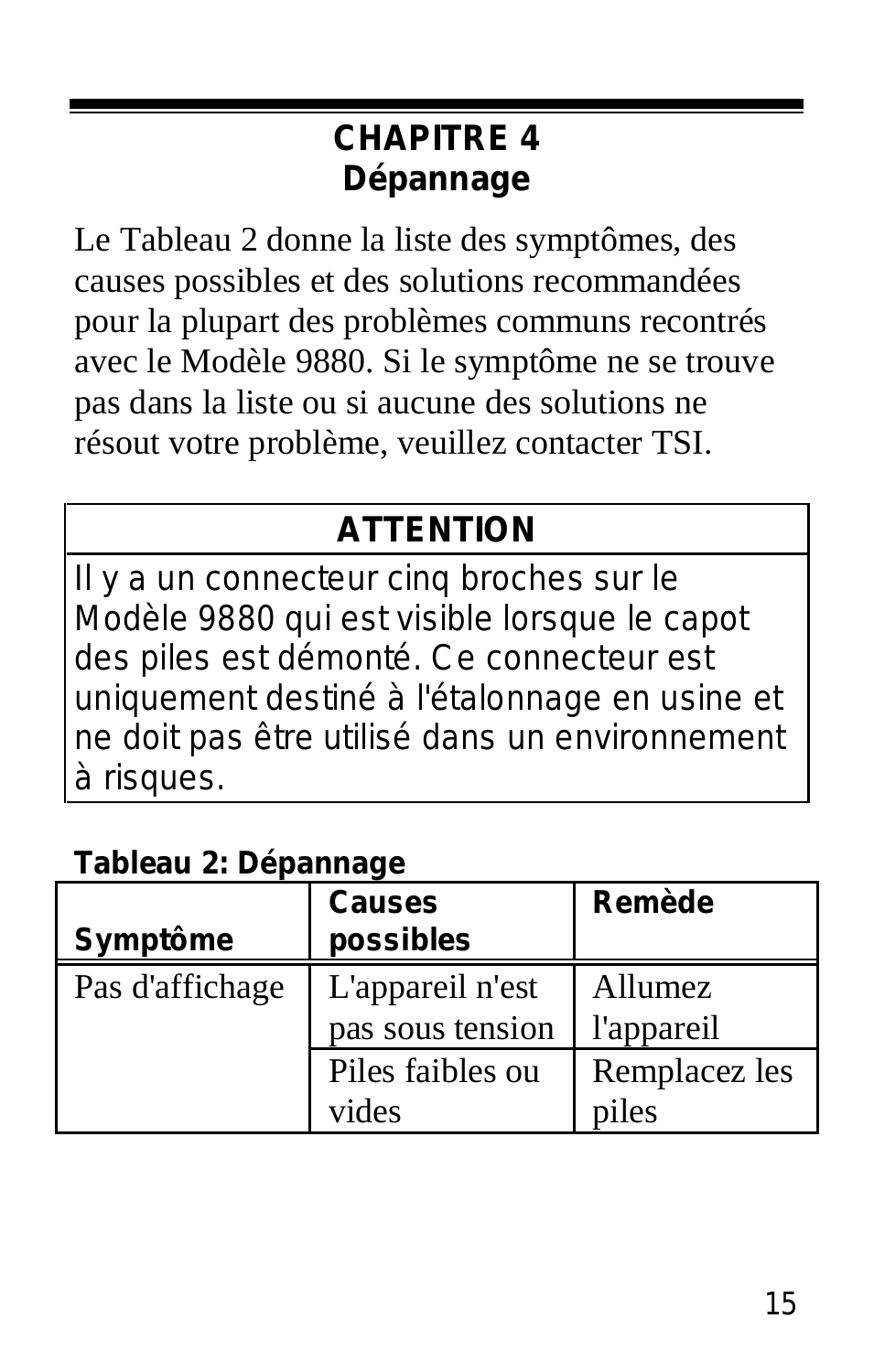|                | Causes           |                     |
|----------------|------------------|---------------------|
| Symptôme       | possibles        | Remède              |
| Pas            | Piles installées | Vérifiez            |
| d'affichage    | incorrectement   | l'installation en   |
|                |                  | utilisant           |
|                |                  | l'illustration à    |
|                |                  | l'intérieur du      |
|                |                  | capot des piles     |
|                | Contacts des     | Nettoyez les        |
|                | piles encrassés  | contacts des piles  |
| Le témoin      | Les piles        | Remplacez les       |
| <b>BAT</b>     | faiblissent      | piles               |
| clignote       |                  |                     |
| L'affichage    | Piles faibles    | Remplacez les       |
| indique LO     | ou vides         | piles               |
| et le témoin   |                  |                     |
| BAT est        | Contacts des     | Nettoyez les        |
| allumé         | piles encrassés  | contacts des piles  |
| La mesure      | Le débit est     | Repositionnez la    |
| de vitesse est | fluctuant        | sonde dans une      |
| fluctuante     |                  | partie plus calme   |
|                |                  | ou mettez le        |
|                |                  | commutateur         |
|                |                  | <b>RESPONSE</b> sur |
|                |                  | SLOW (LENT)         |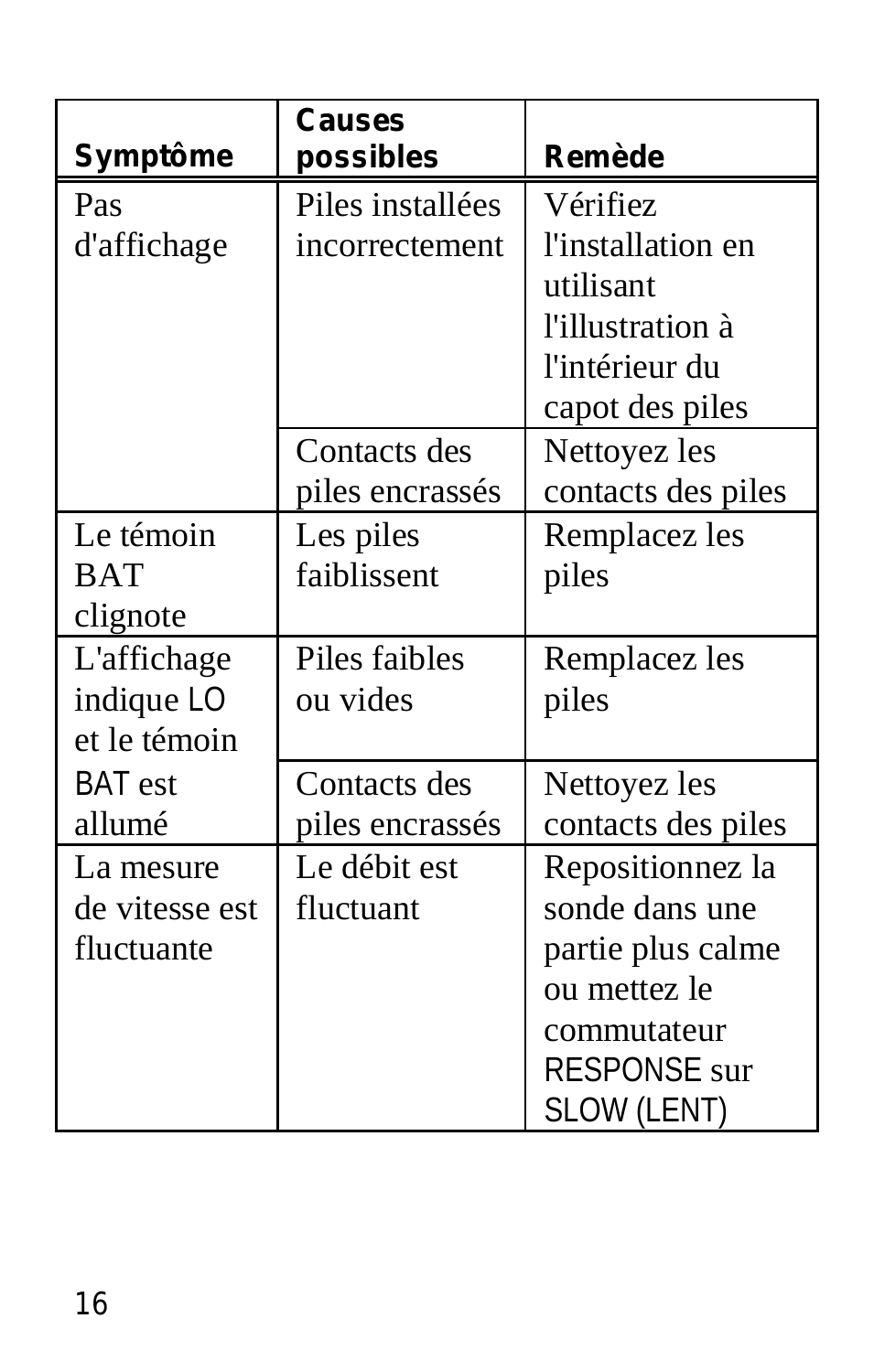| Symptôme                                                                              | Causes<br>possibles                                 | Remède                                                      |
|---------------------------------------------------------------------------------------|-----------------------------------------------------|-------------------------------------------------------------|
| L'affichage de<br>la vitesse<br>indique $10,16$<br>$m/s$ (2000 ppm)<br>et clignote    | Le vitesse<br>dépasse 10,16<br>$m/s$ (2000)<br>ppm) | Utilisez une<br>autre méthode<br>pour mesurer<br>la vitesse |
|                                                                                       | Le capteur<br>peut être<br>endommagé                | Contactez TSI                                               |
| L'affichage<br>indique plus de<br>$0,05 \text{ m/s}$ (10<br>ppm) avec un<br>débit nul | Le capteur<br>peut être<br>endommagé                | Contactez TSI                                               |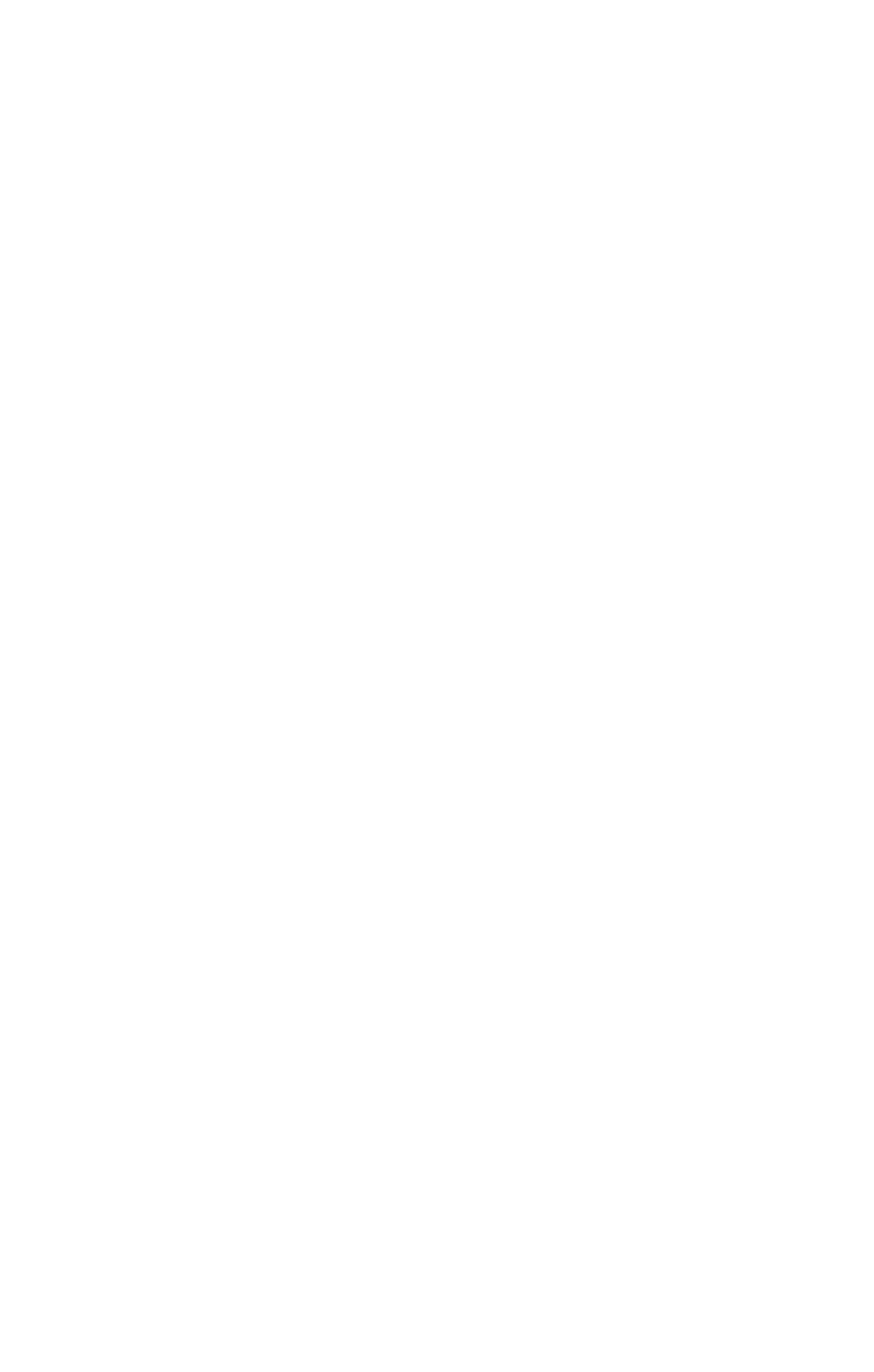### **ANNEXE A Vitesse normale/Vitesse réelle**

Comme les capteurs de vitesse d'air sont sensibles aux changements de densité et de vitesse d'air, tous les anémomètres thermiques donnent des vitesses faisant référence à un ensemble de conditions normales. Pour les appareils TSI, ces conditions sont 21,1°C (70*°*F) et 101,4 kPa (14,7 psia). D'autres fabricants peuvent utiliser d'autres valeurs.

La vitesse normale est la vitesse à laquelle l'air se déplacerait si la température et la pression étaient aux conditions normales. C'est habituellement la mesure la plus utile car elle définit la capacité de l'air à véhiculer la chaleur.

La vitesse réelle est la vitesse à laquelle une particule de poussière microscopique se déplacerait si elle se trouvait dans le courant d'air.

Comme la densité réelle de l'air est rarement égale à celle des conditions normales, la vitesse réelle est généralement différente de la vitesse normale.

Dans quelques cas, la vitesse réelle de l'air peut être plus intéressante que la vitesse normale. Pour obtenir la valeur de la vitesse réelle, multipliez vos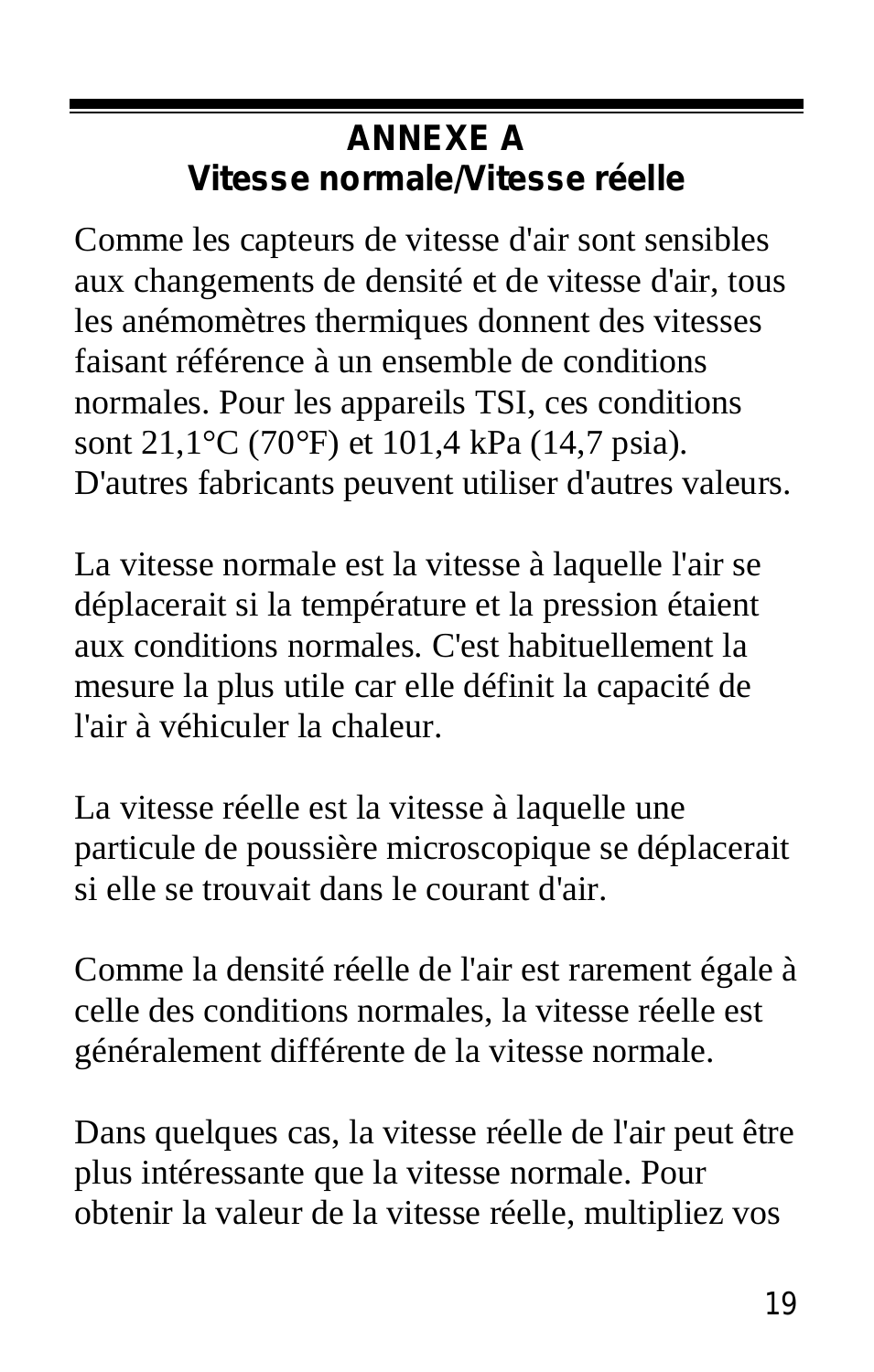mesures de vitesse normale (celles données par le Modèle 9880) par le facteur de correction de densité suivant:

$$
V_{\text{R}} = V_{\text{N}}\!\!\left[\frac{273\!+\!T_{\text{m}}}{273\!+\!21,\!1}\right]\!\!\frac{101,\!4}{P_{\text{m}}}
$$

où

 $V_R$  = Vitesse réelle

 $V_N$  = Vitesse normale

Tm = Température ambiante en °C

Pm = Pression ambiante en kPa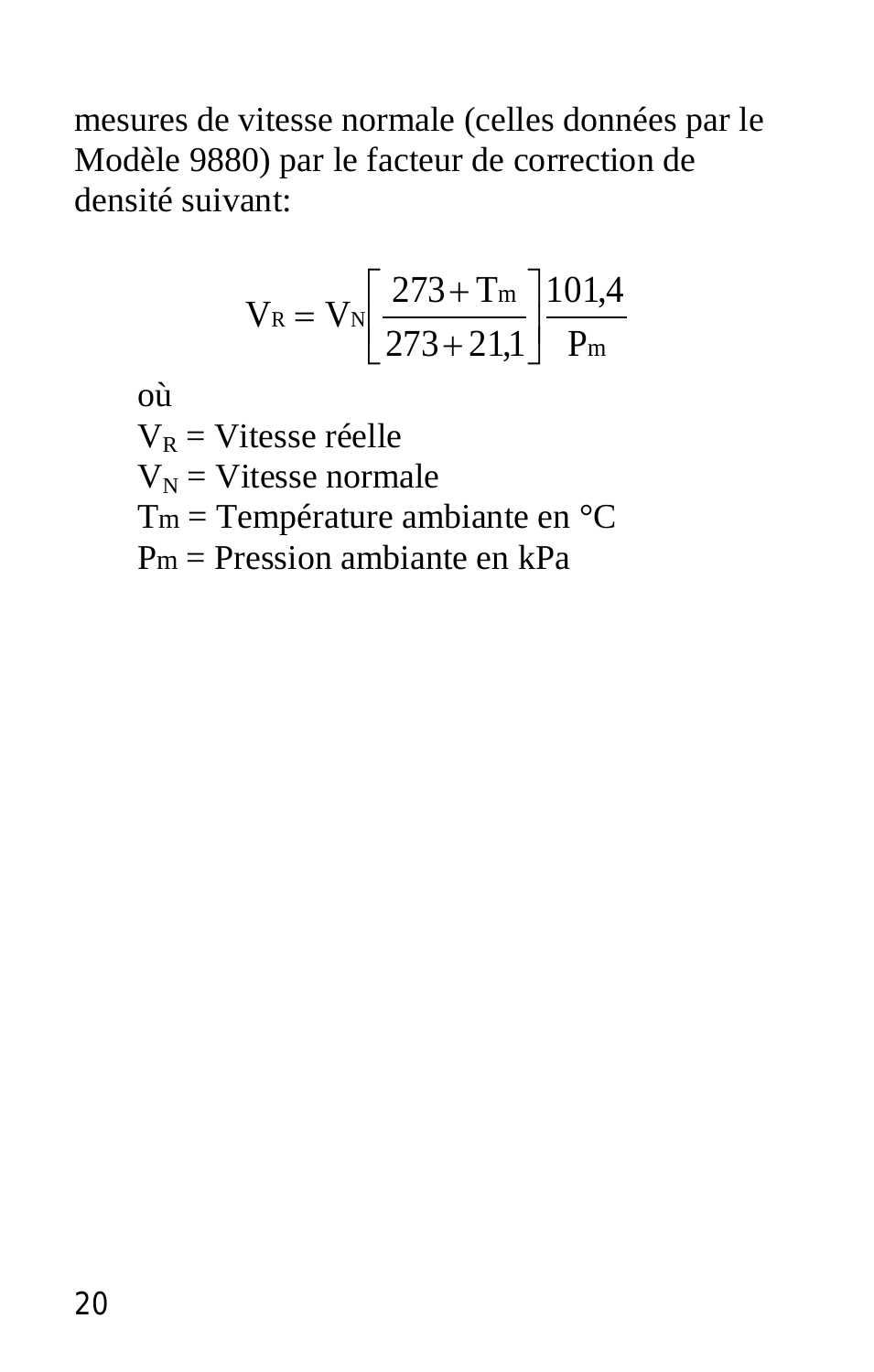Si vous utilisez le système anglo-saxon, l'équation devient:

$$
V_R = V_N \left[ \frac{460 + T}{460 + 70} \right] \frac{14.7}{P}
$$

où  $V_R$  = Vitesse réelle  $V_N$  = Vitesse normale Tm = Température ambiante en °C Pm = Pression ambiante en kPa

### **Exemple 1:**

Vous souhaitez mesurer la vitesse réelle dans une colonne. La température de l'air est de 27°C et la pression de 99,4 kPa. L'affichage du Modèle 9880 indique 2,30 mètres / seconde.

$$
Act. Vel. = 2,30 \left[ \frac{273 + 27}{273 + 21,1} \right] \frac{101,4}{99,4} = 2,39m/s
$$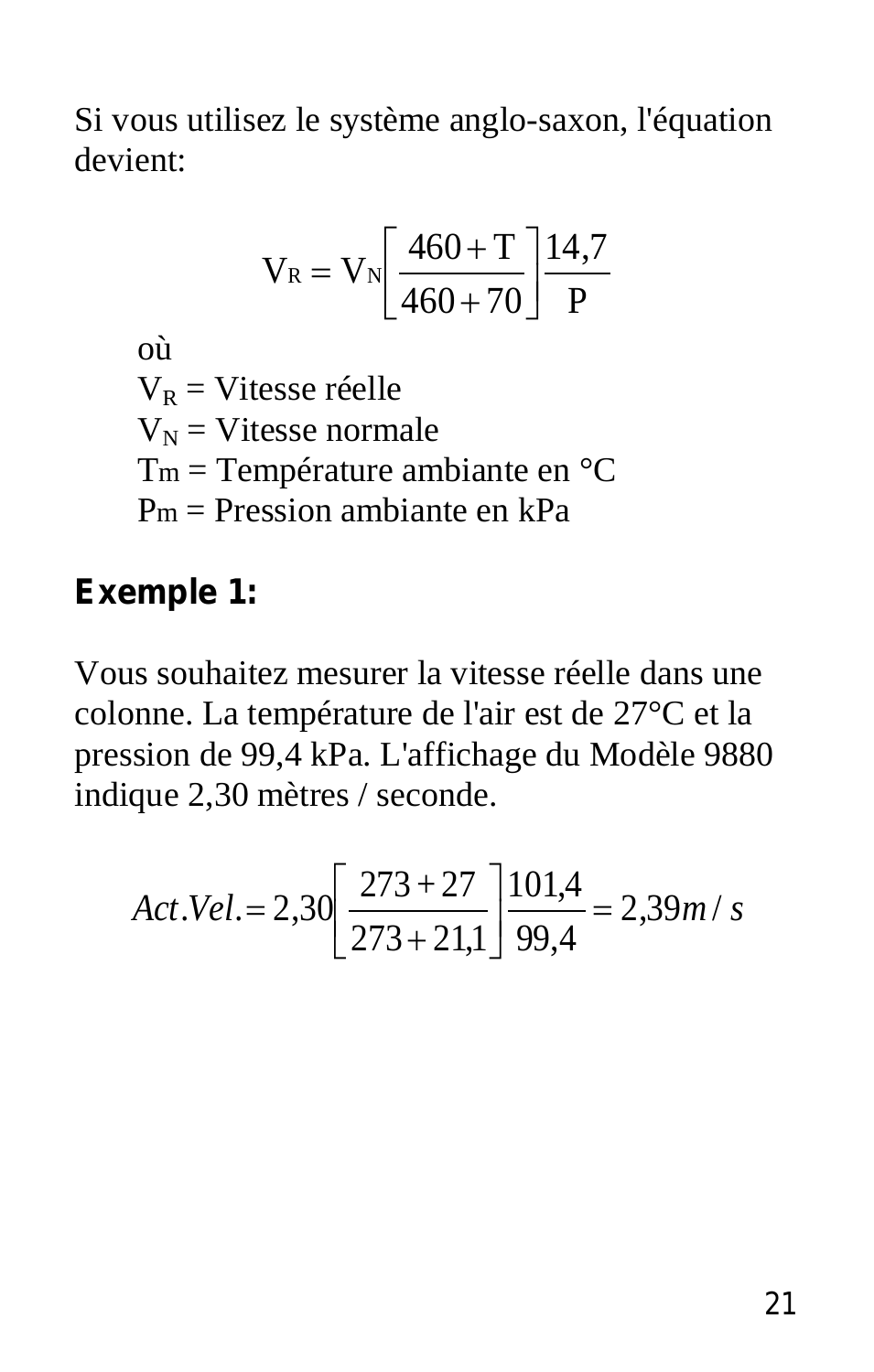#### **Exemple 2**

Vous souhaitez mesurer la vitesse réelle dans un conduit. La température de l'air est de 55°F et la pression de 14,24 psia. Vous effectuez une mesure et l'affichage indique 1200 pieds par minute.

$$
Act. Vel. = 1200 \left[ \frac{460 + 55}{460 + 70} \right] \frac{14.7}{14.24} = 1203.7 \, ft / \, \text{min}
$$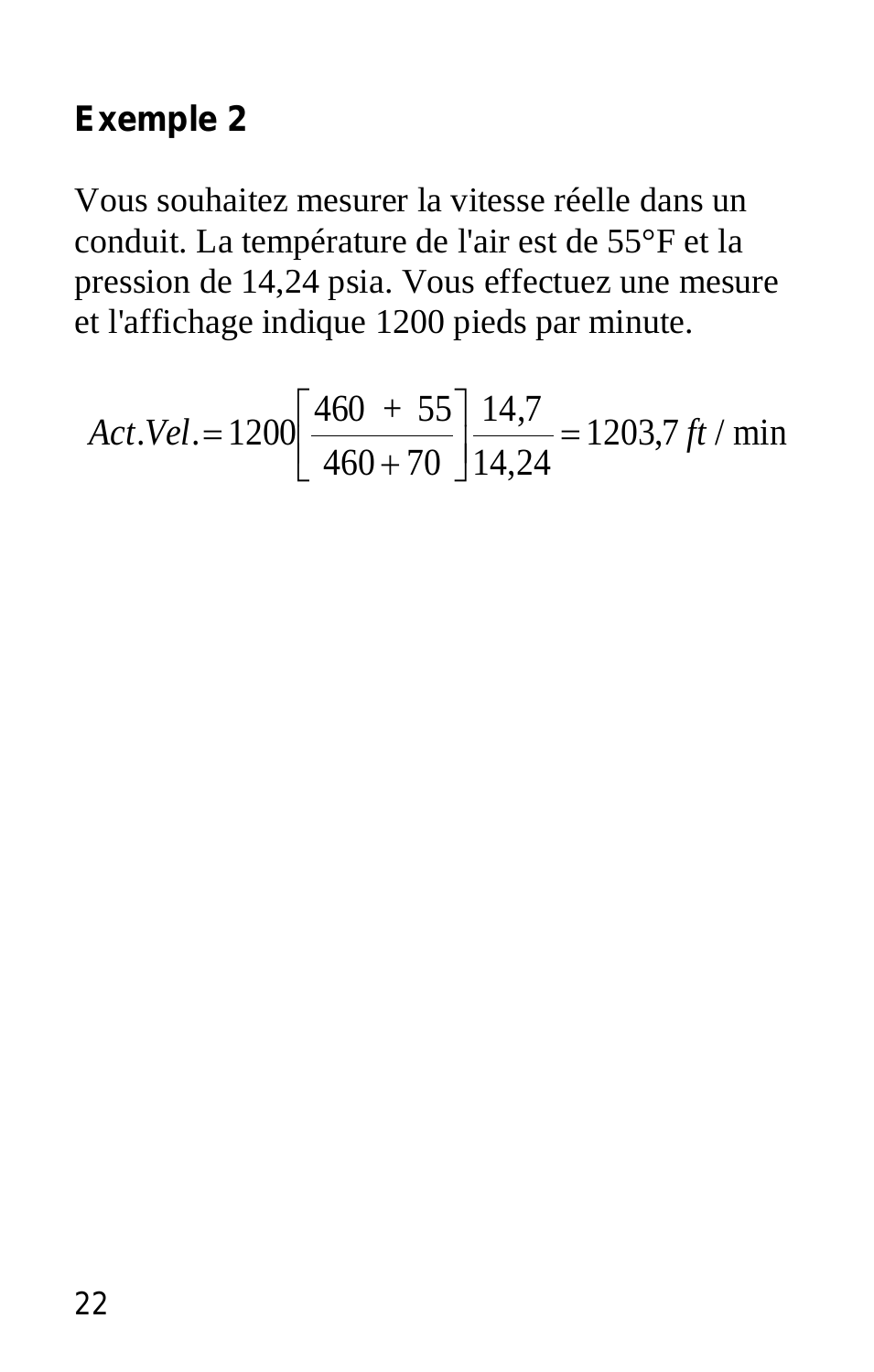# **ANNEXE B Caractéristiques Affichage:** Afficheur LCD 4 chiffres Caractères de 10 mm (0,4 po) **Température de fonctionnement Appareil:** 0°C à 50°C (32°F à 122°F) **Sonde:** 0°C à 50°C (32°F à 122°F) **Mesures de vitesse Gamme:** 0,13 à 10,16 m/s (25 à 2000 ppm) **Précision:**  $\pm 5\%$  de la valeur lue ou  $\pm 0.03$ m/s (5 ppm), selon le plus élevé **Résolution:** 0,01 m/s (1 ppm) **Piles:** Quatre piles alcalines Type AA uniquement **Dimensions** L 70 x P 33 x H 132 mm **Appareil:** (2,75" x 1,3" x 5,2")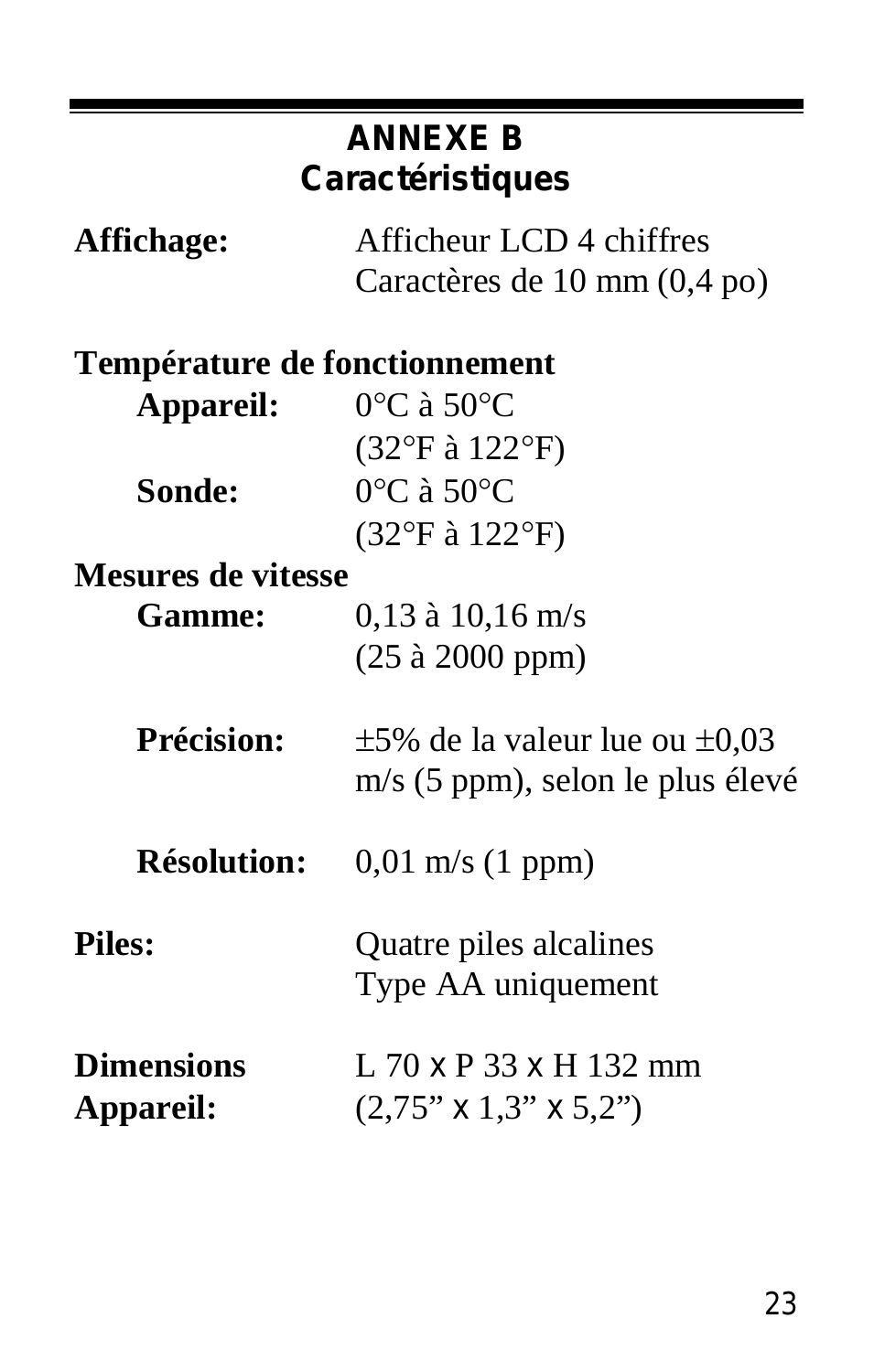Poids (avec piles): 255 grammes (9 onces)

#### **Normes de Sécurité:**

Référencé UL

Intrinsèquement sûr pour utlisation en zones dangereuses pour Classe I Groupes C et D, Classe II Groupes E, F et G, et Classe III uniquement si utilisé avec quatre piles alcalines type AA.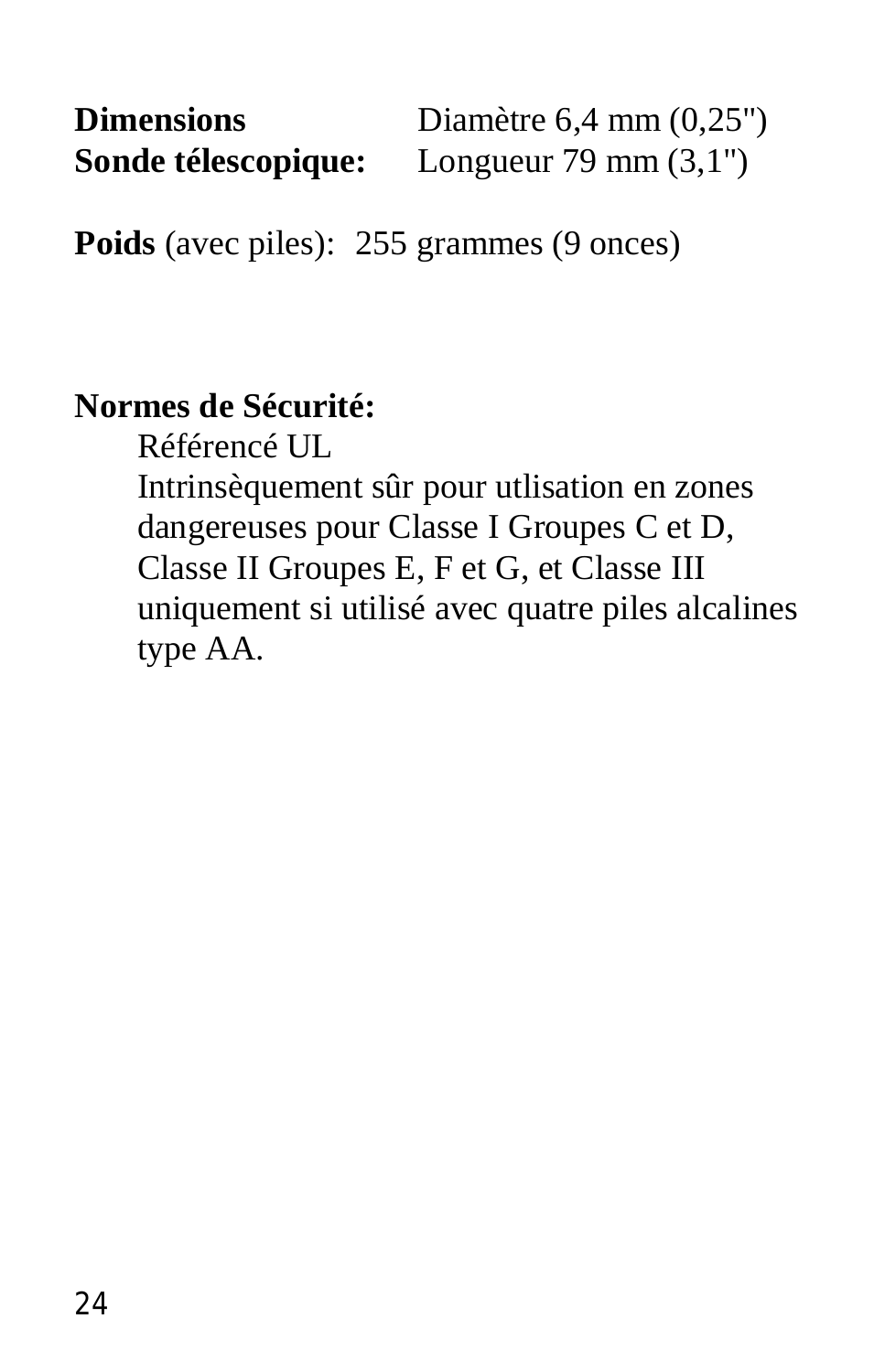## **INDICE**

|                                                | з<br>З |
|------------------------------------------------|--------|
|                                                |        |
|                                                |        |
|                                                |        |
|                                                | 6      |
|                                                |        |
| Selección de pantalla de Vida de pila          |        |
|                                                |        |
|                                                |        |
| Pilas ………………………………………………………… 8                 |        |
|                                                |        |
|                                                |        |
|                                                |        |
|                                                |        |
|                                                |        |
|                                                |        |
|                                                |        |
| CAPÍTULO 4 Detección y solución de averías. 15 |        |
| APÉNDICE A Velocidad estandar v/s              |        |
|                                                |        |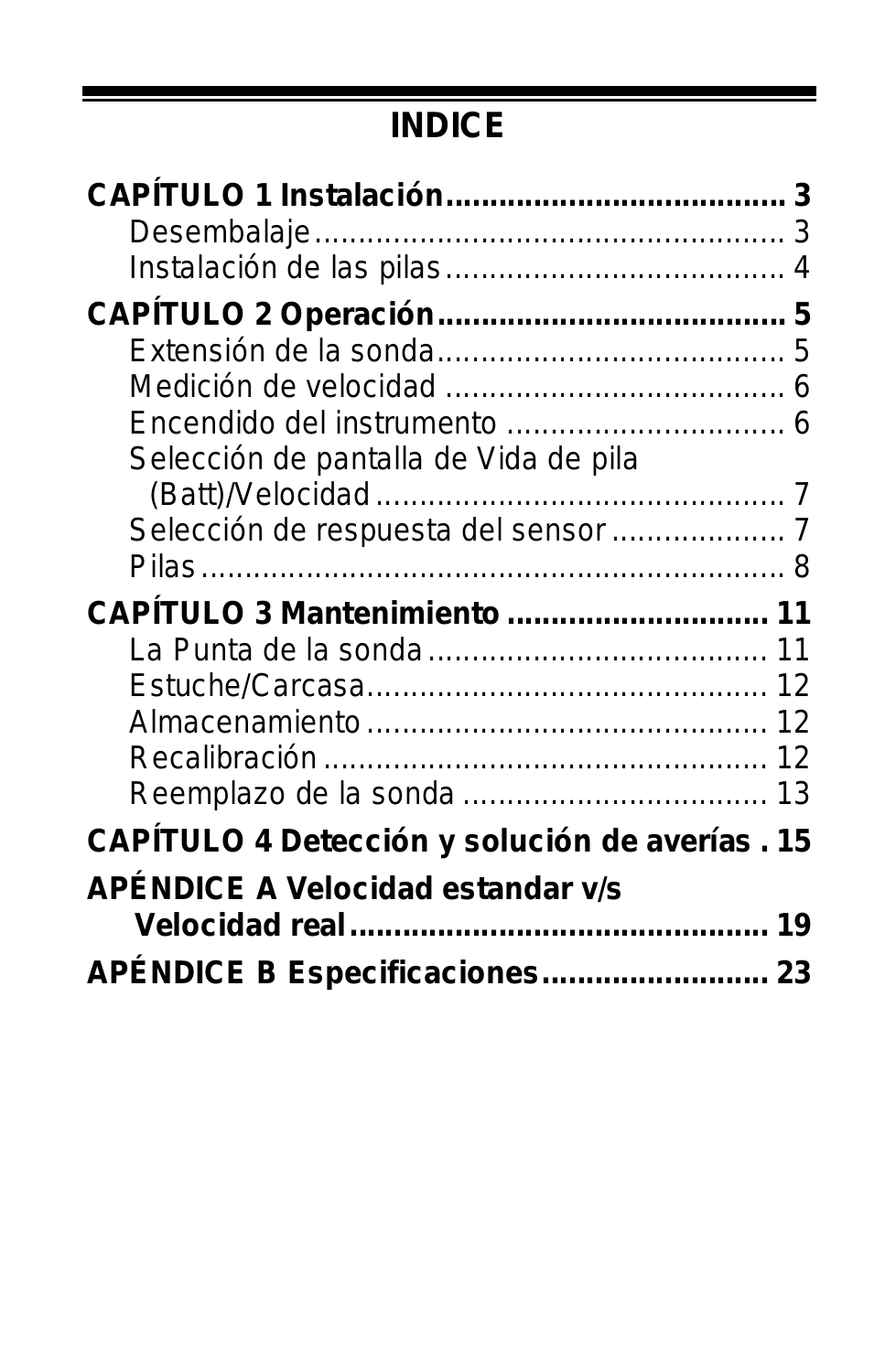#### **LIMITE DE GARANTÍA Y RESPONSABILIDAD**

El Vendedor garantiza los bienes vendidos abajo mencionados, de normal uso y servicio como se describe en el manual del operario, sin defectos de funcionamiento ni de material durante un período de (24) meses o durante el plazo de tiempo especificado en el manual del operario, a partir de la fecha de entrega al usuario. Este período de garantía incluye cualquier garantía legal. Esta garantía limitada excluye los siguientes puntos:

- a. Las piezas reparadas o repuestas como resultado de servicios de reparación tienen garantía por defectos de funcionamiento o de material durante 90 días a partir de la fecha de compra, siempre que se dé un uso normal.
- b. El Vendedor no ofrece ningún tipo de garantía para objetos de diseño y acabado fabricados por otros ni para fusibles, pilas u otros materiales de duración limitada. Sólo es válida la garantía original del fabricante.
- c. A menos que así se especifique en un escrito aparte del Vendedor, éste no garantiza ni se hace responsable de los bienes que hayan sido incorporados a otros productos o equipos, o que hayan sido modificados por cualquier persona que no sea el Vendedor mismo.

Lo anterior SUSTITUYE cualquier otra garantía y está sujeto a las LIMITACIONES aquí establecidas. NO SE HA ELABORADO NINGUNA OTRA GARANTÍA DE CONVENIENCIA EXPRESA O IMPLICADA PARA FINES PARTICULARES O COMERCIALES

DENTRO DE LOS LÍMITES LEGALES, EL RECURSO EXCLUSIVO DEL USUARIO O COMPRADOR Y EL LÍMITE DE RESPOSABILIDAD DEL VENDEDOR EN CASO DE PÉRDIDA, DAÑO O ABUSO DE LOS BIENES (INCLUIDAS RECLAMACIONES BASADAS EN NEGLICENCIA CONTRACTUAL, ACTO DELICTUOSO, RESPONSABILIDAD ESTRICTA Y DEMÁS) SERÁ EL RETORNO DE LOS BIENES AL VENDEDOR Y EL REEMBOLSO DEL PRECIO DE COMPRA O, POR LIBRE OPCIÓN DEL VENDEDOR, LA REPARACIÓN O SUSTITUCIÓN DE LOS BIENES. EN NINGÚN CASO, EL VENDEDOR SE HARÁ RESPONSABLE DE DAÑOS ESPECIALES, CONSIDERABLES O ACCIDENTALES. EL VENDEDOR NO SE RESPONSABILIZARÁ DE LOS COSTES O CARGOS DE INSTALACIÓN, DESMONTAJE O REINSTALACIÓN. No se entablará ningún Pleito, de la forma que sea, contra el Vendedor después de 12 meses como mínimo tras haberse procedido una causa de pleito. Los bienes devueltos a la fábrica del Vendedor dentro del período de garantía, irán a riesgo de pérdida del Comprador, y, si procede, serán devueltos a riesgo del Vendedor.

Se asume que el Comprador y todos los usuarios aceptan esta LIMITACIÓN DE GARANTÍA Y RESPONSABILIDAD, que incluye la completa y exclusiva garantía limitada del Vendedor. Esta LIMITACIÓN DE GARANTÍA Y RESPONSABILIDAD no puede ser rectificada o revocada en ninguno de sus términos, excepto si un escrito firmado por un Oficial del Vendedor así lo indica.

#### **Política de servicio**

Considerando que los instrumentos defectuosos o inoperantes son perjudiciales tanto para TSI como para nuestros clientes, nuestra política de servicio está diseñada para brindar pronta atención a cualquier problema. Si se descubre alguna falla, por favor llame al departamento de Servicio al cliente de TSI al (800) 874-2811 (E.U.A.) o al (651) 490-2811 (Internacional).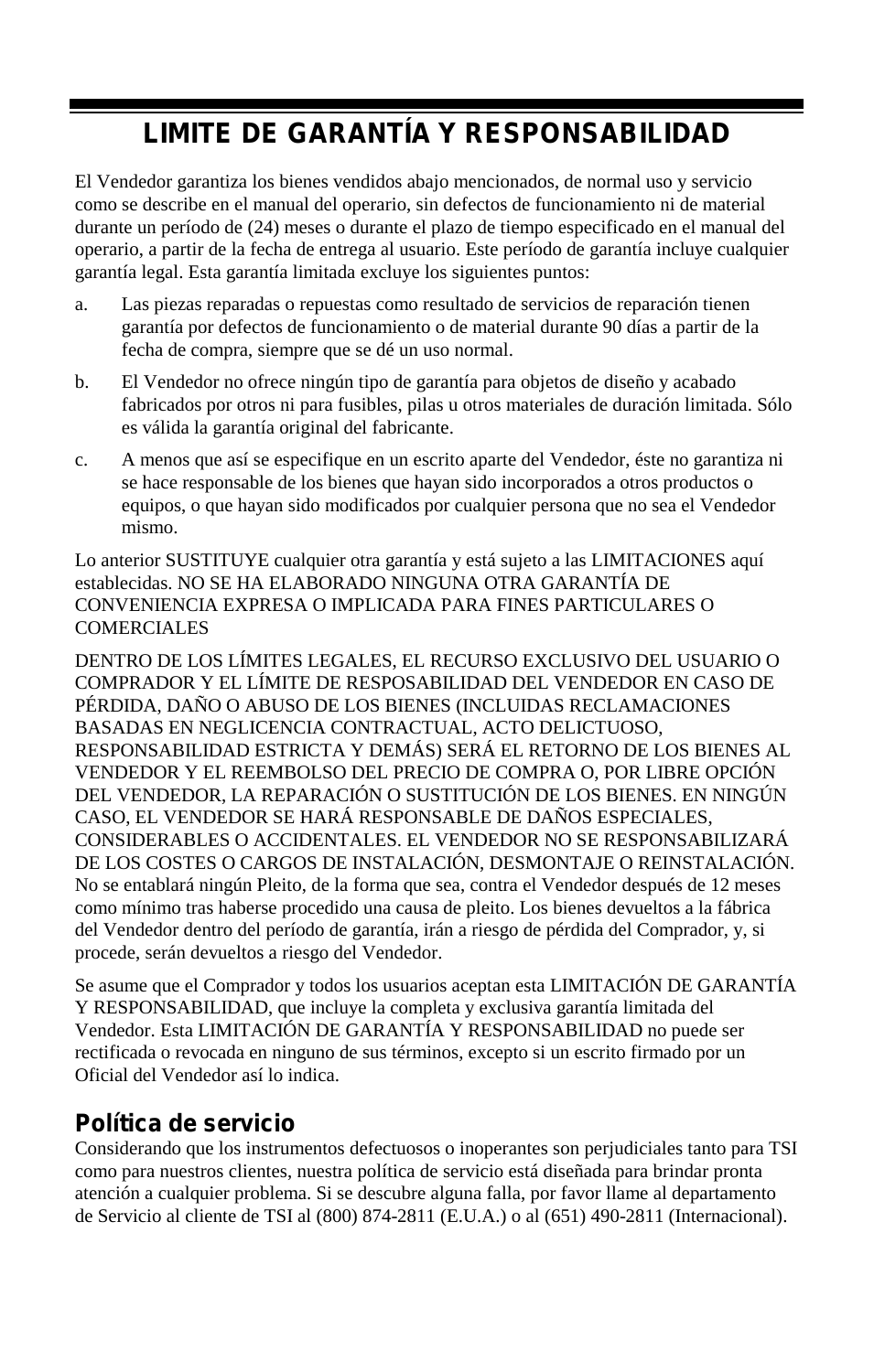### **CAPÍTULO 1 Instalación**

Este capítulo le da instrucciones para desembalar e instalar las pilas en su anemómetro Modelo 9880. Remítase al capítulo 2 para una operación más detallada de las funciones de operación del anemómetro Modelo 9880.

### **Desembalaje**

Desembale cuidadosamente el instrumento y los accesorios de la caja de embarque. Verifique las piezas individuales usando la lista de componentes en la Tabla 1. Si alguna pieza faltara o estuviera dañada, notifíquelo a TSI inmediatamente.

|                 | Tabla 1: Lista de componentes |
|-----------------|-------------------------------|
| C <sub>td</sub> | l Item                        |

| Ctd | Item                           |
|-----|--------------------------------|
|     | Modelo 9880                    |
|     | Estuche portátil               |
|     | Pilas alcalinas AA             |
|     | Manual de operación y servicio |

Con cada manual se incluye una tarjeta de registro; busque la suya al principio de su manual. Por favor, llénela y envíela por correo inmediatamente, ya que esto permite a TSI mantenerle actualizado sobre sus productos.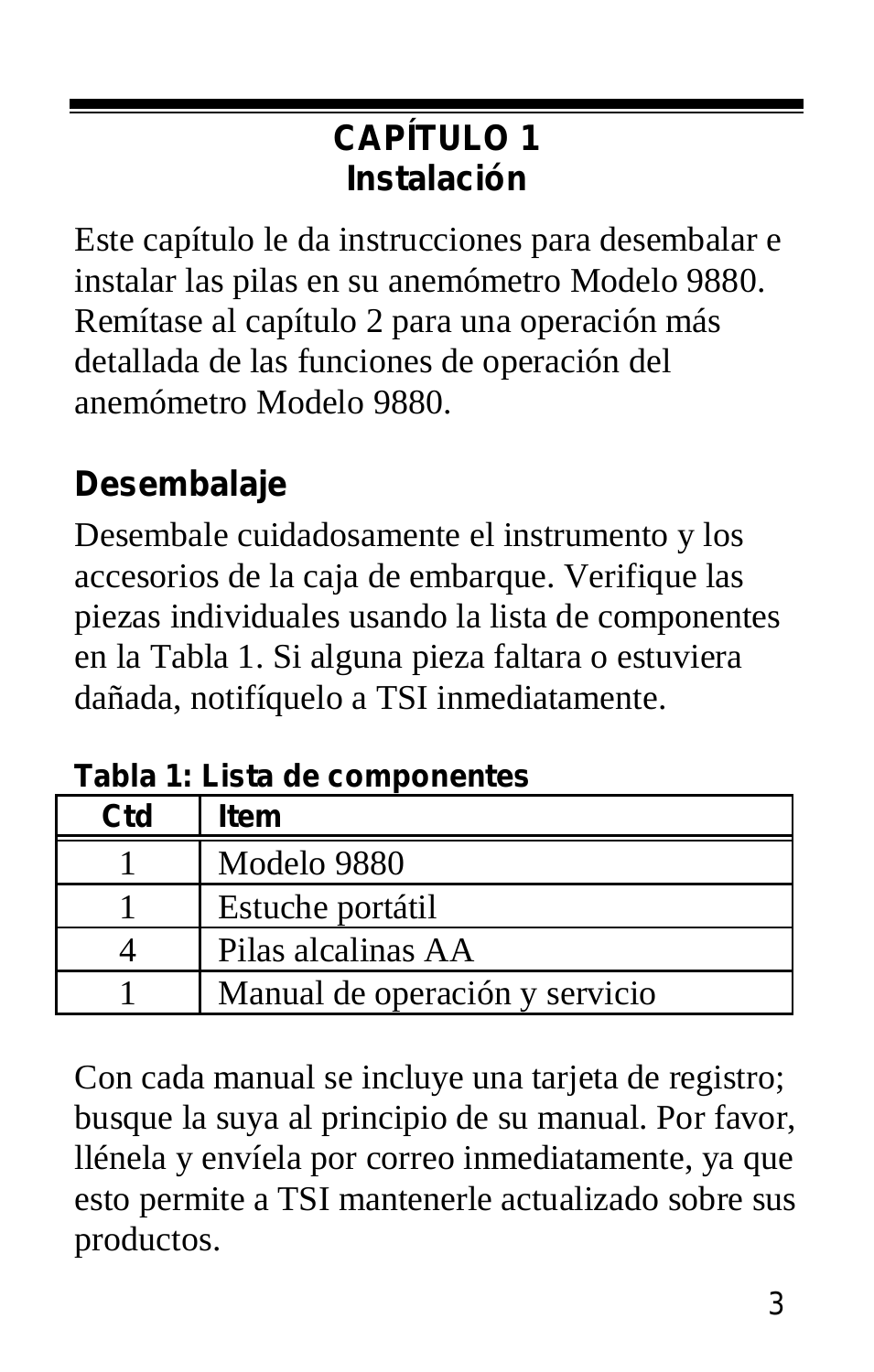### **Instalación de las pilas**

Instale las pilas aflojando el tornillo en la tapa ubicada en la parte posterior del instrumento. Inserte 4 pilas alcalinas tamaño AA en los tubos para pilas de acuerdo a la polaridad indicada en la caja del instrumento, debajo de la tapa de las pilas. Reponga la tapa y apriete el tornillo.

Si las pilas se instalan en forma incorrecta, el Modelo 9880 no sufrirá daños, pero el instrumento no funcionará.

### **ADVERTENCIA**

El anemómetro Modelo 9880 se lista como intrínsecamente seguro sólo cuando opera con cuatro pilas alcalinas tamaño AA. Otros tipos de pilas (NiCad, carbono-zinc, etc.) NO son aceptables para el uso en ambientes peligrosos.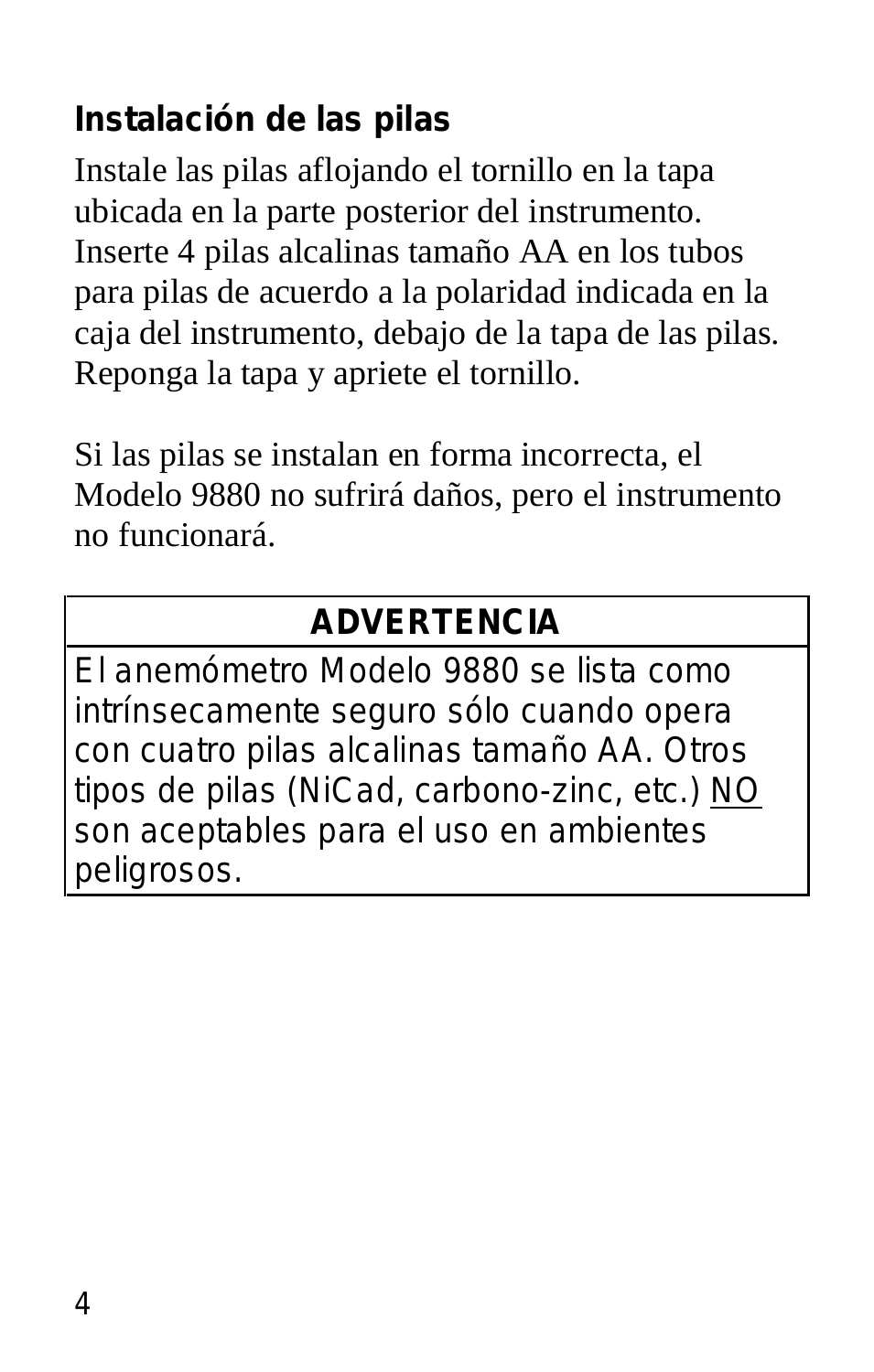### **CAPÍTULO 2 Operación**

Este capítulo explica cabalmente cómo operar el Modelo 9880.

### **Extensión de la sonda**

El Modelo 8340 tiene una sonda telescópica de medición de velocidad que se envía en su posición plegada. Para exponer la sonda para mediciones de velocidad de aire, tome la punta negra de la sonda que se ve al centro de la parte superior del instrumento. Tírela firmemente hacia arriba de la sonda. Una vez que se encuentre extendida a su largo de tres pulgadas, la sonda puede girar 90° hacia la izquierda o la derecha para facilitar la medición del aire desde muchas posiciones.

Para retraer o plegar la sonda, alinear la ventana del sensor de modo tal que usted pueda mirar a través de ella desde el frente del instrumento.

Una vez que la ventana está alineada hacia el frente, tome la punta de la sonda y empújela firmemente dentro de la caja del instrumento. Cuando no use la sonda, almacénela plegada para proteger el sensor.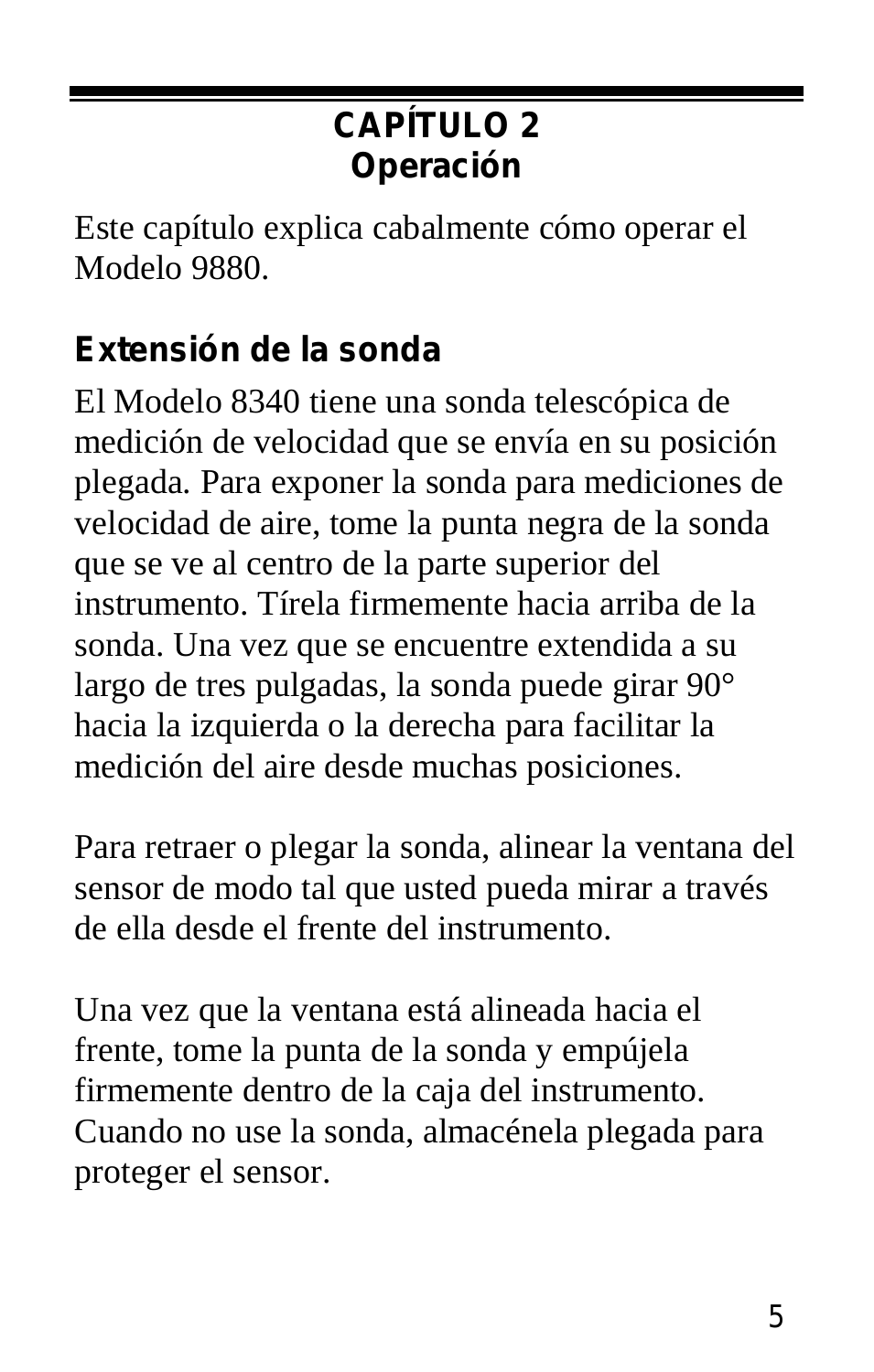El Modelo 9880 ha sido diseñado para que pueda posicionarse verticalmente o sobre un lado con velocidades de hasta varios cientos de pies por minuto. Esto puede resultar útil para realizar mediciones de velocidades frontales en una mesa de trabajo de una sala "blanca" o en una campana de ventilación.

Cuando manipule la sonda, tenga cuidado de no golpearla contra las paredes de los ductos u otros objectos. La sonda se fabricó de la forma más resistente posible, pero si no tiene cuidado al manipularla podría causarle daños.

### **Medición de velocidad**

Para lograr la máxima precisión, es importante, con el Modelo 9880, alinear apropiadamente la sonda a la corriente de aire. Oriente la sonda de modo que el aire a medirse pase directamente por la ventana del sensor en la dirección indicada por la flecha en el extremo de la sonda.

La flecha en el extremo de la sonda debe señalar en el sentido de la corriente.

### **Encendido del instrumento**

Encienda el Modelo 9880 usando el interruptor ON/OFF. El Modelo 9880 mostrará en la pantalla la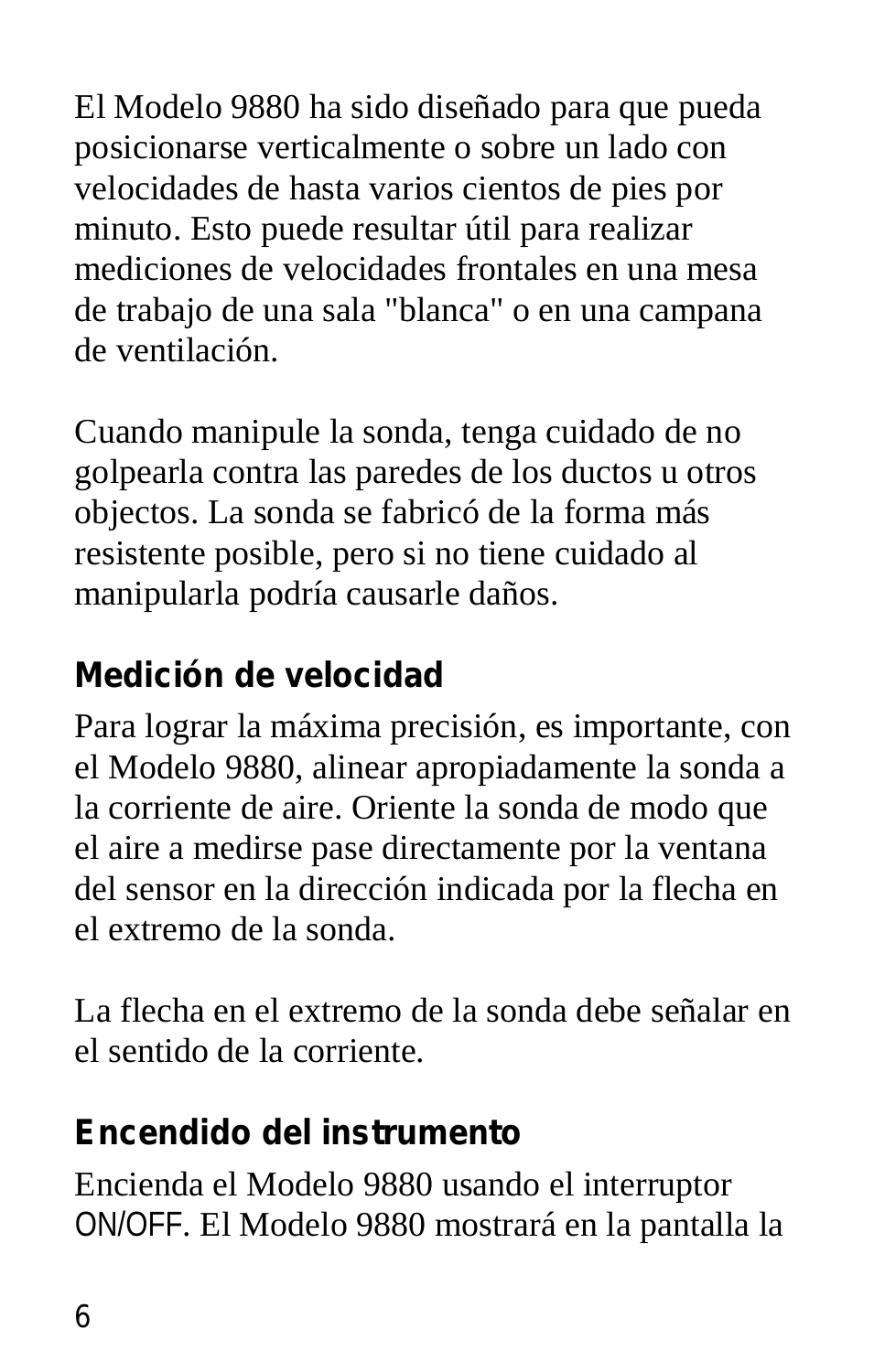vida útil de la pila en los primeros 5 segundos. Este número representa el porcentaje aproximado de vida útil restante de la pila, y fluctuará desde menos de 0% para pilas bajas a más de 100% por un breve momento mientras la "carga de superficie" de las pilas nuevas se consume.

Después de 5 segundos el Modelo 9880 comenzará a mostrar la velocidad en las unidades seleccionadas. Las unidades disponibles son pies por minuto estándar (PPME) o metros por segundo estándar (m/s E), dependiendo del instrumento que haya comprado. Las unidades de medida no pueden modificarse en el terreno.

### **Selección de pantalla de Vida de pila (Batt)/Velocidad**

El interruptor BATT/VEL del instrumento le permite determinar la vida útil restante de la pila sin apagar la unidad. Con la unidad encendida, deslice el interruptor a la posición BATT para leer el porcentaje aproximado de vida útil restante de la pila. Deslice el interruptor a la posición VEL para leer la velocidad del momento.

### **Selección de respuesta del sensor**

El Modelo 9880 tiene un interruptor de repuesta FAST/SLOW (rápida/lenta) para configurar la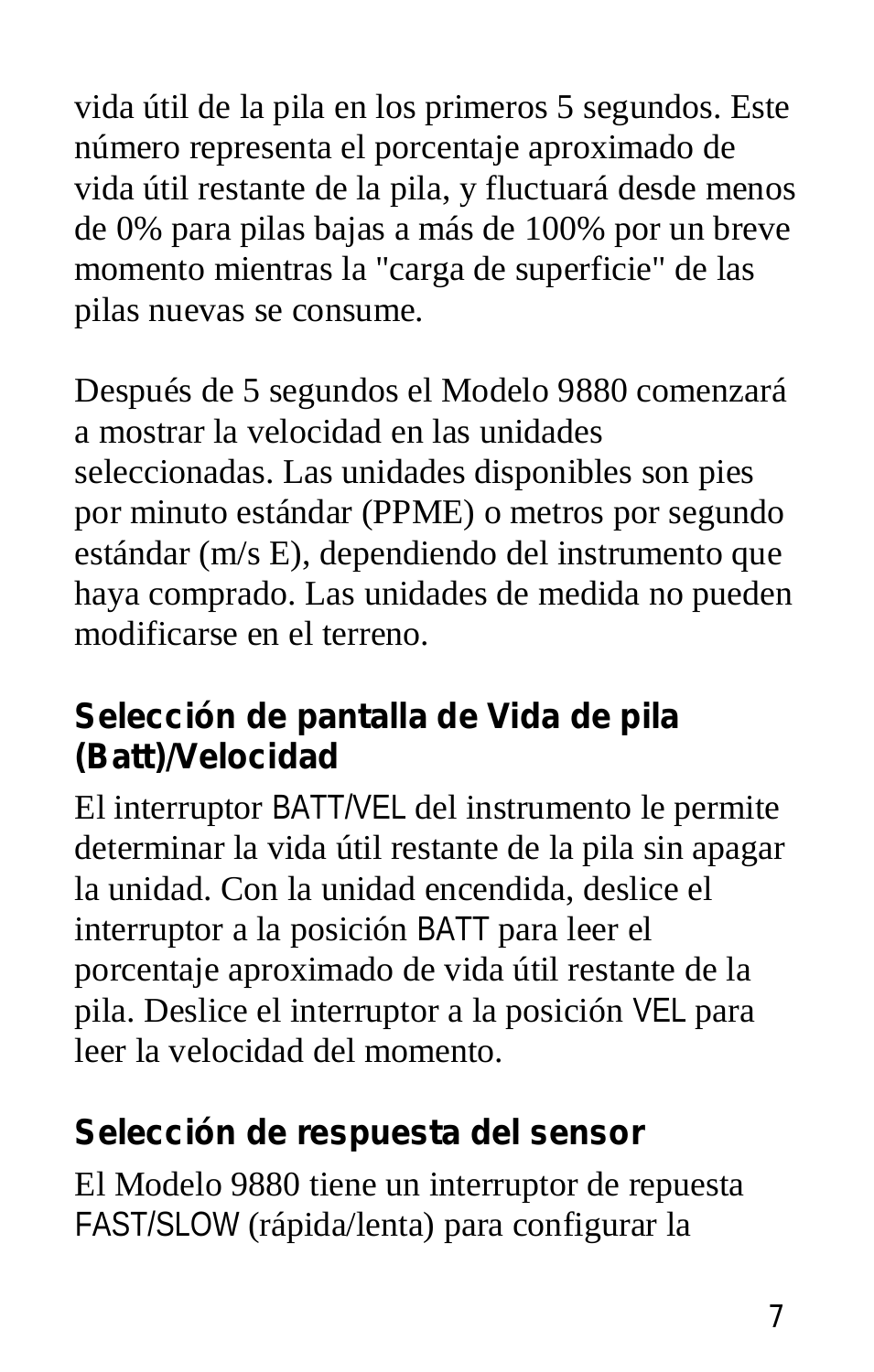velocidad de respuesta del sensor. En el modo de respuesta lenta (SLOW), el Modelo 9880 muestra en la pantalla la velocidad promedio medida durante los últimos 12 segundos. Este es un promedio acumulado, de modo que la lectura en la pantalla se actualiza a casa segundo. En el modo de respuesta rápida (FAST), el anemómetro muestra la velocidad promedio medida durante los últimos tres segundos. La forma en que el Modelo 9880 calcula el promedio de velocidad es guardando la velocidad medida en cada uno de los últimos 12 segundos en 12 direcciones separadas en memoria. A cada segundo, se toma una nueva lectura y se desecha la más antigua. Dependiendo de la posición del interruptor de respuesta del sensor, se considerarán las tres lecturas últimas o todas las 12 lecturas para calcular el promedio que se mostrará en la pantalla.

#### **Pilas**

El Modelo 9880 monitorea continuamente el voltaje de suministro de sus pilas. Cuando la carga de las pilas está por debajo del 15%, el indicador de las pilas (BAT) en la esquina superior izquierda de la pantalla comenzará a encenderse y apagarse. Esto indica la baja carga de las pilas y significa que deben instalarse pilas nuevas.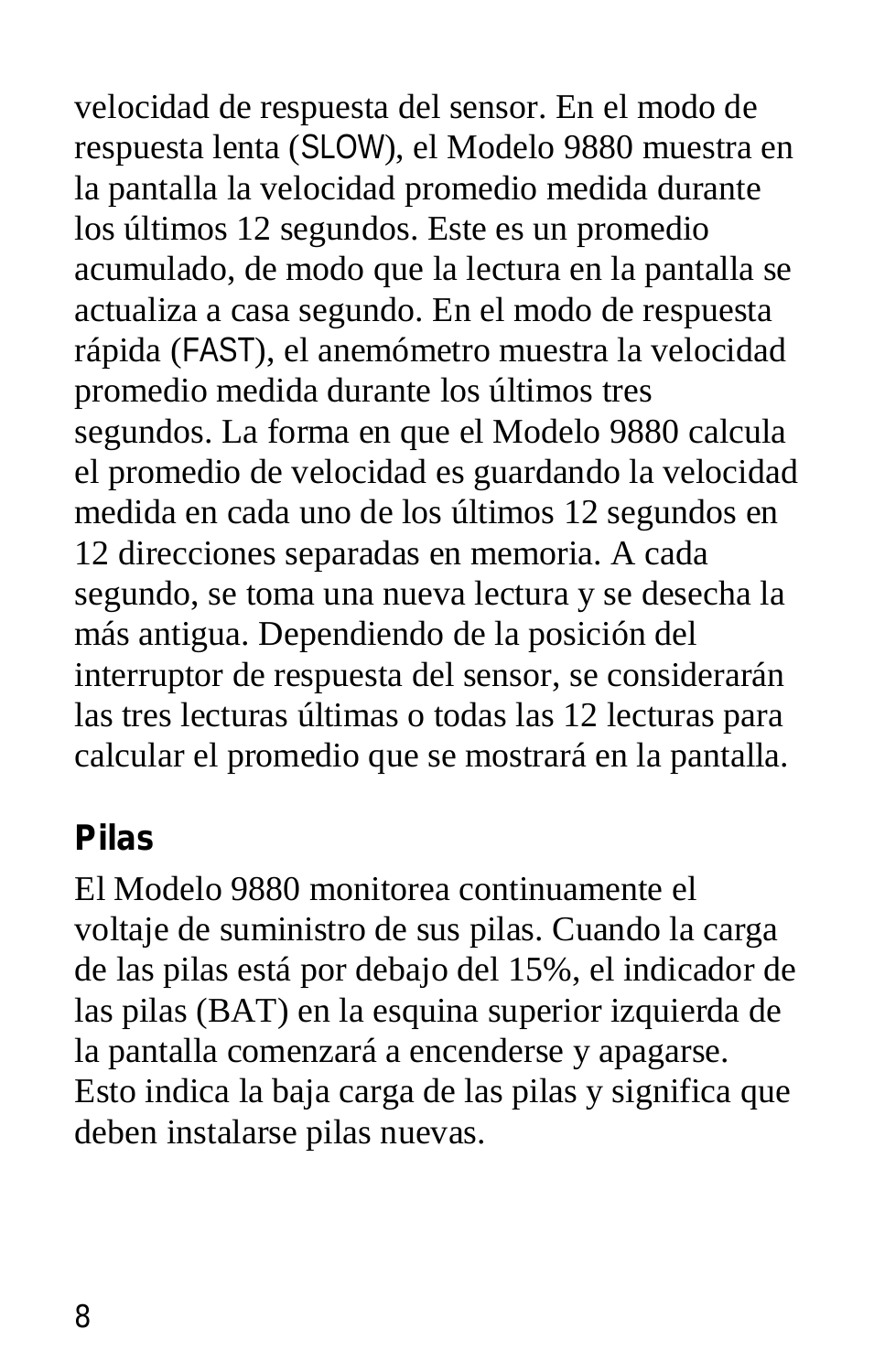La vida útil de un juego de pilas alcalinas es de aproximadamente 25 horas.

A partir del momento en que el indicador BAT ha comenzado a parpadear, usted todavía cuenta con unos pocos minutos para completar la medición que estaba haciendo. Mientras el indicador está parpadeando, el Modelo 9880 funciona normalmente.

Si el voltaje de las pilas cae por debajo de 5.0 Vcc, la lectura en pantalla leerá LO (bajo) y el indicador BAT quedará encendido continuamente. Entonces las pilas deben reemplazarse antes de que se pueda tomar una lectura de velocidad.

Si no se instalan pilas nuevas y el voltaje cae por debajo de dos voltios, la pantalla se pondrá en blanco.

### **ADVERTENCIA**

Las pilas alcalinas son las únicas aprobadas para el Modelo 9880. La substitución por otro tipo de pilas nulificará la clasificación del Modelo 9880 como intrínsecamente seguro.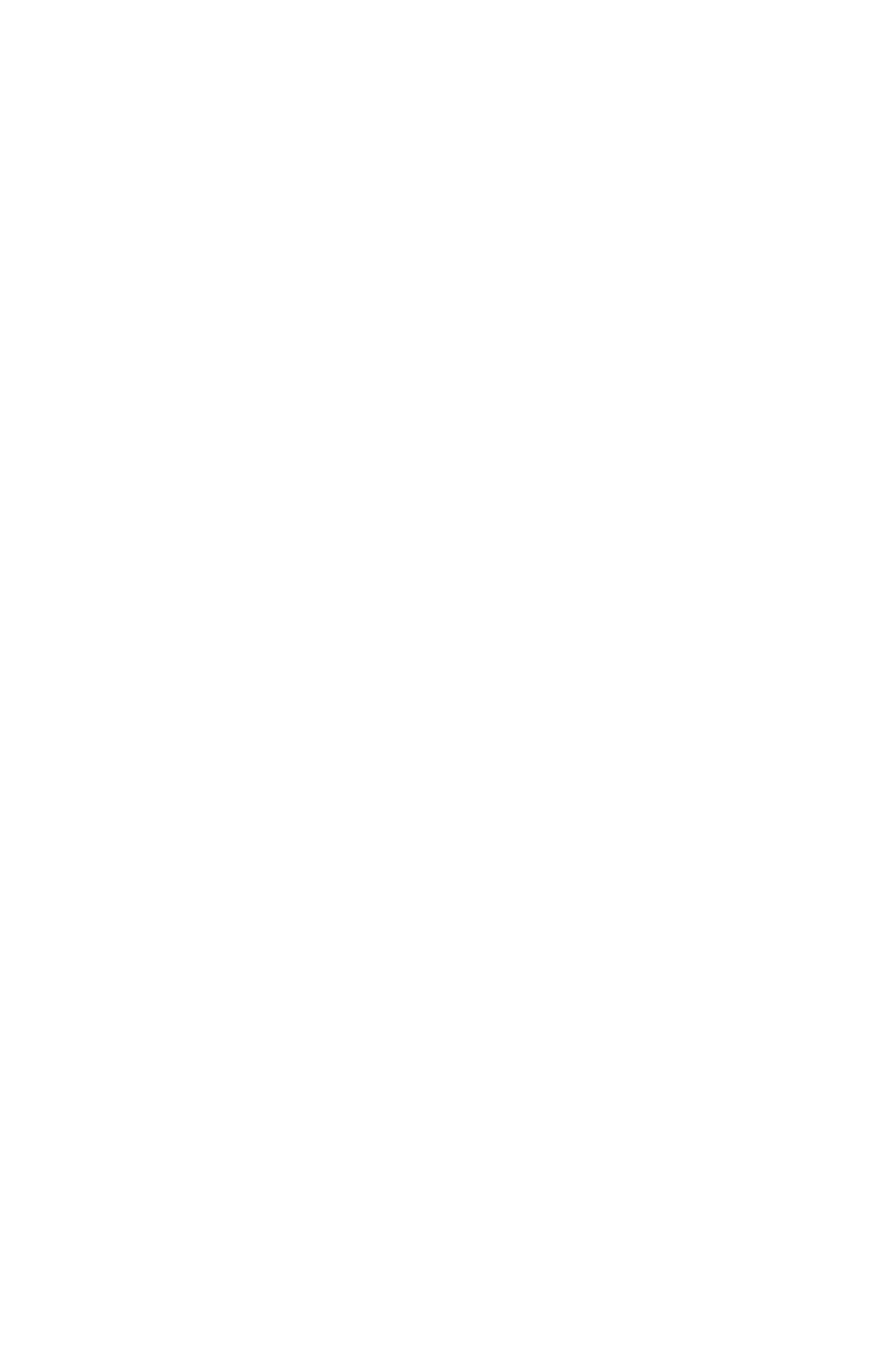### **CAPÍTULO 3 Mantenimiento**

El Modelo 9880 requiere muy poco mantenimiento para funcionar correctamente.

### **La Punta de la sonda**

Periódicamente inspeccione la punta de la sonda para asegurarse que esté limpia. La acumulación de polvo y aceite en la punta de la sonda y el sensor le resta exactitud al Modelo 9880.

### **PRECAUCION**

Se debe apagar el Modelo 9880 para su limpieza. No utilice aire comprimido, solventes fuertes o cepillos para limpiar la punta del sensor; de lo contrario, se podrían dañar los sensores.

Para quitar el polvo, sóplelo con una corriente suave de aire o utilice un chorro suave de agua. Para quitar la combinación de polvo y aceite, lave la punta de la sonda con alcohol isopropílico y luego sóplela con una corriente suave de aire. (No utilice alcohol isopropílico que contenga lanolina). Nunca utilice calor para secar la sonda.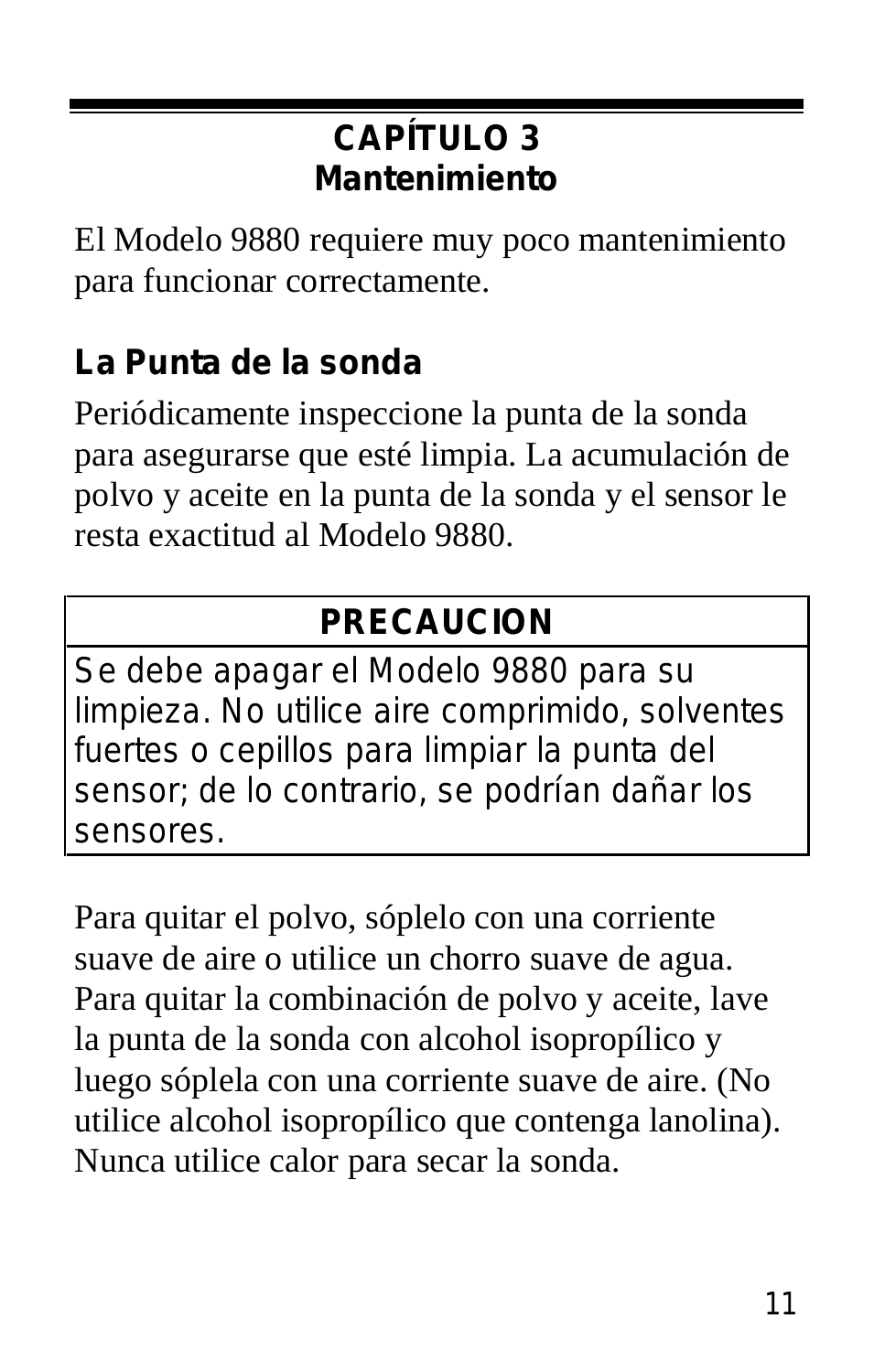Se recomienda no poner la sonda en contacto con ningún objeto. Deje que el sensor se seque completamente antes de usarlo.

### **Estuche/Carcasa**

Si la carcasa del instrumento o el estuche necesita limpieza, utilice un paño suave con alcohol isopropílico o detergente suave.

Nunca sumerja el Modelo 9880.

### **Almacenamiento**

Cuando necesite almacenar el Modelo 9880 por más de un mes, se recomienda que retire las pilas para evitar daño debido a pilas con fuga.

### **Recalibración**

Para mantener un alto grado de precisión en sus mediciones de velocidad, TSI recomienda que devuelva su instrumento a la fábrica para una recalibración anual. Por una tarifa nominal, recalibraremos la unidad y se la devolveremos con un certificado de calibración y control rutinario de NIST. Esta revisión anual le asegura lecturas con una precisión consistente, y es especialmente importante en aplicaciones donde deben mantenerse registros rigurosos de calibración.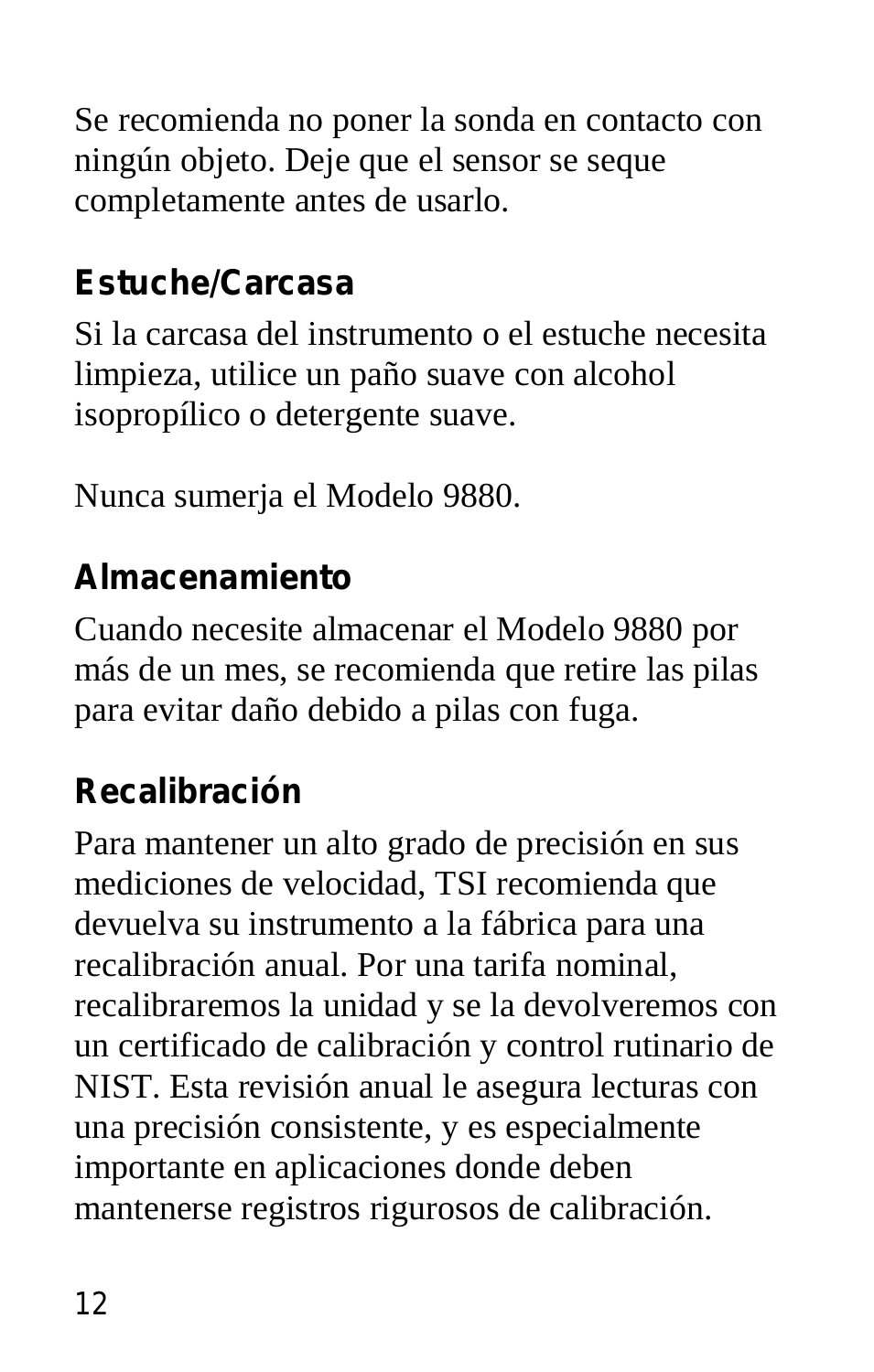### **Reemplazo de la sonda**

Si la sonda de su unidad se llegara a dañar, deberá enviar el Modelo 9880 a un Servicio Técnico TSI autorizado.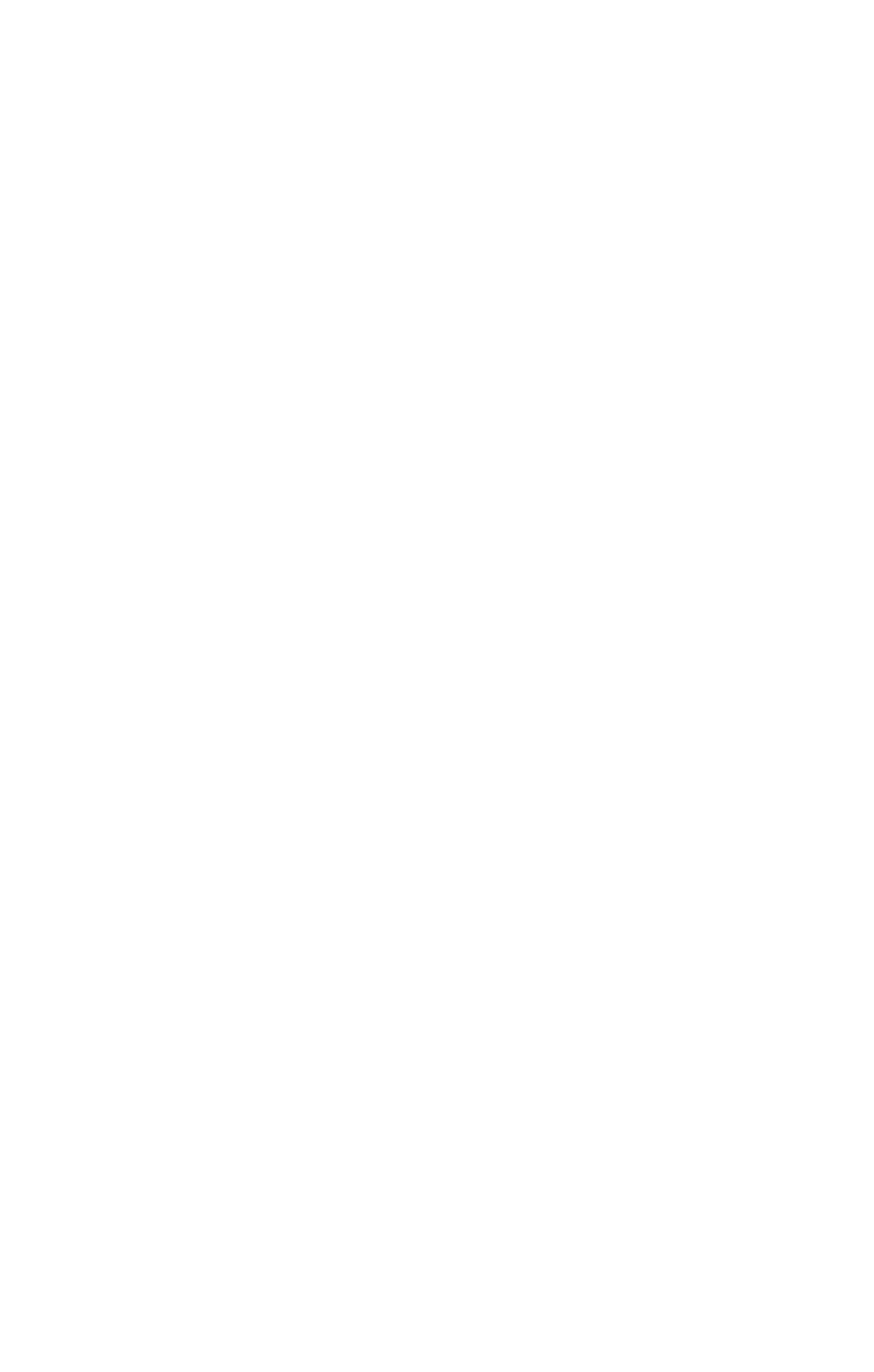### **CAPÍTULO 4 Detección y solución de averías**

En la tabla 2 se enumeran los síntomas, las causas posibles y las soluciones recomendadas para los problemas comunes que pueda tener con su Modelo 9880. Si el síntoma de su instrumento no se incluye en la lista, o si ninguna solución le resuelve el problema, comuníquese con TSI.

### **ADVERTENCIA**

El Modelo 9880 tiene un conector de cinco puntas que se puede ver cuando se retira la tapa de la calibración en fábrica y no debe utilizarse en ambientes peligrosos.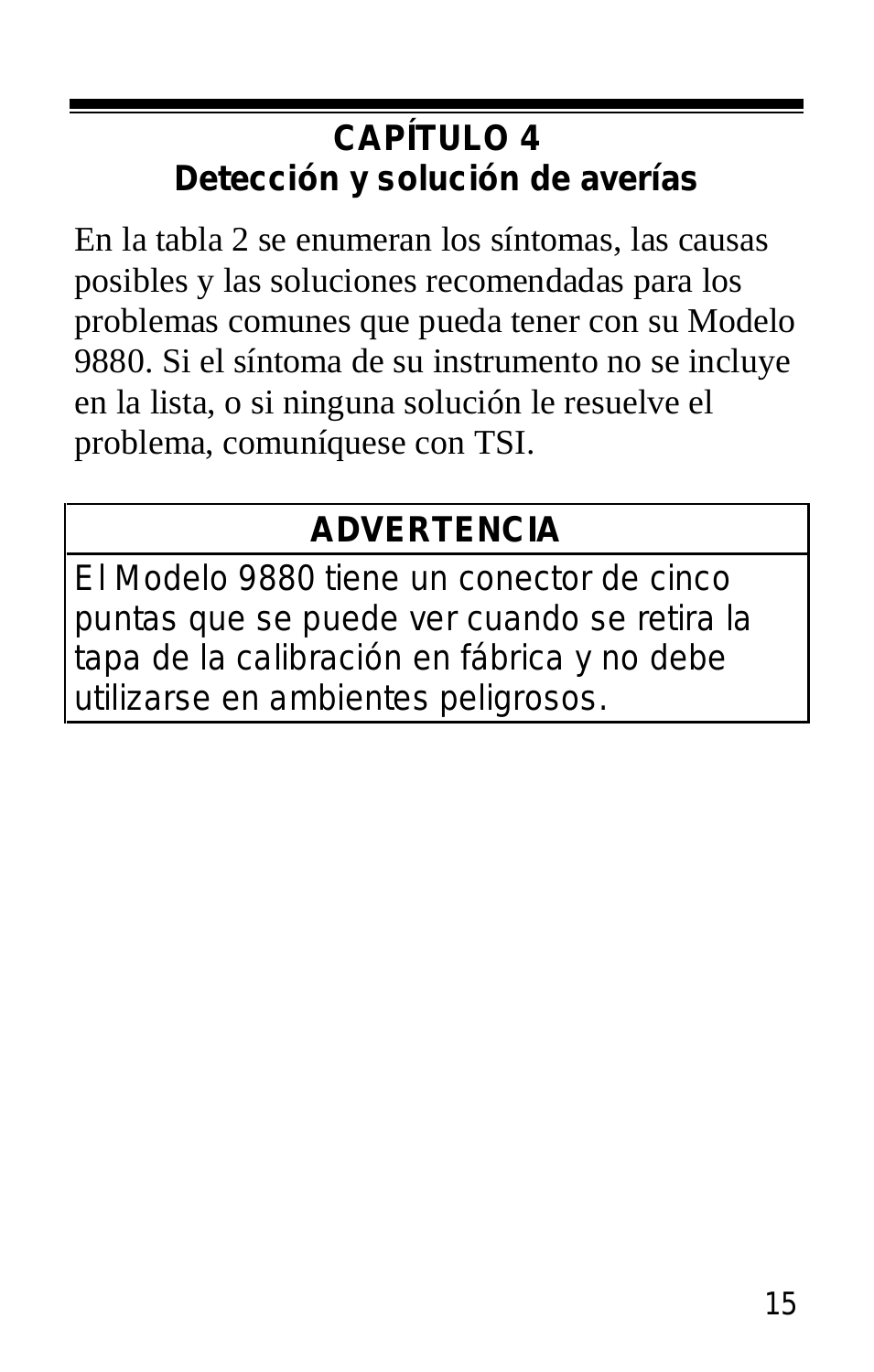### **Tabla 2: Detección y solución de averías**

|                      | <b>Causas</b>    |                 |
|----------------------|------------------|-----------------|
| Síntoma              | posibles         | <b>Solución</b> |
| No hay               | Unidad sin       | Encender la     |
| lecturas en          | encender         | unidad          |
| pantalla             |                  |                 |
|                      | Pilas            | Cambiar las     |
|                      | descargadas o    | pilas           |
|                      | muertas          |                 |
|                      | Contactos de     | Limpiar los     |
|                      | las pilas sucios | contactos de    |
|                      |                  | las pilas       |
|                      | Pilas mal        | Verificar la    |
|                      | instaladas       | posición de las |
|                      |                  | pilas con la    |
|                      |                  | ilustración en  |
|                      |                  | la tapa         |
| <b>Indicador BAT</b> | Pilas            | Cambiar las     |
| parpadeando          | descargándose    | pilas           |
| La pantalla          | Pilas            | Cambiar las     |
| muestra lectura      | descargadas      | pilas           |
| "LO" y el            | Contactos de     | Limpiar los     |
| indicador BAT        | las pilas sucios | contactos de    |
| está encendido       |                  | las pilas       |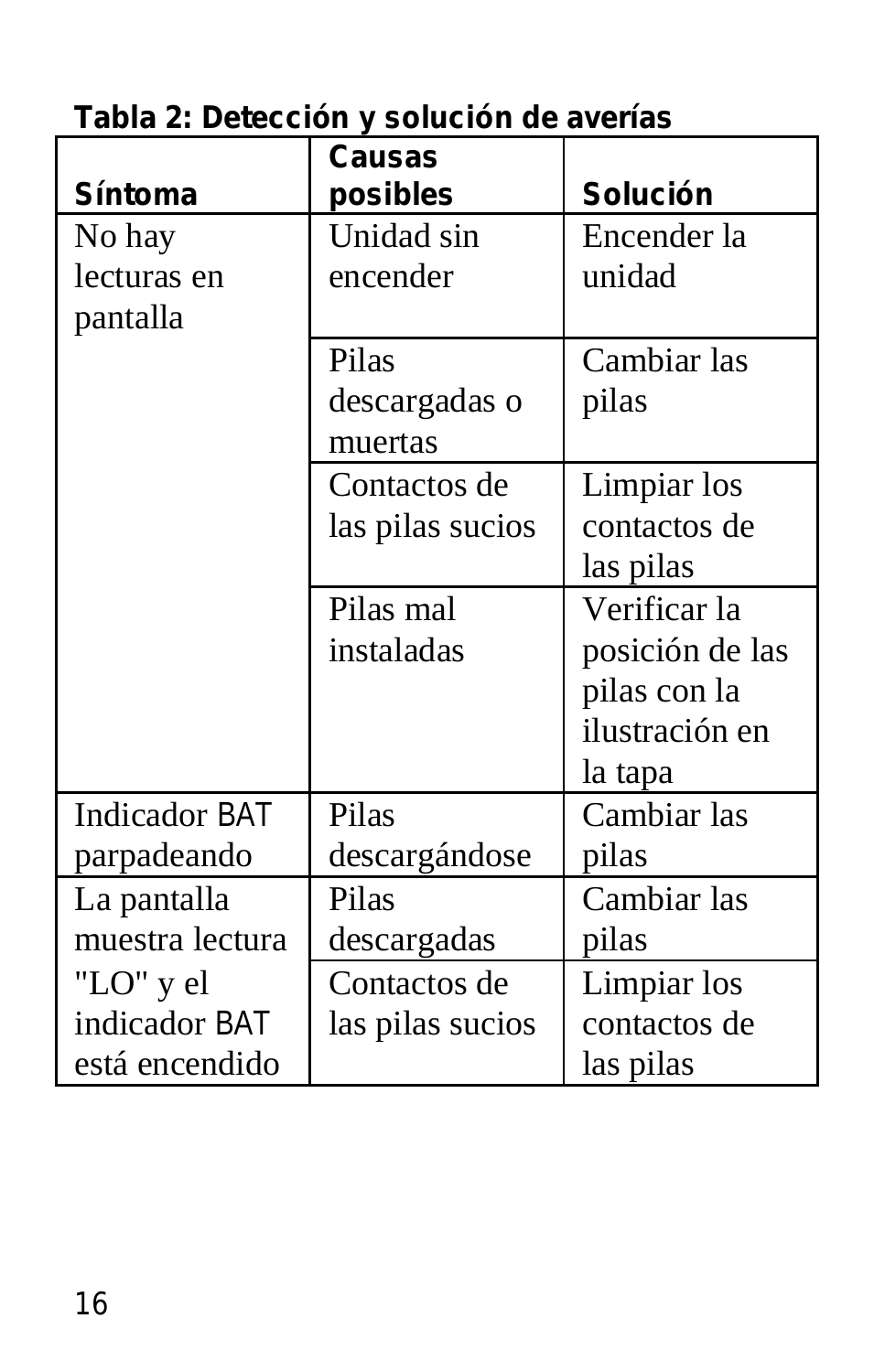| Síntoma             | Causas<br>posibles | Solución         |
|---------------------|--------------------|------------------|
| Las lecturas        | El flujo fluctúa   | Reposicionar la  |
| de velocidad        | constantemente     | sonda en una     |
| flucúan             |                    | sección menos    |
| muchísimo           |                    | turbulenta del   |
|                     |                    | flujo o poner el |
|                     |                    | interruptor      |
|                     |                    | RESPONSE en      |
|                     |                    | SLOW (lento)     |
| La lectura de       | La velocidad       | Usar un método   |
| velocidad           | excede 2000        | altermativo      |
| parpadea            | PPM o 10,16        | para medir la    |
| $2000$ PPM $o$      | m/s                | velocidad        |
| $10,16 \text{ m/s}$ |                    |                  |
|                     | El sensor puede    | Comunícar con    |
|                     | estar dañado       | TSI              |
| La pantalla         | El sensor puede    | Comunícar con    |
| indica más de       | estar dañado       | TSI              |
| 10 PPM (0,05        |                    |                  |
| $m/s$ ) en          |                    |                  |
| condición de        |                    |                  |
| flujo cero          |                    |                  |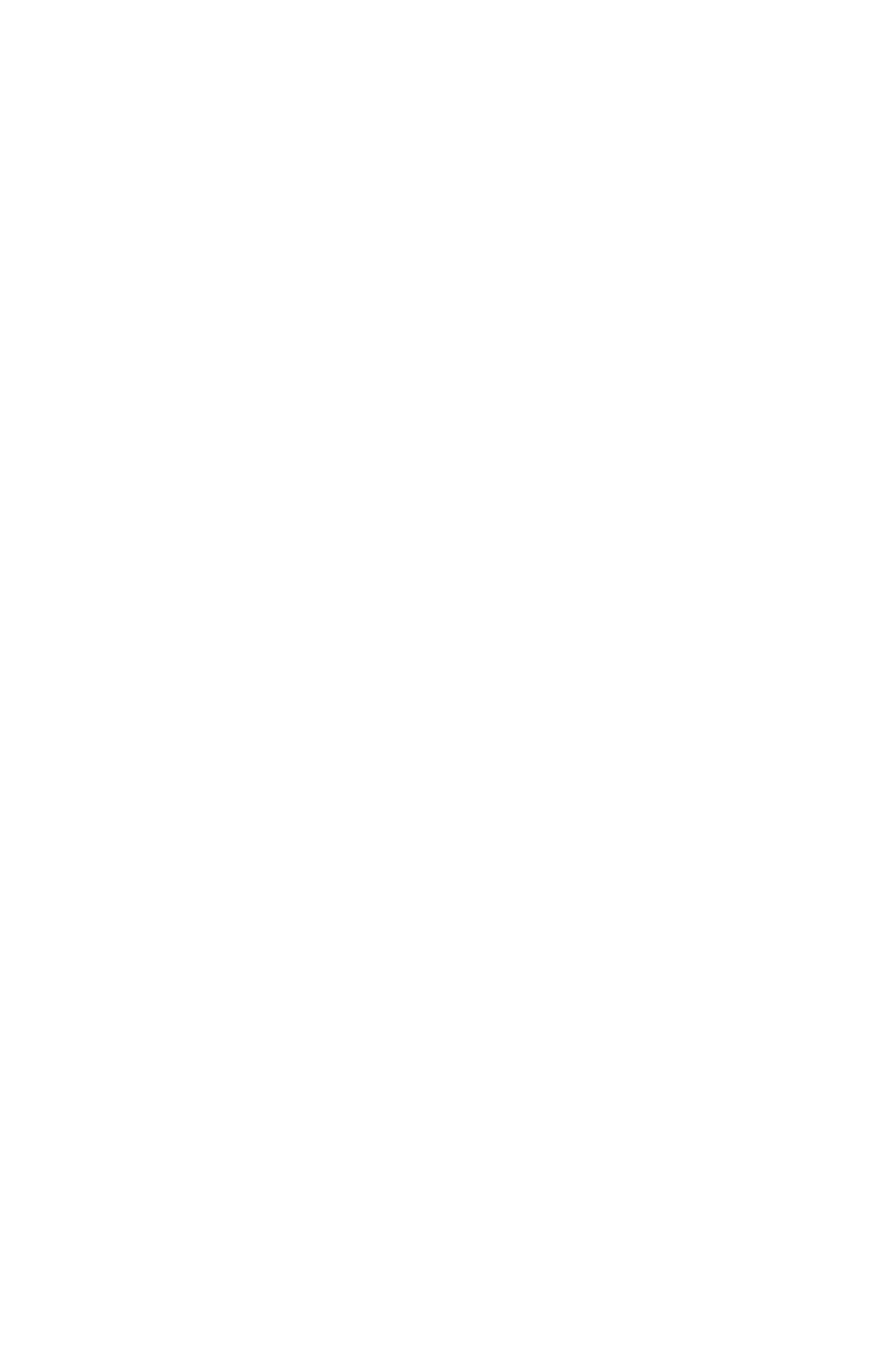### **APÉNDICE A Velocidad estandar v/s Velocidad real**

Dado que los sensores térmicos son sensibles a los cambios de densidad y velocidad del aire, todos los anemómetros térmicos indican las velocidades en referencia a un conjunto de condiciones estándares. Para los instrumentos TSI, las condiciones estándares se definen como 70°F (21,1°C) y 14,7 psia (101,4 kPa). Otros fabricantes pueden usar valores diferentes.

La velocidad estándar es la velocidad a la que el aire tendría que moverse, si tanto la temperatura como la presión estuvieran en condiciones estándares. Normalmente, es la medida más útil de corriente de aire, ya que define la capacidad de transporte de calor del aire.

La velocidad real es la velocidad a la que una partícula microscópica de polvo tendría que moverse si estuviera en la corriente de aire.

Puesto que la densidad real del aire raramente es igual a la densidad del aire en condiciónes estándares, la velocidad real siempre difiere de la velocidad estándar.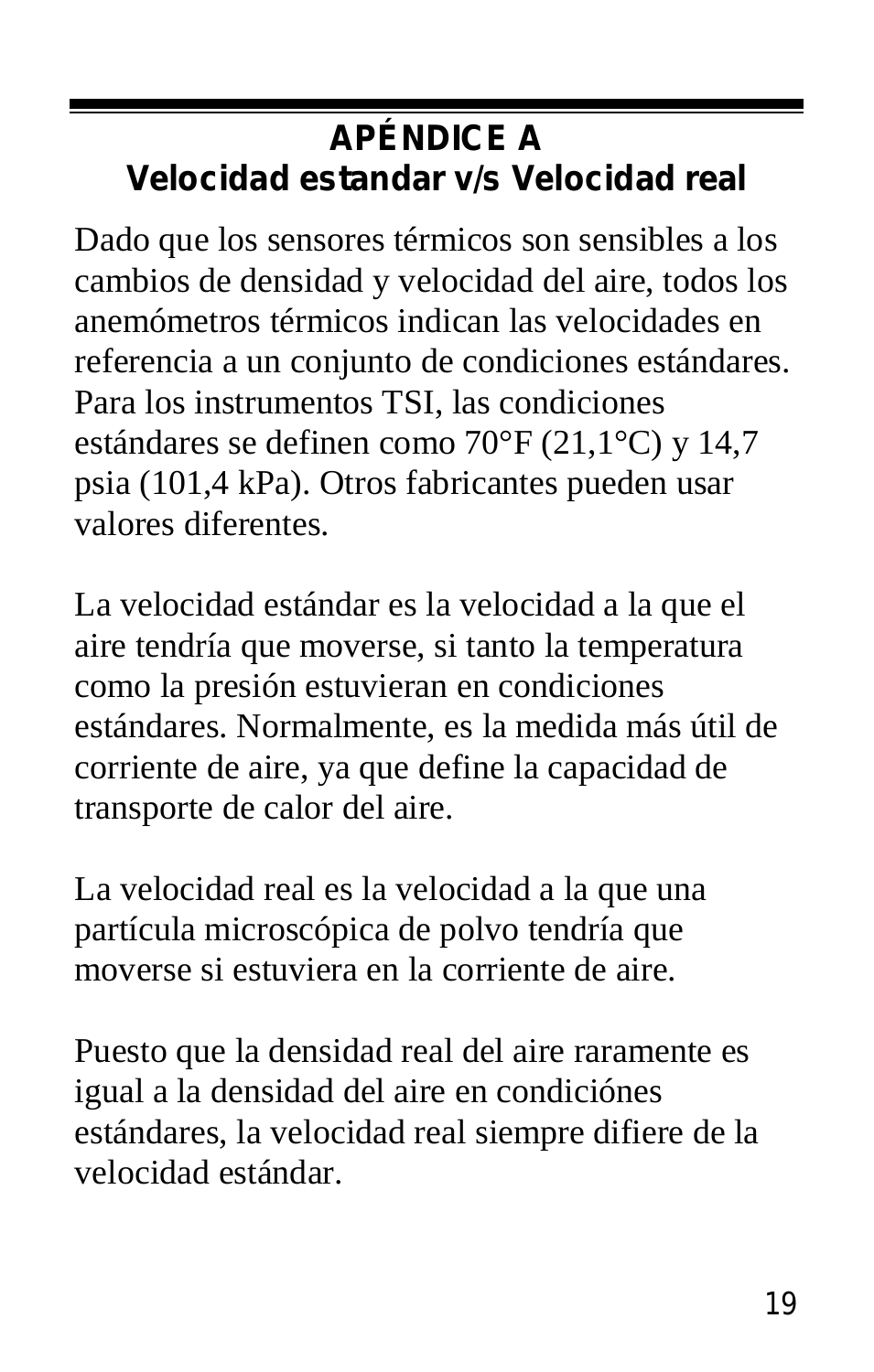En algunas ocasiones, conocer la velocidad real del aire puede ser de más interés que la velocidad estándar. Para obtener el valor de la velocidad real, multiplique sus lecturas de velocidad estándar (indicadas por el Modelo 9880) por el siguiente factor de corrección de densidad:

$$
Vel. Real = Vel. Estan \left[ \frac{460 + T}{460 + 70} \right] \frac{14.7}{P}
$$

Donde  $T =$  temperatura ambiente en  $\mathrm{P}F$  $P = presión ambiental en psia$ 

Si usa unidades métricas, la ecuación es:

*Vel. Real = Vel. Estan* 
$$
\left[ \frac{273 + Tm}{273 + 21,1} \right]
$$
  $\frac{101,4}{Pm}$ 

Donde

Tm = temperatura ambiente en °C

Pm = presión ambiente en kPa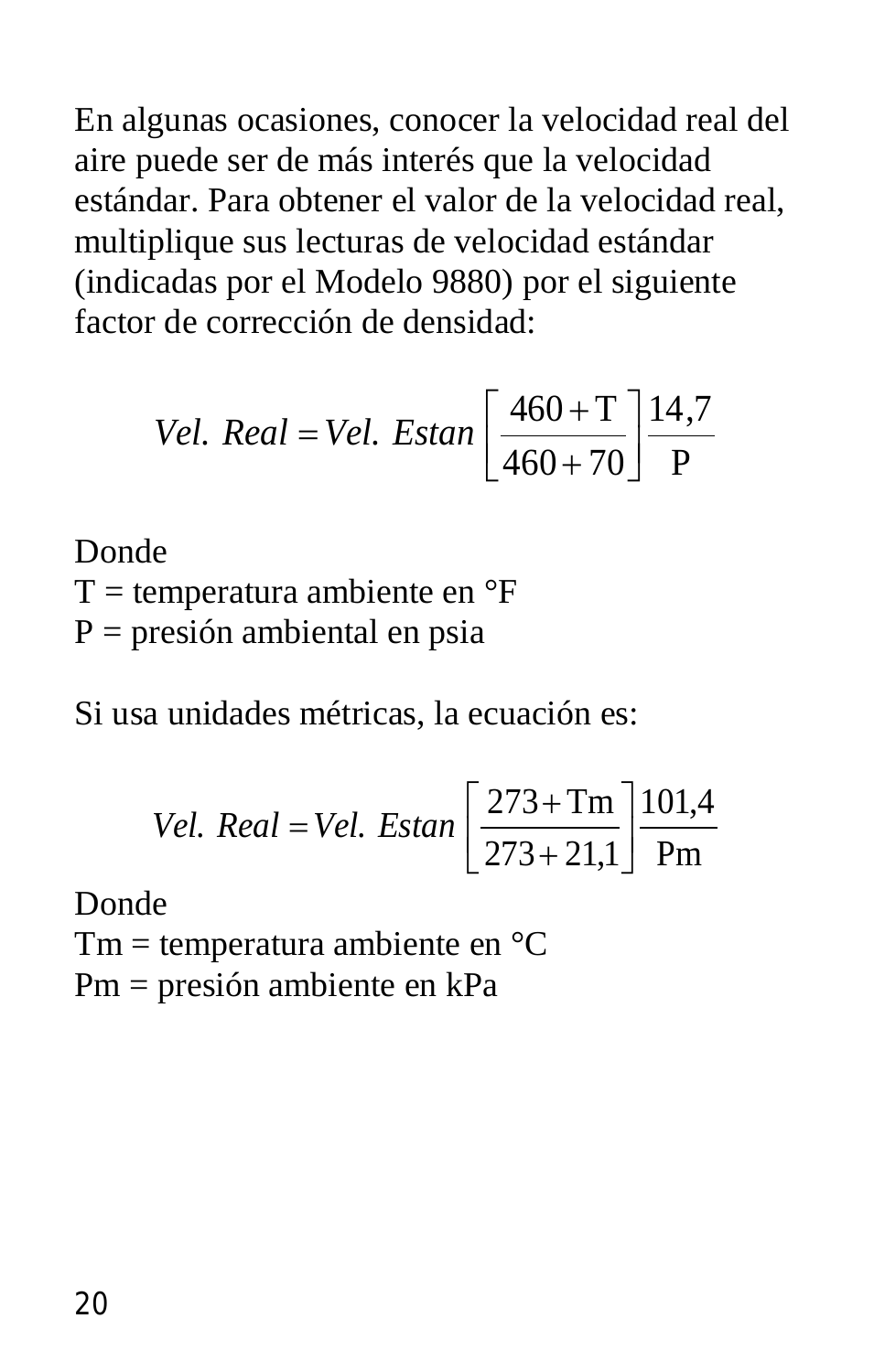### **Ejemplo número 1:**

Se quiere medir la velocidad real en un ducto. La temperatura del aire en el ducto es de 55°F y la presión es de 14,24 psi. Hace una medición y la pantalla muestra la lectura 1200 pies por minuto (PPM).

*Vel. Real* = 
$$
1200 \left[ \frac{460 + 55}{460 + 70} \right] \frac{14,7}{14,24} = 1203,7 \text{ ft} / \text{min}
$$

#### **Ejemplo número 2:**

Se necesita medir la velocidad real en un pleno. La presión del aire es de 99,4 kPa y la temperatura es de 27°C. La lectura en el Modelo 9880 indica 2,30 metros por segundo (m/s).

*Vel. Real* = 2,30 
$$
\left[ \frac{273 + 27}{273 + 21,1} \right]
$$
  $\frac{101,4}{99,4}$  = 2,39 m/s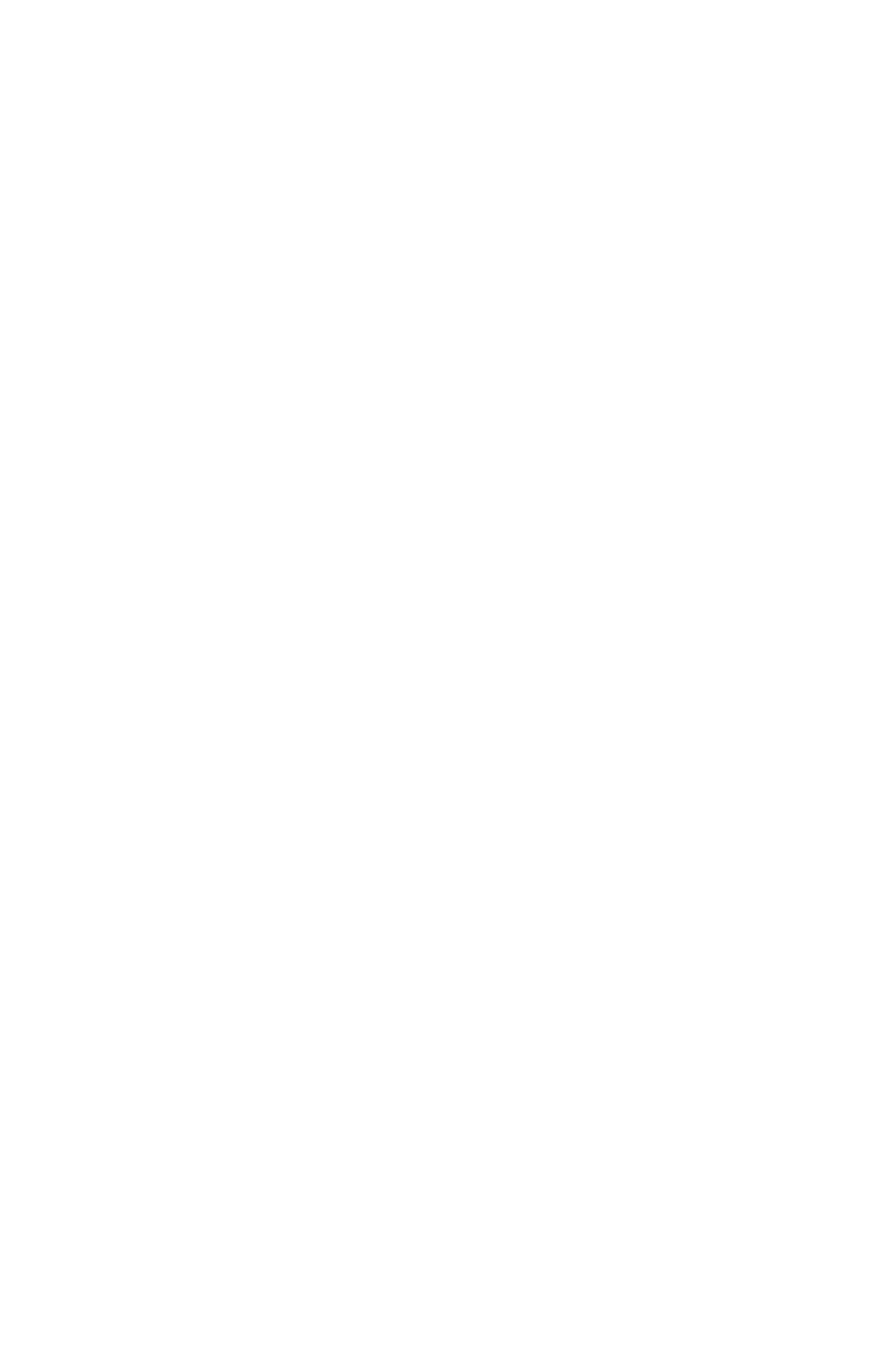### **APÉNDICE B Especificaciones**

| <b>Pantalla:</b> | Pantalla LCD de 4 dígitos, |
|------------------|----------------------------|
|                  | carácter de 0,4" de altura |

#### **Limite de temperatura de funcionamiento**

| Instrumento: | 32°F a 122°F                      |
|--------------|-----------------------------------|
|              | $(0^{\circ}$ C a 50 $^{\circ}$ C) |
| Sonda:       | 32°F a 122°F                      |
|              | $(0^{\circ}$ C a 50 $^{\circ}$ C) |

#### **Medición de velocidad**

| Límite:     | 25 a 2000 PPM                   |
|-------------|---------------------------------|
|             | (0.13 a 10.16 m/s)              |
| Precisión*: | $+5\%$ de lectura o             |
|             | $\pm$ 5 pies/min (0,03 m/s), el |
|             | que sea mayor                   |
| Resolución: | 1 pie/min $(0,01 \text{ m/s})$  |
| Pilas:      | Solamente cuatro pilas,         |
|             | alcalinas, tamaño AA            |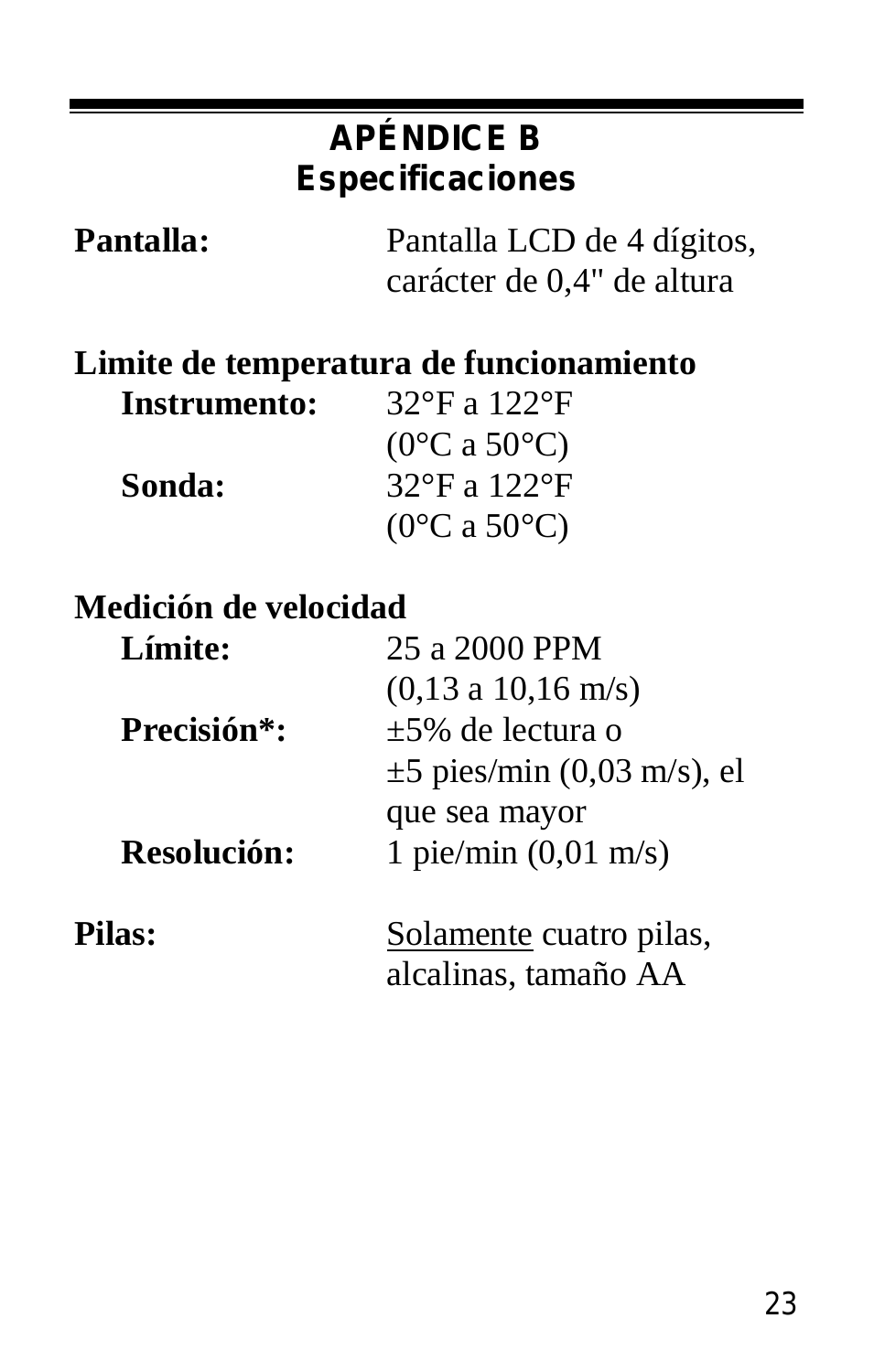**Dimensiones del instrumento:** 2,75" de ancho x 1,3" de alto x 5,2" de largo

(70 x 33 x 132 mm)

**Dimensiones de la sonda:**

**Diámetro:** 0,25" (6,4 mm) **Largo:** 3,1" (79mm)

**Peso (sin pilas):** 9 onzas (255 gramos)

\* Compensado en temperatura en un margen de temperatura de aire de 32°F a 122°F (0°C a 50°C).

### **CLASIFICACIÓN DE SEGURIDAD**

Listado en UL

Intrínsecamente seguro para usarse en sitios peligrosos para Clase I Grupos C y D, Clase II Grupo E, F y G, y Clase III, sólo cuando se usa con cuatro baterías alcalinas tamaño AA.